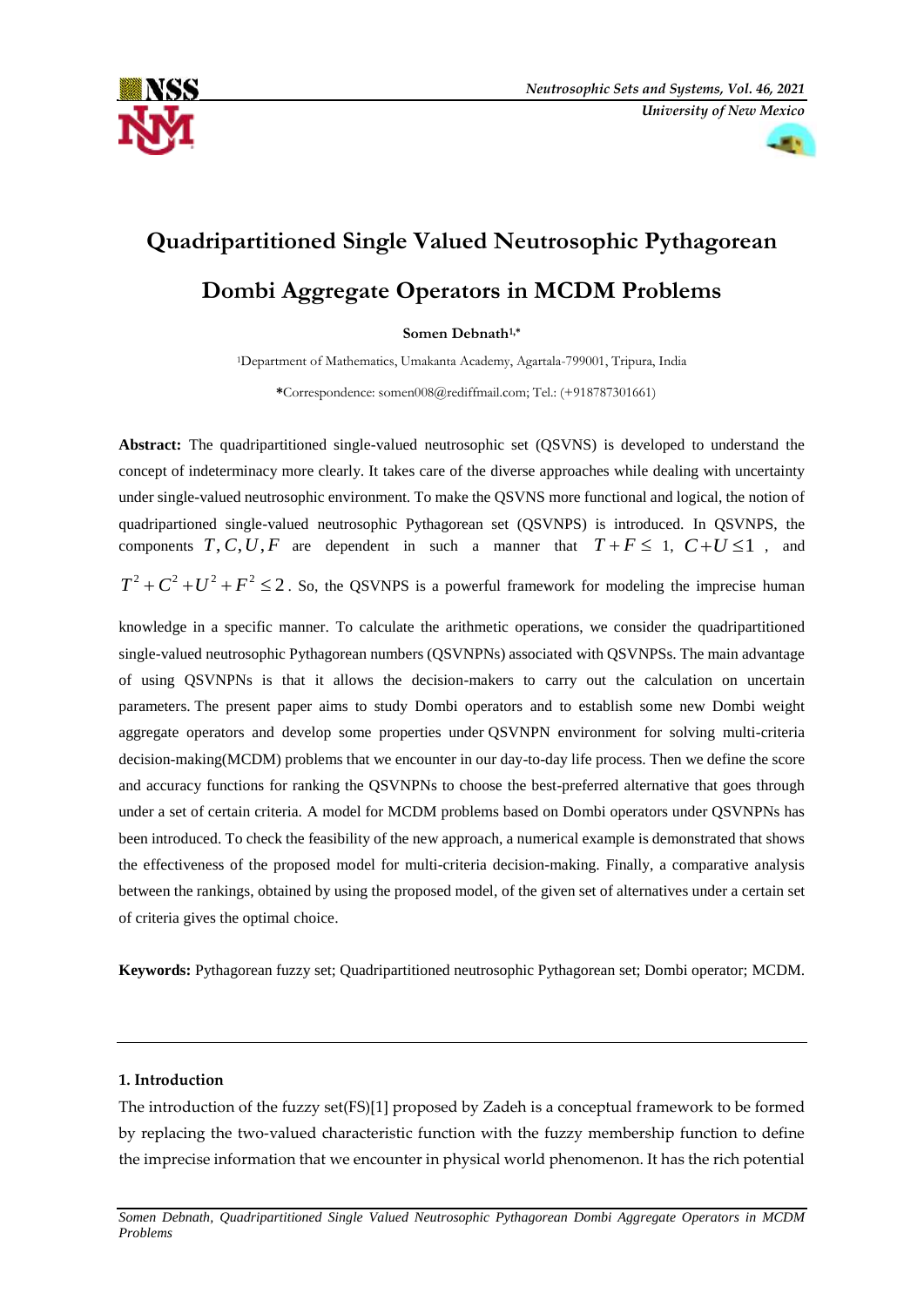to address ambiguous issues. Due to the novelty of the FS, it has a wide range of applicability in information communication, pattern recognition, artificial intelligence, operation research, medical diagnosis, computer science, game theory, economics, environmental science, engineering, robotics, etc. In FS, every object of the universe is characterized by a membership function and the degree of membership is ranging between 0 and 1. Some contributed works related to fuzzy sets are proposed in the literature given in [2-6]. Later on, after critical investigation, it has been identified by the researchers that, the concept of hesitancy that is natural in human thinking cannot be described by FS due to its inherent difficulty. So, there is an information gap in FS and to eradicate such gap a new mathematical structure called intuitionistic fuzzy set (IFS) [7, 8] is introduced by adding a non-membership degree to the FS. In IFS, every object of the universe has a membership and a non-membership degree, and their sum cannot exceed 1. The hesitancy membership can be obtained by subtracting the sum of the membership and the non-membership degree from 1. Thus, the IFS provides incomplete information to the decision-maker and it can be viewed as an extension of FS. IFS can be reduced to an FS when its non-membership degree is 0. Some recent works on IFS are proposed in the literature given in [9-12].

However, researchers find the existence of an environment which cannot be addressed by FS and IFS. For example, suppose under a certain environment, the membership and the non-membership degrees of an object provided to the decision-maker are 0.5 and 0.7. Then, their sum  $\sin 0.5 + 0.7 = 1.2 > 1$ . So, this type of phenomenon cannot be defined by FS and IFS. We need another powerful tool that can easily solve this problem. For the demand of the situation, the Pythagorean fuzzy set (PFS) [13] is introduced where the sum of the squares of the membership and the non-membership degree cannot exceed 1. With the help of PFS, the above problem can be easily defined, as  $0.5^2 + 0.7^2 = 0.74 < 1$ . Therefore, the Pythagorean environment is capable to accommodate both the fuzzy and the intuitionistic fuzzy environment to solve diverse problems. In PFS, with the help of Pythagorean fuzzy membership and non-membership function, we can enhance the applicability of FS and IFS. Different authors use PFS from different angles and develop some new operators which are capable to solve real decision-making problems. Some significant works related to PFSs are studied in the proposed literature given in [14-18].

There is another aspect of extending the notion of IFS and it is due to the unavailability of indeterminacy membership in IFS. The concept of indeterminacy is found relevant in human thinking. For example, in a certain class, a teacher asks a true-false type question to a group of 30 students in that class. The response of the students recorded as 20 says true, 5 say false and according to the remaining 5 students, it is neither true nor false. This gives a clear idea about how indeterminacy exists in our communication information. In 2005, Smarandache[19]introduced neutrosophic set(NS) as a generalization of the crisp set, FS, IFS, paraconsistent set, PFS, etc. Later on, for scientific and technical application, Wang et al. [20] introduced a single-valued neutrosophic set (SVNS) to develop the operators used in NS. In SVNS, each object of the universe is characterized by the three membership functions called truth-membership, indeterminacy-membership, and falsity-membership function in such a way that the sum of the three membership values cannot exceed 3. So, the SVNS is enabled to take care of the issues that contain uncertainty that contains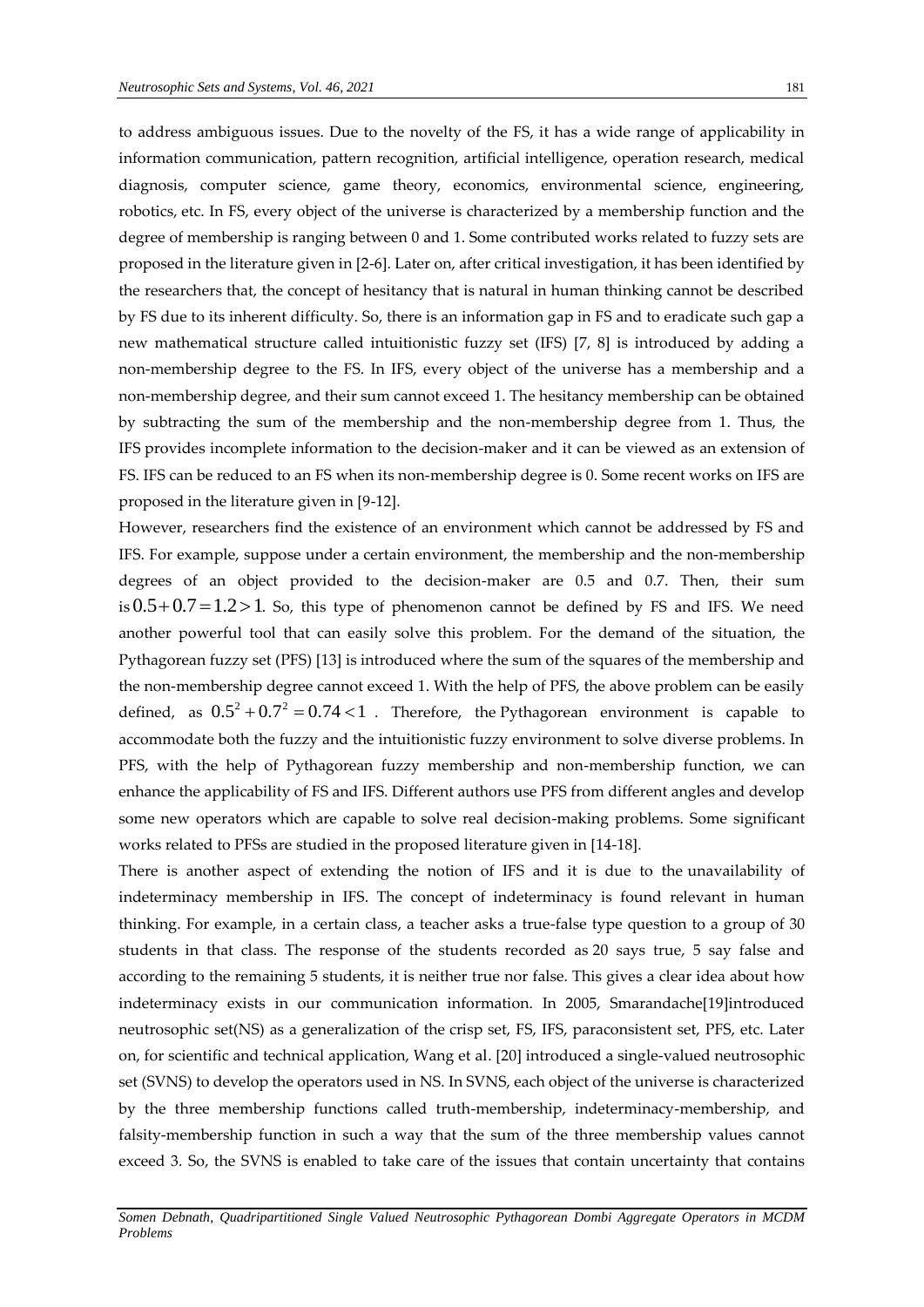indeterminacy. In [21], Jansi et al. introduced the correlation measures for Pythagorean neutrosophic sets (PNSs) with truth and falsity as dependent components. Furthermore, sometimes while working with NS, there is a doubt in the mind of the researchers that the indeterminacy to an element occurs due to the belongingness or non-belongingness. Such issues were presented by Chatterjee et al. [22] by introducing a quadripartitioned single-valued neutrosophic set (QSVNS). The QSVNS is a more generalized framework than SVNS and the motivation behind adopting this idea is due to Smarandache's four-valued neutrosophic logic and Belnap's four-valued logic. In QSNS, the indeterminacy component is being divided into two parts, namely, contradiction and unknown. By combining QSVNS and PFS, Radha et al. [23] introduced a new model known as a quadripartitioned single-valued neutrosophic Pythagorean set (QSVNPS). In QSVNPS, truth and falsity make one pair of a dependent component on the other hand contradiction and an unknown or ignorance make another pair of dependent components. Therefore, it looks quite logical to apply Pythagorean property on QSVNS.

The relationship of different types of sets in the context of the proposed study is exhibited in the form of an arrow diagram given as:



 **Fig 1.** Arrow diagram to represent the relationship of different types of sets

Dombi operators have an excellent potential with operational parameters and due to these operational parameters, it is flexible to operate. In 1982, Dombi[24] introduced triangular t-norm and t-conorm operators. Roychoudhury et al. [25] generalize the Dombi class, intuitionistic fuzzy Dombi aggregation operator and their application to MADM proposed in [26], Dombi prioritized weighted aggregation operator on single-valued neutrosophic set for MADM is given by Wei et al. [27], Jana et al.[28]presented the bipolar fuzzy Dombi aggregation operators, Ashraf et al. [29] introduced the spherical fuzzy Dombi aggregation operator and their application in GDM, Garg et al. [30] initiated the neutrality operations based Pythagorean fuzzy aggregation operators and its application to MAGDM, Qiyas et al. [31] defined linguistic picture fuzzy aggregation operator. Furthermore, the Pythagorean Dombi fuzzy aggregation operator presented by Akram et al. [32], Khan et al. [33]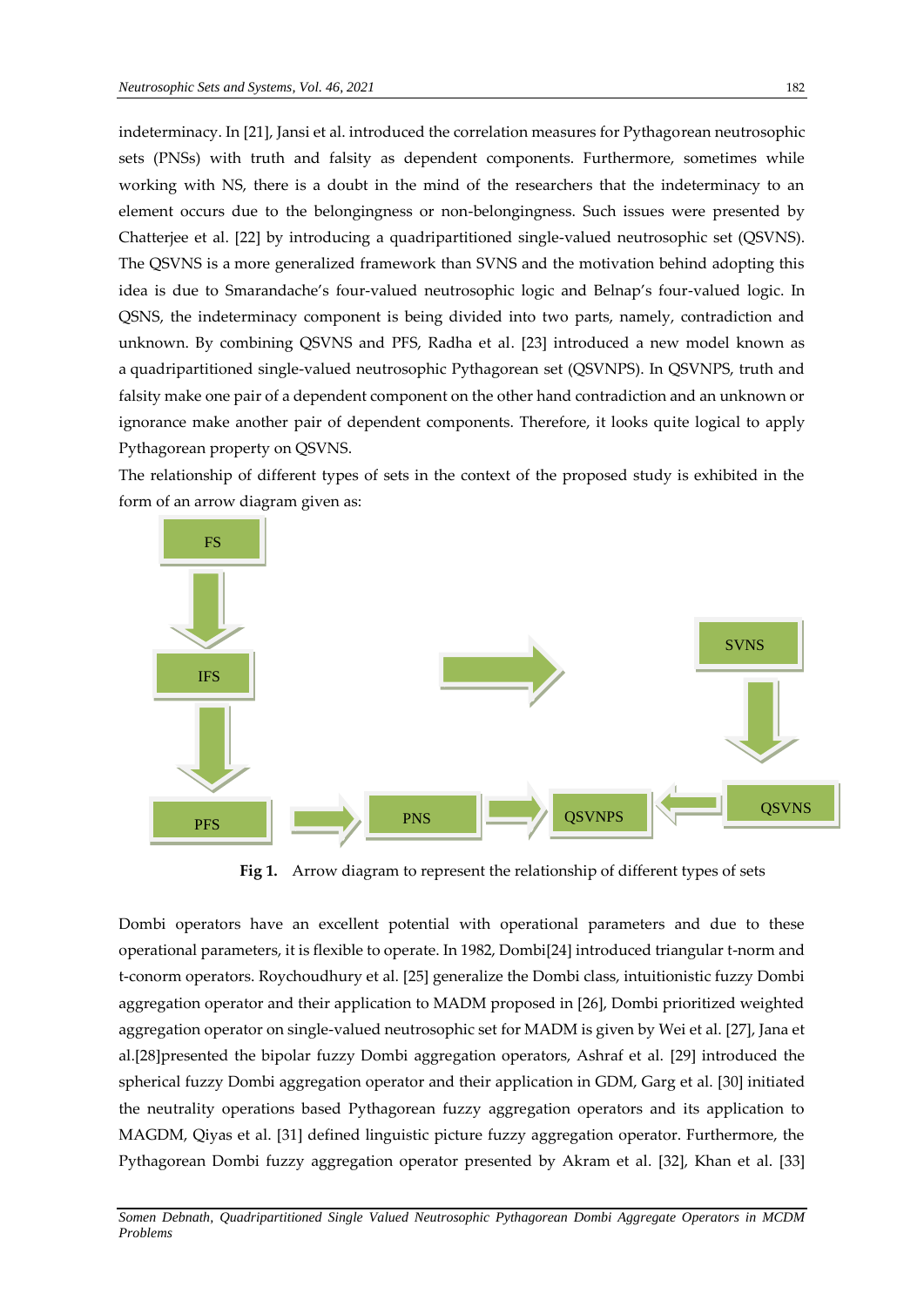introduced the Pythagorean fuzzy Dombi aggregation operators and their application in decision support system, Jana et al. [34] described the Pythagorean fuzzy Dombi aggregation operators and their application in MADM, Akram et al. [35] extended the Dombi aggregation operator for DM under m-polar fuzzy information, bipolar neutrosophic Dombi aggregation operators with application in MADM problems are introduced by Mahmood et al. [36], etc.

Over the last decades, decision-making (DM) is an effective scientific approach for making decisions by assessing a set of alternatives and achieve the best results. There are various DM approaches or strategies that help to choose the optimal choice. In real-life scenarios, uncertainty plays an important role in decision-making and it captures considerable attention in various research areas. For getting more information about decision-making we discuss the following: correlation coefficient based TOPSIS method under interval-valued intuitionistic fuzzy soft environment and their aggregate operators for DM are defined in [37]. In [38], Zulqarnain et al. presented a correlation coefficient based TOPSIS method under Pythagorean fuzzy soft environment and apply it in green supply chain management. DM approach under interval-valued neutrosophic hypersoft set defined in [39]. Development of TOPSIS method under Pythagorean fuzzy hypersoft set for the selection of antivirus mask is given in [40]. In [41], an algorithm is introduced by using the generalized multipolar neutrosophic soft set for medical diagnosis DM problems. An extension of the TOPSIS technique based on the correlation coefficient under the neutrosophic hypersoft set is proposed for the selection of effective hand sanitizer to reduce the covid-19 effects as defined in [42]. Another extension of the TOPSIS method under intuitionistic fuzzy hypersoft environment is to solve the DM problem in [43]. Using the matrix representation of the neutrosophic hypersoft set, the MADM problems are solved in [44]. Some other popular DM approaches under different environments were studied in [45-51].

Motivated by the above discussion, we introduce QSVNPNs and studied various operational laws and properties on them. In addition, based on QSVNPNs, we define score function, accuracy function, and the operators QSVNPWA and QSVPWG. Furthermore, based on Dombi t-norm and t-co-norm operators, we introduce two new aggregate operators for the MCDM problem. Some properties based on these two new operators are also investigated in the study. A new model has been proposed by using the new aggregate operators. Also, we execute the model by taking a suitable example.

# **1.1 Motivation**

The Dombi aggregate operators under quadripartitioned single-valued neutrosophic Pythagorean numbers environment has not yet been studied till date. This gives us the motivation to present the proposed study.

The rest of the paper is organized in the form: In section 2, we review some basic definitions that are useful for the subsequent sections. In section 3, we establish some Dombi operators on QSVNPNs. In section 4, we propose the Dombi weighted aggregation operators under QSVNPNs environment. Further, in section 5, we initiate an algorithm-based model for MCDM using QSVNP Information. A

*Somen Debnath, Quadripartitioned Single Valued Neutrosophic Pythagorean Dombi Aggregate Operators in MCDM Problems*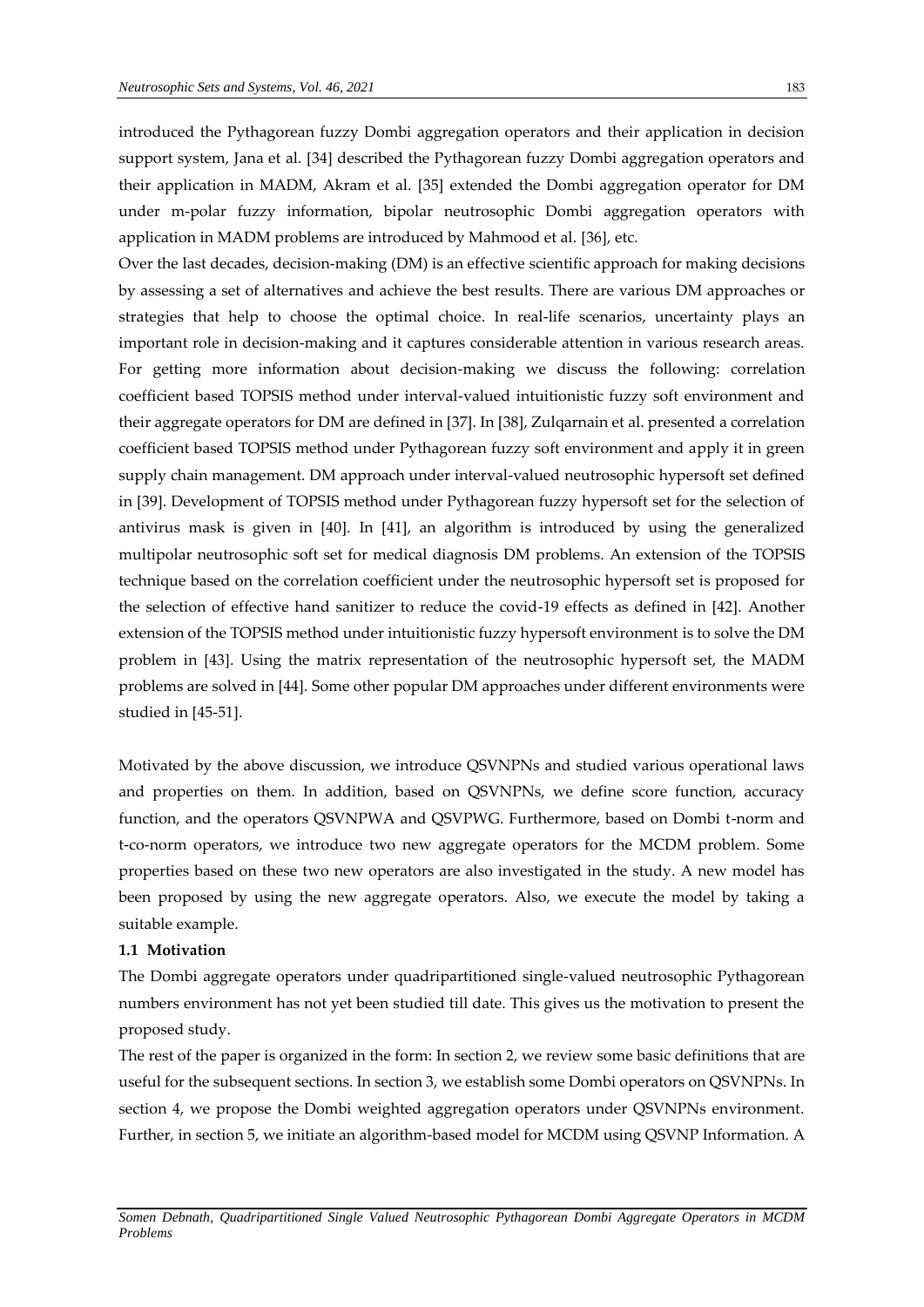practical application based on the proposed model is discussed in section 6. Conclusion and the future scope are presented in section 7.

### **2. Preliminaries**

In this section, we recall some basic definitions that are fundamental to the proposed topic.

**Definition 2.1 [13-15]** A PFS  $\Omega$  over the set of the universe  $\Gamma$  is an object of the form  $\Omega = \{ (s, \mu_{\Omega}(s), \gamma_{\Omega}(s)) : s \in \Gamma \}$ , where  $\mu_{\Omega} : \Gamma \to [0,1]$  and  $\gamma_{\Omega} : \Gamma \to [0,1]$  are respectively the membership and the non-membership functions with the restriction that  $(\mu_{\Omega}(s))^2 + (\gamma_{\Omega}(s))^2$  $0 \le (\mu_{\Omega}(s))^2 + (\gamma_{\Omega}(s))^2 \le 1$ and the hesitancy is measured by  $\Pi_{\Omega}(s) = \sqrt{1-(\mu_{\Omega}(s))^2-(\gamma_{\Omega}(s))^2}$  $\Pi_{\Omega}(s) = \sqrt{1 - (\mu_{\Omega}(s))^2 - (\gamma_{\Omega}(s))^2}$ . We represent the Pythagorean fuzzy number (PFN) as  $\Omega = \langle \mu_{\Omega}, \gamma_{\Omega} \rangle$  .

**Definition 2.2 [20]** A SVNS  $\Omega$  over the set of the universe  $\Gamma$  is an object of the Form  $\Omega = \left\{ \left\langle s, T_{\Omega}(s), I_{\Omega}(s), F_{\Omega}(s) \right\rangle : s \in \Gamma \right\}$ , where  $T_{\Omega} : \Gamma \to [0,1]$ ,  $I_{\Omega} : \Gamma \to [0,1]$  and  $F_{\Omega}$  :  $\Gamma$   $\rightarrow$   $[0,1]$  are respectively the truth, indeterminacy and falsity membership functions with the

restriction  $0 \le T_{\Omega}(s) + I_{\Omega}(s) + F_{\Omega}(s) \le 3$  . The SVNN is represented by  $\Omega = \langle T_{\Omega}, I_{\Omega}, F_{\Omega} \rangle$  .

**Definition 2.3 [22]** A QSVNS  $\Omega$  over the set of the universe  $\Gamma$  is an object of the **Definition 2.3 [22]** A QSVNS  $\Omega$  over the set of the universe  $\Gamma$  is an object of the form  $\Omega = \left\{ \left\langle s, T_{\Omega}(s), C_{\Omega}(s), U_{\Omega}(s), F_{\Omega}(s) \right\rangle : s \in \Gamma \right\}$ , where  $T_{\Omega}(s), C_{\Omega}(s), U_{\Omega}(s)$ , and  $F_{\Omega}(s)$  are e respectively the truth, contradiction, unknown and falsity membership values with the e respectively the truth, contradiction, unknown a<br>condition  $0 \le T_{\Omega}(s) + C_{\Omega}(s) + U_{\Omega}(s) + F_{\Omega}(s) \le 4$ .

**Definition 2.4 [23]** A QSVNPS  $\Omega$  with dependent neutrosophic components over the universe of **Definition 2.4 [23]** A QSVNPS  $\Omega$  with dependent neutrosophic components over the universe of discourse  $\Gamma$  is an object of the form  $\Omega = \{(s, T_{\Omega}(s), C_{\Omega}(s), U_{\Omega}(s), F_{\Omega}(s)) : s \in \Gamma\}$ where  $T_{_{\Omega}}(s), C_{_{\Omega}}(s), U_{_{\Omega}}(s)$  , and  $F_{_{\Omega}}(s)$  are respectively the truth, contradiction, unknown and falsity membership values with the condition

falsity membership values with the condition<br>  $T_{\Omega}(s) + F_{\Omega}(s) \le 1$ ,  $C_{\Omega}(s) + U_{\Omega}(s) \le 1$ , and  $0 \le T_{\Omega}^2(s) + C_{\Omega}^2(s) + U_{\Omega}^2(s) + F_{\Omega}^2(s) \le 2$ . The QSVNPN is denoted by  $\Omega$  =  $\left\langle T_\Omega, C_\Omega, U_\Omega, F_\Omega \right\rangle$  .

 $\textbf{Definition 2.5} \text{ For any two QSVNPNs }\Omega_{\text{l}}=\left\langle T_{\Omega_{\text{l}}},C_{\Omega_{\text{l}}},U_{\Omega_{\text{l}}},F_{\Omega_{\text{l}}}\right\rangle \text{and }\Omega_{\text{2}}=\left\langle T_{\Omega_{\text{2}}},C_{\Omega_{\text{2}}},U_{\Omega_{\text{2}}},F_{\Omega_{\text{2}}}\right\rangle$ 

We have the following properties:

*Somen Debnath, Quadripartitioned Single Valued Neutrosophic Pythagorean Dombi Aggregate Operators in MCDM Problems*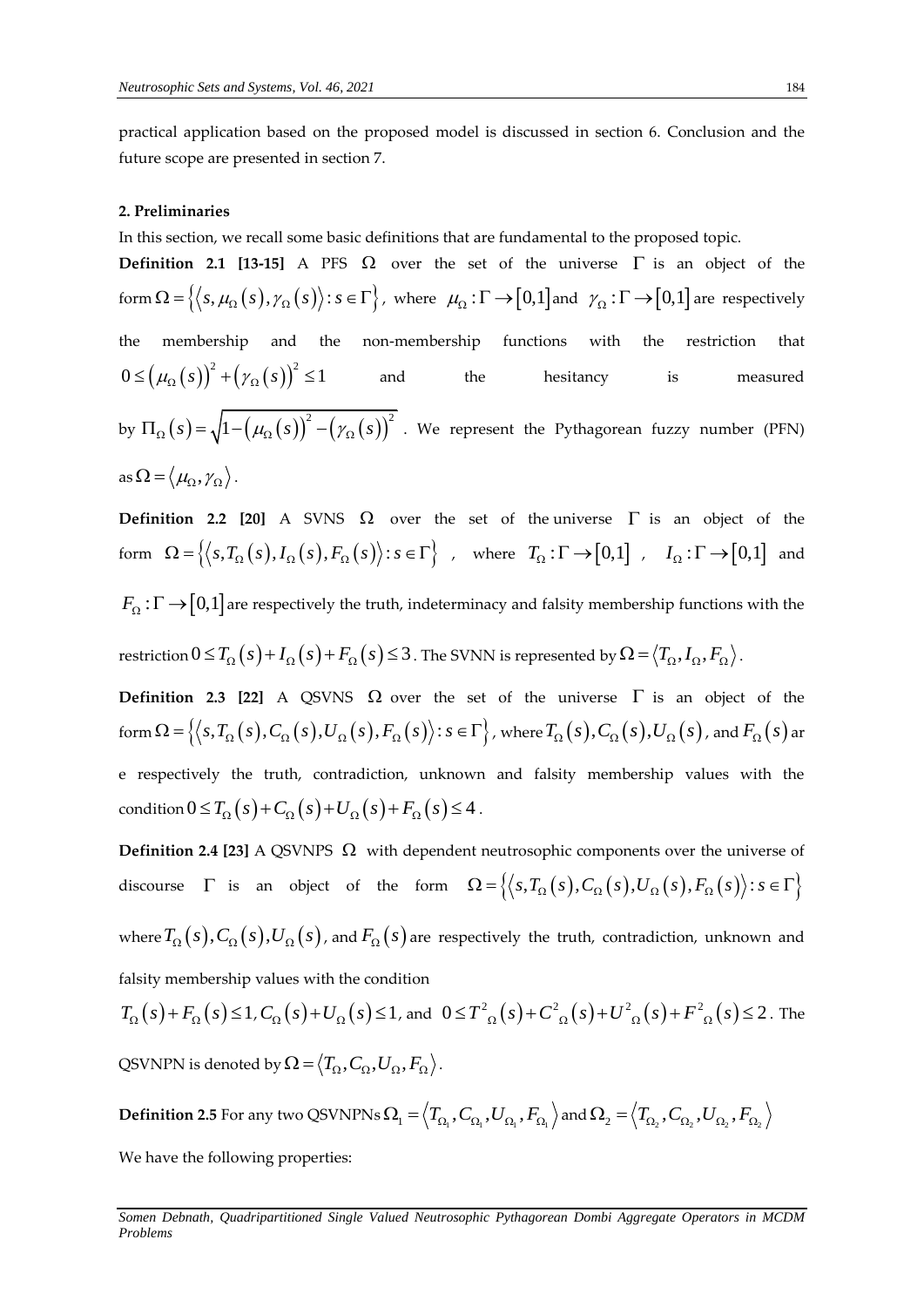1. 
$$
\Omega_1 \subseteq \Omega_2
$$
 iff for any  $\varepsilon \in \Gamma$  ,  
\n $T_{\Omega_1}(\varepsilon) \leq T_{\Omega_2}(\varepsilon), C_{\Omega_1}(\varepsilon) \leq C_{\Omega_2}(\varepsilon)$  and  $U_{\Omega_1}(\varepsilon) \geq U_{\Omega_2}(\varepsilon), F_{\Omega_1}(\varepsilon) \geq F_{\Omega_2}(\varepsilon)$   
\n2.  $\Omega_1 = \Omega_2$  iff  $\Omega_1 \subseteq \Omega_2$  and  $\Omega_2 \subseteq \Omega_1$   
\n3.  $\Omega_1 \cup \Omega_2 = \left\langle \max(T_{\Omega_1}, T_{\Omega_2}), \max(C_{\Omega_1}, C_{\Omega_2}), \min(U_{\Omega_1}, U_{\Omega_2}), \min(F_{\Omega_1}, F_{\Omega_2}) \right\rangle$   
\n4.  $\Omega_1 \cap \Omega_2 = \left\langle \min(T_{\Omega_1}, T_{\Omega_2}), \min(C_{\Omega_1}, C_{\Omega_2}), \max(U_{\Omega_1}, U_{\Omega_2}), \max(F_{\Omega_1}, F_{\Omega_2}) \right\rangle$   
\n5.  $\Omega_1^c = \left\langle F_{\Omega_1}, U_{\Omega_1}, C_{\Omega_1}, T_{\Omega_1} \right\rangle$ 

**Definition 2.6** For two QSVNPNs  $\Omega_1 = \langle T_{\Omega_1}, C_{\Omega_1}, U_{\Omega_1}, F_{\Omega_1} \rangle$  and  $\Omega_2 = \langle T_{\Omega_2}, C_{\Omega_2}, U_{\Omega_2}, F_{\Omega_2} \rangle$ , the basic operational laws between them are given by:

1. 
$$
\Omega_1 \oplus \Omega_2 = \left\langle T_{\Omega_1}, C_{\Omega_1}, U_{\Omega_1}, F_{\Omega_1} \right\rangle \oplus \left\langle T_{\Omega_2}, C_{\Omega_2}, U_{\Omega_2}, F_{\Omega_2} \right\rangle =
$$
  
\n $\left\langle \sqrt{T_{\Omega_1}^2 + T_{\Omega_2}^2 - T_{\Omega_1}^2 T_{\Omega_2}^2}, \sqrt{C_{\Omega_1}^2 + C_{\Omega_2}^2 - C_{\Omega_1}^2 C_{\Omega_2}^2}, U_{\Omega_1} U_{\Omega_2}, F_{\Omega_1} F_{\Omega_2} \right\rangle$   
\n2.  $\Omega_1 \otimes \Omega_2 = \left\langle T_{\Omega_1}, C_{\Omega_1}, U_{\Omega_1}, F_{\Omega_1} \right\rangle \otimes \left\langle T_{\Omega_2}, C_{\Omega_2}, U_{\Omega_2}, F_{\Omega_2} \right\rangle =$   
\n $\left\langle T_{\Omega_1} T_{\Omega_2}, C_{\Omega_1} C_{\Omega_2}, \sqrt{U_{\Omega_1}^2 + U_{\Omega_2}^2 - U_{\Omega_1}^2 U_{\Omega_2}^2}, \sqrt{F_{\Omega_1}^2 + F_{\Omega_2}^2 - F_{\Omega_1}^2 F_{\Omega_2}^2} \right\rangle$   
\n3. For any  $\kappa \ge 0$ ,  $\kappa \Omega = \left\langle \sqrt{1 - (1 - T_{\Omega}^2)^{\kappa}}, \sqrt{1 - (1 - C_{\Omega}^2)^{\kappa}}, U_{\Omega}^k, F_{\Omega}^k \right\rangle$   
\n4. For any  $\kappa \ge 0$ ,  $\Omega^{\kappa} = \left\langle T_{\Omega}^k, C_{\Omega}^k, \sqrt{1 - (1 - U_{\Omega}^2)^{\kappa}}, \sqrt{1 - (1 - F_{\Omega}^2)^{\kappa}} \right\rangle$ 

 $\bf{Definition 2.7}$  For any QSVNPN  $\Omega$  =  $\big\langle T_\Omega, C_\Omega, U_\Omega, F_\Omega \big\rangle$  the score function  $\ \Theta(\Omega)$  and the accuracy function  $\,\Lambda(\Omega)$  can be defined as

$$
\Theta(\Omega) = T_{\Omega}^2 + C_{\Omega}^2 - U_{\Omega}^2 - I_{\Omega}^2, \text{ where } \Theta(\Omega) \in [-1, 1] \text{ and } \Lambda(\Omega) = T_{\Omega}^2 + C_{\Omega}^2 + U_{\Omega}^2 + I_{\Omega}^2, \text{ where}
$$
  

$$
\Lambda(\Omega) \in [0, 1]
$$

 $\textbf{Definition 2.8 Let}~~ \Omega_{\text{l}}=\left\langle T_{\Omega_{\text{l}}},C_{\Omega_{\text{l}}},U_{\Omega_{\text{l}}},F_{\Omega_{\text{l}}}\right\rangle$  and  $\Omega_{\text{2}}=\left\langle T_{\Omega_{\text{2}}},C_{\Omega_{\text{2}}},U_{\Omega_{\text{2}}},F_{\Omega_{\text{2}}}\right\rangle$  be two QSVNPNs over the common universe of discourse  $\Gamma$  and their corresponding score and accuracy functions are respectively  $\ \Theta(\Omega_1), \Theta(\Omega_2)$  and  $\ \Lambda(\Omega_1), \Lambda(\Omega_2)$  . Then we consider the following:

*Somen Debnath, Quadripartitioned Single Valued Neutrosophic Pythagorean Dombi Aggregate Operators in MCDM Problems*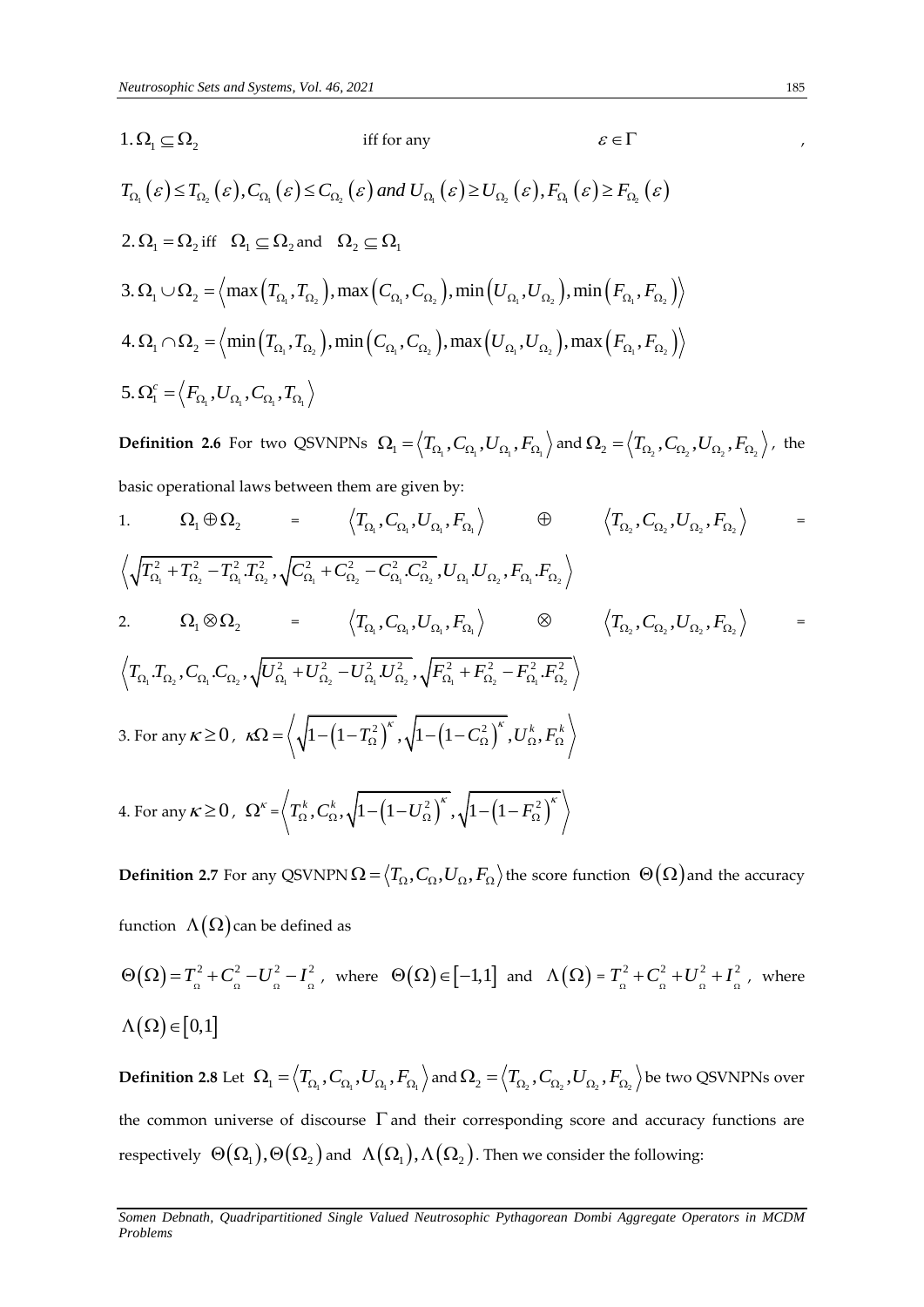- 1. If  $\Theta(\Omega_{_1})$  <  $\Theta(\Omega_{_2})$  , then  $\Omega_{_1}$   $\prec \Omega_{_2}$
- 2. If  $\Theta(\Omega_{1})$  >  $\Theta(\Omega_{2})$  , then  $\Omega_{1} \succ \Omega_{2}$
- 3. If  $\Theta\big(\Omega_{_1}\big)\!=\!\Theta\big(\Omega_{_2}\big)$  , then we compare their accuracy function as:
- (a)If  $\Lambda(\Omega_1)$  <  $\Lambda(\Omega_2)$ , then  $\Lambda_1 \prec \Lambda_2$
- (b)If  $\Lambda(\Omega_1)$  >  $\Lambda(\Omega_2)$ , then  $\Lambda_1 \succ \Lambda_2$
- (c) If  $\Lambda(\Omega_1) = \Lambda(\Omega_2)$ , then  $\Lambda_1 \approx \Lambda_2$

### **Theorem 2.9**

For any three QSVNPNs  $\Omega_1 = \langle T_{\Omega_1}, C_{\Omega_1}, U_{\Omega_1}, F_{\Omega_1} \rangle$  ,  $\Omega_2 = \langle T_{\Omega_2}, C_{\Omega_2}, U_{\Omega_2}, F_{\Omega_2} \rangle$  and  $\Omega_3 =$ 

- $T_{\Omega_3}, C_{\Omega_3}, U_{\Omega_3}, F_{\Omega_3}$  over the universe of discourse  $\ \Gamma$  and  $\ \kappa_1, \kappa_2 \geq 0$  . Then,
- 1.  $\Omega_1 \oplus \Omega_2 = \Omega_2 \oplus \Omega_1$
- 2.  $\Omega_1 \otimes \Omega_2 = \Omega_2 \otimes \Omega_1$
- 3.  $(\Omega_1 \oplus \Omega_2) \oplus \Omega_3 = \Omega_1 \oplus (\Omega_2 \oplus \Omega_3)$
- 4.  $(\Omega_1 \otimes \Omega_2) \otimes \Omega_2 = \Omega_1 \otimes (\Omega_2 \otimes \Omega_2)$
- 5.  $\kappa_1(\Omega_1 \oplus \Omega_2) = \kappa_1 \Omega_1 \oplus \kappa_1 \Omega_2, \kappa_1 > 0$
- 6.  $\left(\Omega_{\text{I}}\otimes\Omega_{\text{2}}\right)^{\kappa_{\text{I}}}=\Omega_{\text{I}}^{\kappa_{\text{I}}}\otimes\Omega_{\text{2}}^{\kappa_{\text{I}}},\kappa_{\text{I}}>0$
- 7.  $\kappa_1 \Omega_1 \oplus \kappa_2 \Omega_1 = (\kappa_1 + \kappa_2) \Omega_1, \kappa_1 \text{ and } \kappa_2 > 0$
- 8.  $\Omega_1^{\kappa_1} \otimes \Omega_1^{\kappa_2} = \Omega_1^{\kappa_1 + \kappa_2}, \kappa_1 \text{ and } \kappa_2 > 0$

**Proof:** All proofs are obvious.

**Definition** 2.10  $\Omega_m$  =  $\left\langle T_{\Omega_m},C_{\Omega_m},U_{\Omega_m},F_{\Omega_m}\right\rangle$  be a collection of QSVPNs in  $\Gamma$ where  $m = 1, 2, 3, \dots, n$ .

Then the quadripartitioned single-valued neutrosophic Pythagorean weighted averaging

(QSVNPWA)operator with weight vector  $\varpi_m(m=1,2,....,n)$  where  $\varpi_m \geq 0$  and 1 1 *n m m*  $\varpi$  $\sum_{m=1}^{\infty} \overline{\omega}_m = 1$  is

given by

*Somen Debnath, Quadripartitioned Single Valued Neutrosophic Pythagorean Dombi Aggregate Operators in MCDM Problems*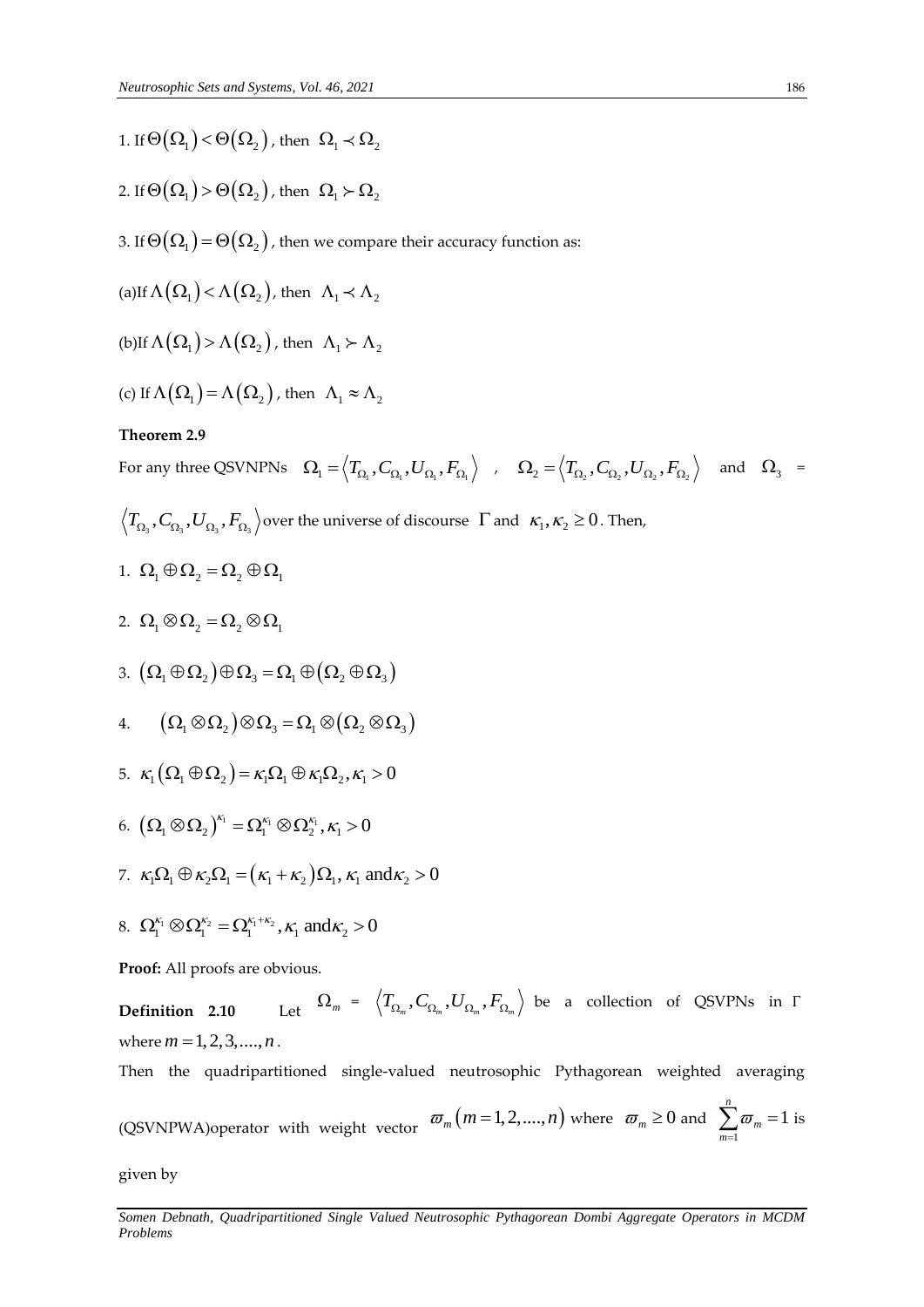$$
QSVNPWA(\Omega_1,\Omega_2,...,\Omega_n)=\sum\nolimits_{m=1}^n\Omega_m\varpi_m.
$$

**Definition** 2.11  $\Omega_m$  =  $\left\langle T_{\Omega_m},C_{\Omega_m},U_{\Omega_m},F_{\Omega_m}\right\rangle$  be a collection of QSVPNs in  $\Gamma$ where  $m = 1, 2, 3, \dots, n$ .

Then the quadripartitioned single-valued neutrosophic Pythagorean weighted geometric (QSVNPWG)operator with weight vector  $\varpi_m(m=1,2,....,n)$  where  $\varpi_m \geq 0$  and

$$
\sum_{m=1}^{n} \varpi_m = 1
$$
 is given by

$$
QSVNPWA(\Omega_1,\Omega_2,...,\Omega_n)=\prod_{m=1}^n(\Omega_m)^{\sigma_m}.
$$

### **3. Dombi Operations on QSVNPNs**

**Definition 3.1 [24]** Let  $p$  and  $q$  be any two real numbers where  $(p,q) \in (0,1) \times (0,1)$  with  $\xi \ge 1$ .

Then Dombi's t-norms and t-co-norms are defined as

$$
\hat{H}(p,q) = \frac{1}{1 + \left[\left(\frac{1-p}{p}\right)^{\xi} + \left(\frac{1-q}{q}\right)^{\xi}\right]^{1/\xi}}
$$
 and  

$$
\hat{G}(p,q) = 1 - \frac{1}{1 + \left[\left(\frac{p}{1-p}\right)^{\xi} + \left(\frac{q}{1-q}\right)^{\xi}\right]^{1/\xi}}
$$
 respectively.

Based on definition **3.1**, we define the following Dombi's t-norms and t-co-norms operational laws on QSVNPNs:

 $\bf{Definition 3.2 \: Let \: \:}\Omega_{l}=\Big\langle T_{\Omega_{l}},C_{\Omega_{1}},U_{\Omega_{1}},F_{\Omega_{1}}\Big\rangle \text{ and } \Omega_{2}=\Big\langle T_{\Omega_{2}},C_{\Omega_{2}},U_{\Omega_{2}},F_{\Omega_{2}}\Big\rangle \text{ be two QSVNPNs over}$  $\Gamma$  with  $\kappa \geq 0$  and  $\xi \geq 1$ . Then the Dombi's t-norms and t-co-norms operational laws defined on QSVNPNs are given by:

QSVNPWA (Ω<sub>1</sub>, Ω<sub>2</sub>,..., Ω<sub>n</sub>) = 
$$
\sum_{n=1}^{n} Ω_{n}π_{n}
$$
  
\nDefinition 2.11 Let Ω<sub>n</sub> = { $T_{\alpha_{1}}$ ,  $C_{\alpha_{2}}$ ,  $U_{\alpha_{2}}$ ,  $F_{\alpha_{2}}$ } be a collection of QSVPNs in Γ  
\nwhere  $m = 1, 2, 3, ..., n$ .  
\nThen the quadripartitioned single-valued neutroscopic Pythagorean weighted  
\ngometric (OSVNPWG)operator with weight vector  $π_{m}(m=1, 2, ..., n)$  where  $π_{m} \ge 0$  and  
\n $\sum_{n=1}^{n} π_{n} = 1$  is given by  
\nQSVNPWA (Ω<sub>1</sub>, Ω<sub>2</sub>, ..., Ω<sub>n</sub>) =  $\prod_{n=1}^{n} (Ω_{n})^{π_{n}}$ .  
\n3. Dombi Operations on QSVNPNs  
\nDefinition 3.1 [24] Let *p* and *q* be any two real numbers where  $(p, q) ∈ (0, 1) × (0, 1)$  with  $\xi ≥ 1$ .  
\nThen Domhi's transforms and t-conorms are defined as  
\n $\hat{H}(p,q) = \frac{1}{1 + \left[\left(\frac{1-p}{p}\right)^{\xi} + \left(\frac{1-q}{q}\right)^{\xi}\right]^{n/2}}$  respectively.  
\n $\hat{G}(p,q) = 1 - \frac{1}{1 + \left[\left(\frac{1-p}{1-p}\right)^{\xi} + \left(\frac{1-q}{1-q}\right)^{\xi}\right]^{n/2}}$  respectively.  
\nBased on definition 3.1, we define the following Dombi's trans and t-co-norms operational laws  
\non QSVNPNs:  
\nDefinition 3.2 Let Ω<sub>1</sub> =  $\left(T_{\alpha_1}, C_{\alpha_1}, U_{\alpha_1}, F_{\alpha_1}\right)$  and Ω<sub>2</sub> =  $\left(T_{\alpha_1}, C_{\alpha_1}, U_{\alpha_2}, F_{\alpha_2}\right)$  be two QSVNPNs over  
\n $\Gamma$  with  $\kappa ≥ 0$  and  $\xi ≥ 1$ . Then the Dombi's thorms and t-co-norms operational laws defined on  
\nQSVNPNs are given by:  
\n1. Ω

*Somen Debnath, Quadripartitioned Single Valued Neutrosophic Pythagorean Dombi Aggregate Operators in MCDM*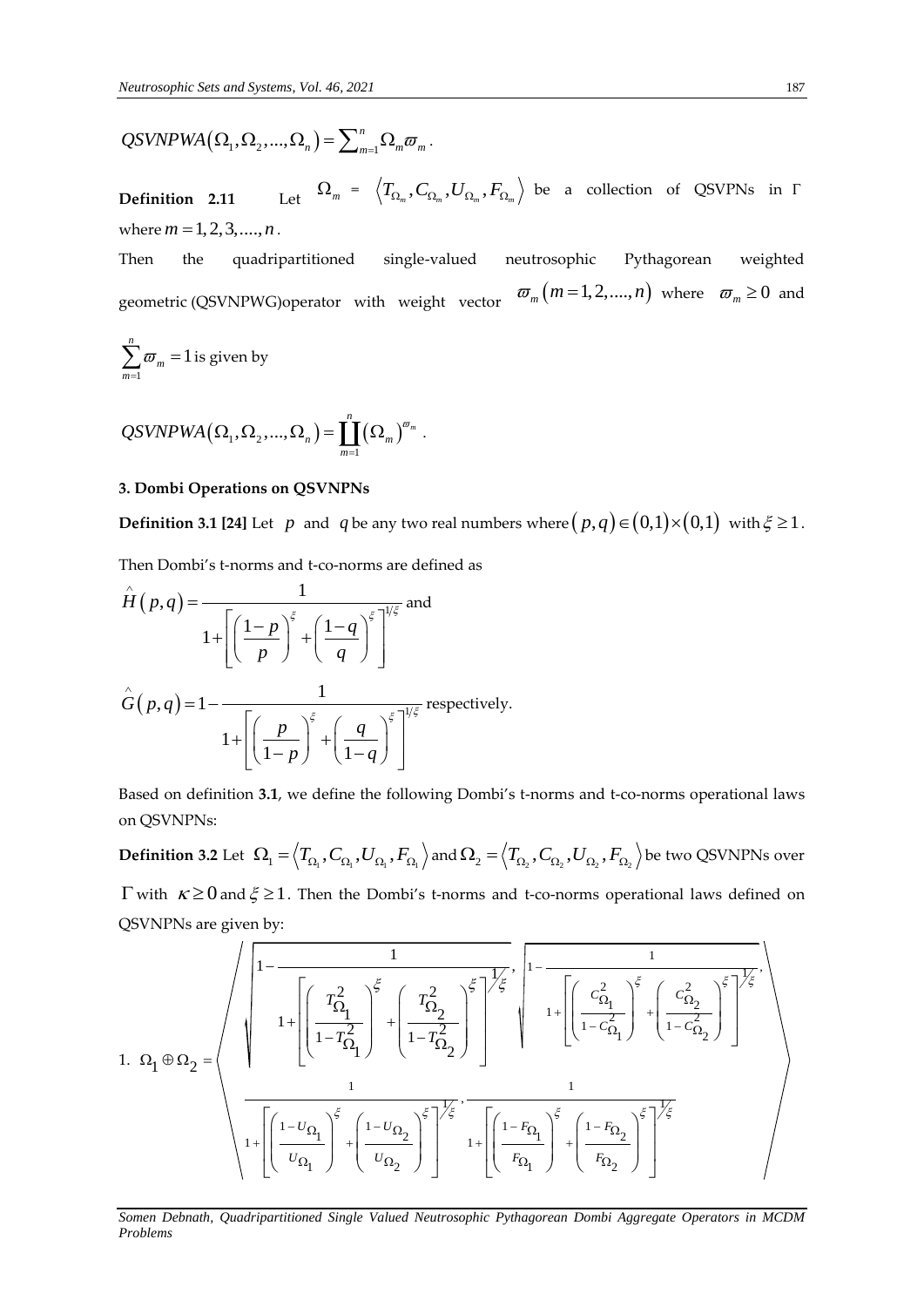2.

$$
N_{\text{e}} = \frac{N_{\text{e}} \times N_{\text{e}} \times N_{\text{e}} \times N_{\text{e}} \times N_{\text{e}} \times N_{\text{e}} \times N_{\text{e}} \times N_{\text{e}}}{Q_{\text{e}}} = \frac{\sqrt{\frac{1}{1 + \left[\left(\frac{1 - T_{\Omega_{\text{e}}}}{T_{\Omega_{\text{e}}}}\right)^{\varepsilon} + \left(\frac{1 - T_{\Omega_{\text{e}}}}{T_{\Omega_{\text{e}}}}\right)^{\varepsilon}\right]^{\frac{1}{2}\varepsilon} \cdot \frac{1}{1 + \left[\left(\frac{1 - C_{\Omega_{\text{e}}}}{C_{\Omega_{\text{e}}}}\right)^{\varepsilon} + \left(\frac{1 - C_{\Omega_{\text{e}}}}{C_{\Omega_{\text{e}}}}\right)^{\varepsilon}\right]^{\frac{1}{2}\varepsilon}}}{1 + \left[\left(\frac{U_{\Omega_{\text{e}}}^2}{1 - U_{\Omega_{\text{e}}}^2}\right)^{\varepsilon} + \left(\frac{U_{\Omega_{\text{e}}}^2}{1 - U_{\Omega_{\text{e}}}^2}\right)^{\varepsilon}\right]^{\frac{1}{2}\varepsilon}} + \frac{1}{1 + \left[\left(\frac{F_{\Omega_{\text{e}}}^2}{1 - F_{\Omega_{\text{e}}}^2}\right)^{\varepsilon}\right]^{\frac{1}{2}\varepsilon}}}{1 + \left[\left(\frac{1 - \frac{1}{1 - U_{\Omega_{\text{e}}}^2}{1 - U_{\Omega_{\text{e}}}^2}\right)^{\varepsilon}\right]^{\frac{1}{2}\varepsilon}}},\n\frac{\sqrt{\frac{1}{1 - \left(\frac{1}{1 - U_{\Omega_{\text{e}}}}\right)^{\varepsilon}}\left(\frac{1}{1 - F_{\Omega_{\text{e}}}^2}\right)^{\frac{1}{2}\varepsilon}}}{1 + \left[\left(\frac{1 - U_{\Omega_{\text{e}}}}{U_{\Omega}}\right)^{\varepsilon}\right]^{\frac{1}{2}\varepsilon}}},\n\frac{\sqrt{\frac{1}{1 - \left(\frac{1}{1 - U_{\Omega_{\text{e}}}}\right)^{\varepsilon}}\left(\frac{1}{1 - F_{\Omega_{\text{e}}}}\right)^{\varepsilon}}}{1 + \left[\left(\frac{1 - U_{\Omega_{\text{e}}}}{U_{\Omega
$$

 $\frac{1}{2}$   $\sqrt{\frac{2}{5}}$   $\sqrt{\frac{1}{5}}$   $\sqrt{\frac{1}{1-\frac{1}{1-\frac{1}{1-\frac{1}{1-\frac{1}{1-\frac{1}{1-\frac{1}{1-\frac{1}{1-\frac{1}{1-\frac{1}{1-\frac{1}{1-\frac{1}{1-\frac{1}{1-\frac{1}{1-\frac{1}{1-\frac{1}{1-\frac{1}{1-\frac{1}{1-\frac{1}{1-\frac{1}{1-\frac{1}{1-\frac{1}{1-\frac{1}{1-\frac{1}{1-\frac{1}{1-\frac{1}{1-\frac{1}{1-\frac{1}{1-\frac{1}{1-\frac{1}{1-\frac{1$  $\frac{2}{2}$   $\left| \frac{2}{2} \right|^{\xi}$   $\left| \frac{1}{2} \right| \leq 1 + \left| \frac{F_{\Omega}^2}{1 - F_{\Omega}^2} \right|$  $\frac{1}{1+\left[\kappa\left(\frac{U_{\Omega}^{2}}{1-U_{\Omega}^{2}}\right)^{\xi}\right]^{1/\xi}},$  $\left[\frac{U_{\Omega}^2}{1-U_{\Omega}^2}\right]^{\xi}\right]^{\frac{1}{\xi}}, \left[\frac{1-\frac{1}{1+\left[\kappa\left(\frac{1}{1-\kappa}\right)\right]^{\frac{1}{\xi}}}}\right]^{\frac{1}{\xi}}$  $\frac{1}{\left|U_{\frac{\Omega}{2}}^2\right|^{\xi}}\left| \frac{1}{\sqrt{\frac{1}{\pi}}}\right|_0^{\xi}$  $\left(\frac{L_0^2}{U_{\Omega}^2}\right)^{\xi}$   $\left(\frac{L_0^2}{1+\kappa}\right)^{\frac{1}{\kappa}}$   $\left(\frac{F_{\Omega}^2}{1-F_{\Omega}}\right)^{\frac{1}{\kappa}}$  $\frac{1}{\kappa\left(\frac{U_{\Omega}^2}{1-U_{\Omega}^2}\right)^{\xi}}\left|1-\frac{1}{1+\left[\kappa\left(\frac{F_{\Omega}^2}{1-F_{\Omega}^2}\right)^{\xi}\right]^{\frac{1}{\xi}}}\right|,$  $\left[\frac{2}{\Omega}\right]^{\xi}$  $\left[\frac{1}{\alpha}\right]$   $\left[\sqrt{1+\left[\kappa\left(\frac{F_{\Omega}}{1-F_{\Omega}^2}\right)\right]} \right]$  $\frac{1}{\left| \kappa \left( \frac{U_\Omega^2}{1-U_\Omega^2} \right)^{\xi} \right|^{\frac{1}{\xi}}}, \left| 1 - \frac{1}{1 + \left[ \kappa \left( \frac{F_\Omega^2}{1-F_\Omega^2} \right)^{\xi} \right]^{\frac{1}{\xi}}}, \right|$ 

**Example 3.2.1** Let  $\Omega_1 = (0.6, 0.4, 0.6, 0.3)$  and  $\Omega_2 = (0.3, 0.6, 0.4, 0.5)$  be two QSVNPNs over  $\Gamma$  with  $\kappa = 0.5$  and  $\xi = 1.4$ . Then we compute the above Dombi's t-norms and t-co-norms

operators based on QSVNPNs as follows:  
\n
$$
\Omega_1 \oplus \Omega_2 = \langle 0.611, 0.627, 0.372, 0.261 \rangle
$$
\n
$$
\Omega_1 \otimes \Omega_2 = \langle 0.276, 0.353, 0.627, 0.522 \rangle
$$
\n
$$
0.5 \Omega_1 = \langle 0.505, 0.322, 0.711, 0.412 \rangle
$$
\n
$$
\Omega_1^{0.5} = \langle 0.711, 0.522, 0.505, 0.238 \rangle
$$

*Somen Debnath, Quadripartitioned Single Valued Neutrosophic Pythagorean Dombi Aggregate Operators in MCDM Problems*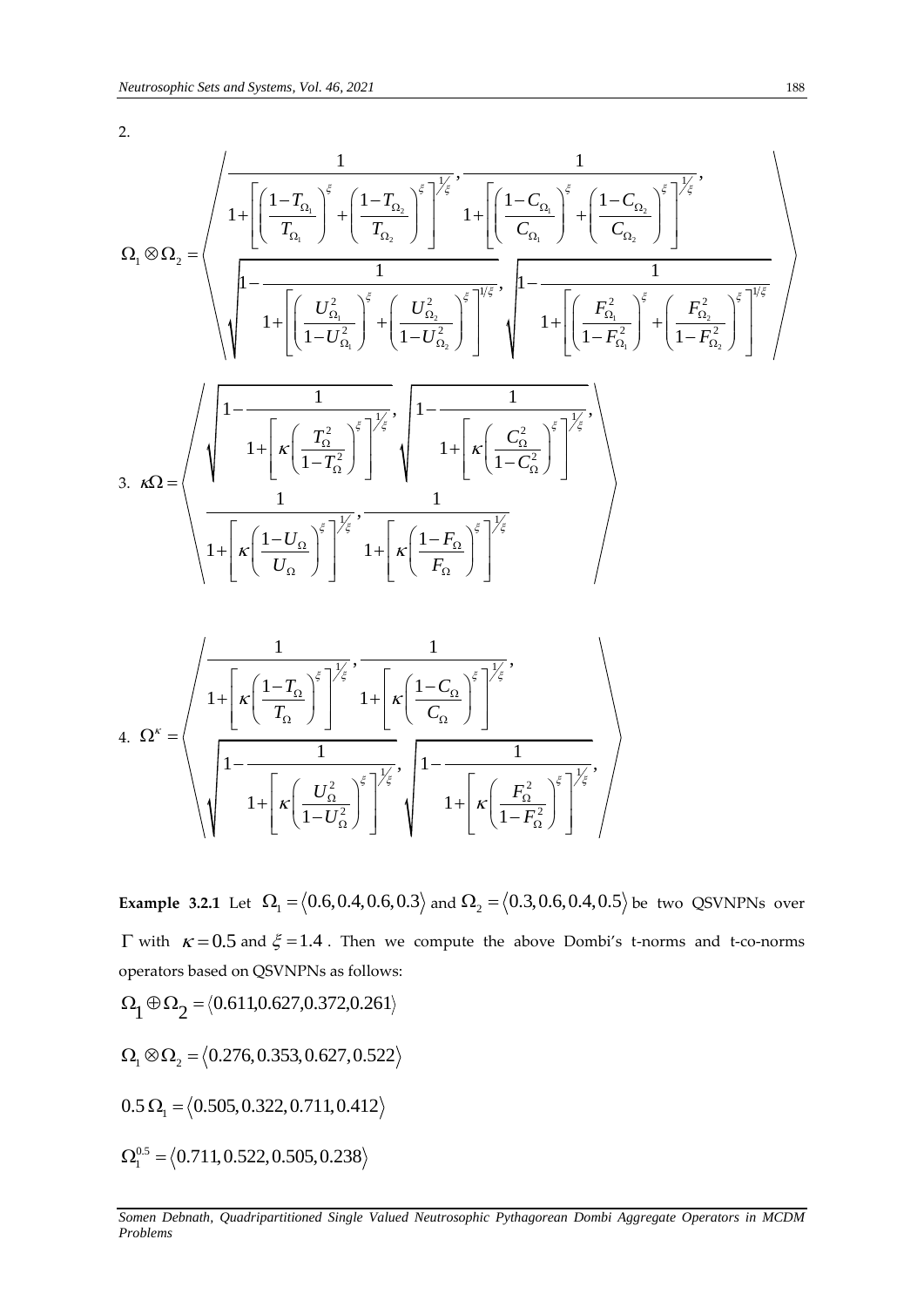### **4. Dombi Weighted Aggregation Operators under QSVNPNs environment**

In this section, based on Dombi operational laws on QSVNPNs, two Dombi ordered weighted aggregation operators, namely, quadripartitioned single-valued neutrosophic Pythagorean Dombi ordered weighted arithmetic aggregation(QSVNPDOWAA) operator and quadripartitioned single-valued neutrosophic Pythagorean Dombi ordered weighted geometric aggregation(QSVNPDOWGA) operator are formed. After that, some significant results based on these two operators are investigated.

 $\bf{Definition 4.1}$  Let  $\ \Omega_{_m}$  =  $\ \left\langle T_{\Omega_{_m}},C_{\Omega_{_m}},F_{\Omega_{_m}}\right\rangle$  be a collection of QSVNPNs with the weight vector

$$
W = (\varpi_1, \varpi_2, \dots, \varpi_m)^t \text{ where } l = 1, 2, \dots, m \text{ and } \varpi_l \ge 0, \sum_{l=1}^m \varpi_l = 1. \text{ Then the operator}
$$

QSVNPDOWAA: 
$$
\Omega^m \to \Omega
$$
 is defined as  
\n $QSVNPDOWAA(\Omega_1, \Omega_2, ..., \Omega_m) = \bigoplus_{l=1}^m \varpi_l \Omega_{\sigma(l)}$  where  $(\Omega_{\sigma(1)}, \Omega_{\sigma(2)}, ..., \Omega_{\sigma(m)})$  is the

permutation of  $\left( \Omega_1, \Omega_2, ..., \Omega_m \right)$  such that  $\left. \Omega_{\sigma(l-1)} \geq \Omega_{\sigma(l)} \right.$  for all  $l = 1,2,...,m$  .

**Theorem 4.2** If  $\ \Omega_{_m}$  =  $\ \left\langle T_{\Omega_{_m}},C_{\Omega_{_m}},U_{\Omega_{_m}},F_{\Omega_{_m}}\right\rangle$  be a collection of QSVNPNs, then the resulting of these

numbers by using QSVNPDOWAA operator defined above is again a QSVNPN and the resulting number can be obtained by using the following formula: QSVNPDOWAA operator de<br>
zained by using the following for<br>  $(\Omega_1, \Omega_2, ..., \Omega_m) = \bigoplus_{l=1}^{m} \varpi_l \Omega_{\sigma(l)}$ *mumbers by using QSVNPDOWAA operator defined above is number can be obtained by using the following formula:<br>*  $QSVNPDOWAA(\Omega_1, \Omega_2, ..., \Omega_m) = \bigoplus_{l=1}^{m} \varpi_l \Omega_{\sigma(l)} =$ 

 $(l)$  $(l)$  $\left( l\right)$  $\left( l\right)$  $\left( l\right)$  $\left( l\right)$  $\left( l\right)$  $\left( l\right)$  $\frac{1}{\sqrt{\xi}}$ ,  $\left[1-\frac{1}{\sqrt{1-\frac{1}{\sqrt{1-\frac{1}{\sqrt{1-\frac{1}{\sqrt{1-\frac{1}{\sqrt{1-\frac{1}{\sqrt{1-\frac{1}{\sqrt{1-\frac{1}{\sqrt{1-\frac{1}{\sqrt{1-\frac{1}{\sqrt{1-\frac{1}{\sqrt{1-\frac{1}{\sqrt{1-\frac{1}{\sqrt{1-\frac{1}{\sqrt{1-\frac{1}{\sqrt{1-\frac{1}{\sqrt{1-\frac{1}{\sqrt{1-\frac{1}{\sqrt{1-\frac{1}{\sqrt{1-\frac{1}{\sqrt{1-\frac{1}{\sqrt{1-\frac{1}{\sqrt{1-\frac{1$  $\frac{1}{2}$   $\left(1-\frac{1}{\sqrt{\frac{m}{2}}} \right)^{\frac{1}{2}}$   $\left(1-\frac{1}{\sqrt{\frac{m}{2}}} \right)^{\frac{1}{2}}$  $\left[\frac{1}{2}\varpi_l\Bigg(\frac{T_{\sigma(l)}^2}{1-T_{\sigma(l)}^2}\Bigg)^\xi\right]^{\gamma_\xi}\left[\left.\begin{array}{c} \ 1+\Bigg[\sum_{l=1}^m\varpi_l\Bigg(\frac{C_{\sigma(l)}^2}{1-C_\sigma^2}\Bigg) \end{array}\right]\right]$  $\frac{1}{\sqrt{\xi}}$ ,  $\frac{1}{\sqrt{\xi}}$  $\sum_{i=1}^{l} \varpi_{l} \left( \frac{1-U_{\sigma(l)}}{U_{\sigma(l)}} \right) \left( 1 + \left| \sum_{l=1}^{m} \right| \right)$  $\text{IPDOWAA}(\Omega_1, \Omega_2, ..., \Omega_m) = \bigoplus_{l=1}^m \varpi_l \, \Omega_{\sigma(l)} = \frac{1}{1 - \frac{1}{\prod_{l=1}^m \left(\sum_{j=1}^m \frac{1}{j^2} \right)^{\frac{1}{2} \cdot \frac{1}{\sqrt{5}}}}}, \quad \sqrt{1 - \frac{1}{\prod_{l=1}^m \left(\sum_{j=1}^m \frac{1}{j^2} \right)^{\frac{1}{2} \cdot \frac{1}{\sqrt{5}}}}}.$  $\frac{1}{1+\left[\sum_{l=1}^m\varpi_l\left(\frac{T_{\sigma(l)}^2}{1-T_{\sigma(l)}^2}\right)^{\xi}\right]^{1/\xi}},\quad \sqrt{1-\frac{1}{1-\frac{1}{1-\frac{1}{1-\frac{1}{1-\frac{1}{1-\frac{1}{1-\frac{1}{1-\frac{1}{1-\frac{1}{1-\frac{1}{1-\frac{1}{1-\frac{1}{1-\frac{1}{1-\frac{1}{1-\frac{1}{1-\frac{1}{1-\frac{1}{1-\frac{1}{1-\frac{1}{1-\frac{1}{1-\frac{1}{1-\frac{1}{1-\frac{1}{1-\frac{1}{1-\frac{1}{1-\frac{1}{1-\frac$  $\left( \frac{T_{\sigma(l)}^2}{1-T_{\sigma(l)}^2} \right)^{\xi} \left| \frac{1}{1} \right|^{1/2}$ ....... (1)  $\left(\frac{I_{\sigma(l)}}{1-T_{\sigma(l)}^2}\right)$   $\left(\begin{array}{c} 1+1 \ 1 \end{array}\right)$  $\left( \frac{1-U_{\sigma(l)}}{1+U_{\sigma(l)}} \right)^{\xi} \frac{1}{\xi}$ ,  $\frac{1}{1+\xi}$  $\frac{1}{1+\left[\sum_{l=1}^m\varpi_l\left(\frac{1-U_{\sigma(l)}}{U_{\sigma(l)}}\right)^{\xi}\right]^{1/\xi}},$ *m*  $\frac{1}{\sum_{i=1}^{m}\left(\frac{T_{\sigma(l)}^2}{T_{\sigma(l)}^2}\right)^{\xi}}\left|1-\frac{1}{1+\left[\sum_{i=1}^{m}\frac{1}{\sigma_{l}}\right]\left(\frac{C_{\sigma(l)}^2}{T_{\sigma(l)}}\right)^{\xi}}\right|$  $\frac{1}{l} \left( \frac{T_{\sigma(l)}^2}{1-T_{\sigma(l)}^2} \right)^{\xi} \left( \begin{array}{c} 1 + \left[ \sum_{l=1}^m \sigma_l \right] \end{array} \right)$  $\sum_{l=1}^m \varpi_l \left( \frac{T_{\sigma(l)}^2}{1-T_{\sigma(l)}^2} \right) \left[ \begin{array}{c} 1 + \left[ \sum_{l=1}^m \varpi_l \left( \frac{C_{\sigma(l)}^2}{1-C_{\sigma(l)}^2} \right) \right] \end{array} \right]$  $\frac{1}{\left(\sum_{j=1}^{m}\frac{1-U_{\sigma(l)}}{\sigma(l)}\right)^{\xi}}\Bigg|^{\frac{1}{\xi'}}\cdot\frac{1}{1+\left[\sum_{j=1}^{m}\frac{1}{\sigma(l)}\left(\frac{1-F_{\sigma(l)}}{\sigma(l)}\right)^{\xi(l)}\right]},$  $\frac{1}{l} \left( \frac{1-U_{\sigma(l)}}{U_{\sigma(l)}} \right)^{\xi} \begin{bmatrix} \frac{1}{l} \\ 0 \end{bmatrix}^{\xi} = 1 + \left[ \sum_{l=1}^{m} \varpi_{l(l)} \right]$  $\sum_{l=1}^{m} \varpi_l \left( \frac{1-U_{\sigma(l)}}{U_{\sigma(l)}} \right) \left[ 1 + \left[ \sum_{l=1}^{m} \varpi_l \left( \frac{1-F_{\sigma(l)}}{F_{\sigma(l)}} \right) \right] \right]$  $\frac{T_{\sigma(l)}^2}{T_{\sigma(l)}^2} \approx \frac{T_{\sigma(l)}^2}{T_{\sigma(l)}^2}$  $\left( \frac{ \frac{ \sigma (l)}{ \sigma (l)} }{ T_{\sigma (l)}^2 } \right)^{\xi} \left[ \frac{ \frac{1}{\sqrt{\xi}} }{ \sinh \left( \frac{ \frac{ \sigma (l)}{ \pi (l)} }{ 1 - C } \right)^{\xi} } \right]$  $\left(\frac{U_{\sigma(l)}}{1+\epsilon}\right)^{\xi}$ ,  $\frac{1}{1+\epsilon}$  $\left(\frac{-U_{\sigma(l)}}{U_{\sigma(l)}}\right)^{\xi}\left[\frac{1}{2}\right]^{\frac{1}{2}}\cdot1+\left[\sum_{l=1}^{m}\varpi_{l}\left(\frac{1}{F_{l}}\right)\right]$  $\frac{1}{\xi \gamma/\xi}, \left[1-\frac{1}{\left[\begin{array}{cc}m & \left(\begin{array}{cc}c^{2} & \gamma^{\xi}\end{array}\right]^{1/\xi}},\end{array}\right]\right]$  $\left(\frac{\sigma^{2}}{\sigma^{2}}\right)^{\xi}\right)^{\frac{1}{\xi}},\qquad \left(1-\frac{1}{\left(1+\sum_{i=1}^{m}\frac{1}{\sigma^{2}}\right)^{\frac{1}{\xi}}}\right)^{\frac{1}{\xi}}$  $\left[\begin{array}{c} \frac{1}{r^2} \\ \frac{1}{\sigma(l)} \end{array}\right] \left[\begin{array}{c} 1 + \left| \sum_{l=1}^m \varpi_l \left( \frac{C_{\sigma(l)}^2}{1 - C_{\sigma(l)}^2} \right) \right| \end{array}\right]$  $\frac{1}{\xi \sqrt{\xi}}, \frac{1}{\sqrt{\pi \left(1 - \frac{1}{\xi}\right)^{\xi}} \sqrt{\xi}}$  $\frac{1}{\sigma(l)}\left|\int_{\xi}^{l}\right|^{l_{\xi}'}$  $\left(\begin{array}{c} U_{\sigma(l)}\ \hline \sigma(l) \end{array}\right)$   $1 + \left(\begin{array}{c} \sum_{l=1}^{m} \varpi_l \left( \begin{array}{c} 1-F_{\sigma(l)}\ -F_{\sigma(l)} \end{array}\right) \end{array}\right)$  $\frac{1}{\sigma_{l} \left( \frac{T_{\sigma(l)}^2}{1 - T_{\sigma(l)}^2} \right)^{\xi}} \sqrt{1 - \frac{1}{1 + \left[ \sum_{l=1}^m \sigma_l \left( \frac{C_{\sigma(l)}^2}{1 - C_{\sigma(l)}^2} \right)^{\xi} } \right)^{\xi}}$  $\frac{1}{\left(\frac{1-U_{\sigma(l)}}{U_{\sigma(l)}}\right)^{\xi}}\Bigg]^{\frac{1}{\xi}},\qquad\qquad\frac{1}{1+\left[\sum\limits_{l=1}^{m}\varpi_{l}\left(\frac{1-F_{\sigma(l)}}{F_{\sigma(l)}}\right)\right]^{2}}$  $\sum_{j=1}^m \varpi_l \left( \frac{T_{\sigma(l)}^2}{1-T_{\sigma(l)}^2} \right)^2 \left| \left| \left| \left| \left| \left| \left| \left| \left| \left| \left| \frac{m}{2} \varpi_l \right| \frac{m}{2} \right| \right| \right| \right| \right| \right|^2 \right|$  $\sum_{j=1}^m \varpi_l \Bigg(\frac{1-U_{\sigma(l)}}{U_{\sigma(l)}}\Bigg)^2 \Bigg[ 1+ \Bigg| \sum_{l=1}^m \varpi_l \Bigg(\frac{1}{1-\varepsilon_l}\Bigg)^2 \Bigg]$ PDOWAA $(\Omega_1, \Omega_2, ..., \Omega_m) = \bigoplus_{l=1}^m \varpi_l \Omega_{\sigma(l)} =$  $\frac{1}{\sqrt{\frac{1}{\sum_{l=1}^{m} \varpi_{l}} \left( \frac{T_{\sigma(l)}^{2}}{1 - T_{\sigma(l)}^{2}} \right)^{\xi}}}}$ <br> $+\left[\sum_{l=1}^{m} \varpi_{l} \left( \frac{T_{\sigma(l)}^{2}}{1 - T_{\sigma(l)}^{2}} \right)^{\xi} \right]^{1/\xi}$  $\sqrt{\left[\frac{m}{\sum_{l=1}^{m} \varpi_l \left(\frac{T_{\sigma(l)}^2}{1-T_{\sigma(l)}^2}\right)^{\xi}\right]^{1/2}}}, \sqrt{1+\left[\sum_{l=1}^{m} \varpi_l \left(\frac{C_{\sigma(l)}^2}{1-C_{\sigma(l)}^2}\right)^{\xi}\right]^{1/2}},$  $\frac{\left[ \begin{array}{ccc} l^{2} & \left( 1 - I_{\sigma(l)} \right) \end{array} \right] \left[ \begin{array}{ccc} & & & & \\ & & & & \\ & & & & 1 \\ \end{array} \right]}{\left[ \begin{array}{ccc} \frac{1}{l^{2}} & \left( 1 - C_{\sigma(l)} \right) \end{array} \right] \left[ \begin{array}{ccc} \frac{1}{l^{2}} & \left( 1 - C_{\sigma(l)} \right) \end{array} \right]} \right] \left[ \begin{array}{ccc} \frac{1}{l^{2}} & \left( 1 - C_{\sigma(l)} \right) \end{array} \right] \left[ \begin{array}{c} \frac{$   $\overline{A}A(\Omega_1, \Omega_2, ..., \Omega_m) = \bigoplus_{l=1}^{\infty} \overline{\omega}_l \Omega_{\sigma(l)} = \frac{1}{\left( \frac{T_{\sigma(l)}^2}{1 - T_{\sigma(l)}^2} \right)^{\frac{r}{\zeta}}}, \left[ 1 - \frac{1}{1 + \left[ \sum_{l=1}^m \overline{\omega}_l \left( \frac{C_{\sigma(l)}^2}{1 - C_{\sigma(l)}^2} \right)^{\frac{r}{\zeta}} \right]^{\frac{1}{r}}}$  $\left[\frac{1}{\left(1-\frac{1}{\sigma(l)}\right)}\right] \left[\frac{1}{\left(1-\frac{1}{\sigma(l)}\right)}\right]$ 

**Proof:** By mathematical induction, we can prove the theorem given as. Based on the Dombi operational laws of QSVNPNs for m=2, we have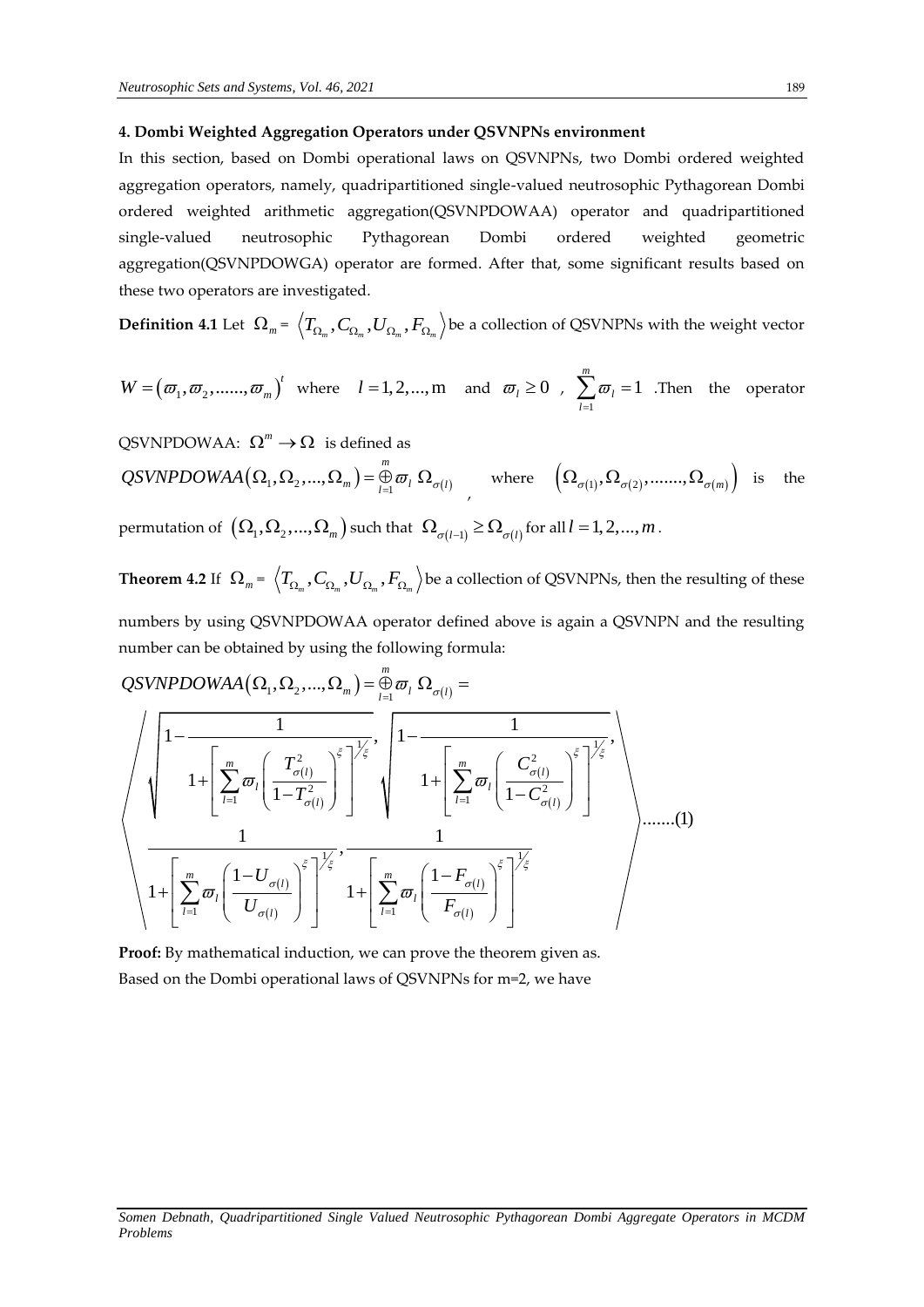Neutrosophic Sets and Systems, Vol. 46, 2021

\n190

\nQSVNPOWAA 
$$
(\Omega_1, \Omega_2) = \sigma_1 \Omega_1 \oplus \sigma_2 \Omega_2 =
$$

\n
$$
\sqrt{\frac{1 - \frac{1}{1 + \left[\sigma_1 \left(\frac{T_1^2}{1 - T_1^2}\right)^{\frac{2}{3}} + \sigma_2 \left(\frac{T_2^2}{1 - T_2^2}\right)^{\frac{2}{3}}\right]^{\frac{1}{2}} \cdot \sqrt{\frac{1 - \frac{1}{1 + \left[\sigma_1 \left(\frac{C_1^2}{1 - C_1^2}\right)^{\frac{2}{3}} + \sigma_2 \left(\frac{C_2^2}{1 - C_2^2}\right)^{\frac{2}{3}}\right]^{\frac{1}{2}}}{1 + \left[\sigma_1 \left(\frac{1 - U_1}{U_1}\right)^{\frac{2}{3}} + \sigma_2 \left(\frac{1 - U_2}{U_1}\right)^{\frac{2}{3}}\right]^{\frac{1}{2}} \cdot \sqrt{\frac{1 - \frac{1}{1 + \left[\sigma_1 \left(\frac{1 - F_1}{F_1}\right)^{\frac{2}{3}} + \sigma_2 \left(\frac{1 - F_2}{F_2}\right)^{\frac{2}{3}}\right]^{\frac{1}{2}}}{1 + \left[\sigma_1 \left(\frac{1 - F_1}{F_1}\right)^{\frac{2}{3}} + \sigma_2 \left(\frac{1 - F_2}{F_2}\right)^{\frac{2}{3}}\right]^{\frac{1}{2}}}}
$$
\n
$$
= \sqrt{\frac{1 - \frac{1}{1 + \left[\sum_{i=1}^{2} \sigma_i \left(\frac{T_i^2}{1 - T_i^2}\right)^{\frac{2}{3}}\right]^{\frac{1}{2}} \cdot \sqrt{\frac{1 - \frac{1}{1 + \left[\sum_{i=1}^{2} \sigma_i \left(\frac{C_i^2}{1 - C_i^2}\right)^{\frac{2}{3}}\right]^{\frac{1}{2}}}{1 + \left[\sum_{i=1}^{2} \sigma_i \left(\frac{1 - F_1}{U_1}\right)^{\frac{2}{3}}\right]^{\frac{1}{2}}}}
$$

Suppose the equation (1) holds for m=p, where  $p \in N$ . Then, we have

Suppose the equation (1) holds for m=p, where 
$$
p \in N
$$
. Then, we have  
\n
$$
QSVNPOOWAA(\Omega_1, \Omega_2, \dots, \Omega_p) = \left\langle \sqrt{\frac{1 - \frac{1}{1 - \left[\sum_{l=1}^p \varpi_l \left(\frac{T_l^2}{1 - T_l^2}\right)^{\xi}\right]^{\frac{1}{\xi}}}{1 + \left[\sum_{l=1}^p \varpi_l \left(\frac{T_l^2}{1 - T_l^2}\right)^{\xi}\right]^{\frac{1}{\xi}}}}, \frac{1}{1 + \left[\sum_{l=1}^p \varpi_l \left(\frac{C_l^2}{1 - C_l^2}\right)^{\xi}\right]^{\frac{1}{\xi}}}} \right\rangle
$$

Now, we shall have to show that the equation (1) is true for m=p+1 whenever it is already true for m=p e to show that the equation (1) i $\Omega_1, \Omega_2, ....., \Omega_p, \Omega_{p+1}$ 

$$
\begin{split} &\xrightarrow{\mathbf{D}}\mathcal{Q} \text{SVP} \text{DOWAA}\left(\Omega_{1},\Omega_{2},....,\Omega_{p},\Omega_{p+1}\right)\\ =&\sqrt{\frac{1}{1+\left[\sum_{l=1}^{p}\varpi_{l}\left(\frac{T_{l}^{2}}{1-T_{l}^{2}}\right)^{\xi}\right]^{\frac{1}{\xi}}},\quad\sqrt{1-\frac{1}{1+\left[\sum_{l=1}^{p}\varpi_{l}\left(\frac{C_{l}^{2}}{1-C_{l}^{2}}\right)^{\xi}\right]^{\frac{1}{\xi}}}},\\ &\frac{1}{1+\left[\sum_{l=1}^{p}\varpi_{l}\left(\frac{1-U_{l}}{U_{l}}\right)^{\xi}\right]^{\frac{1}{\xi}}},\frac{1}{1+\left[\sum_{l=1}^{p}\varpi_{l}\left(\frac{1-F_{l}}{F_{l}}\right)^{\xi}\right]^{\frac{1}{\xi}}}\right)\oplus\varpi_{p+1}\Omega_{p+1}} \end{split}
$$

### *Somen Debnath, Quadripartitioned Single Valued Neutrosophic Pythagorean Dombi Aggregate Operators in MCDM Problems*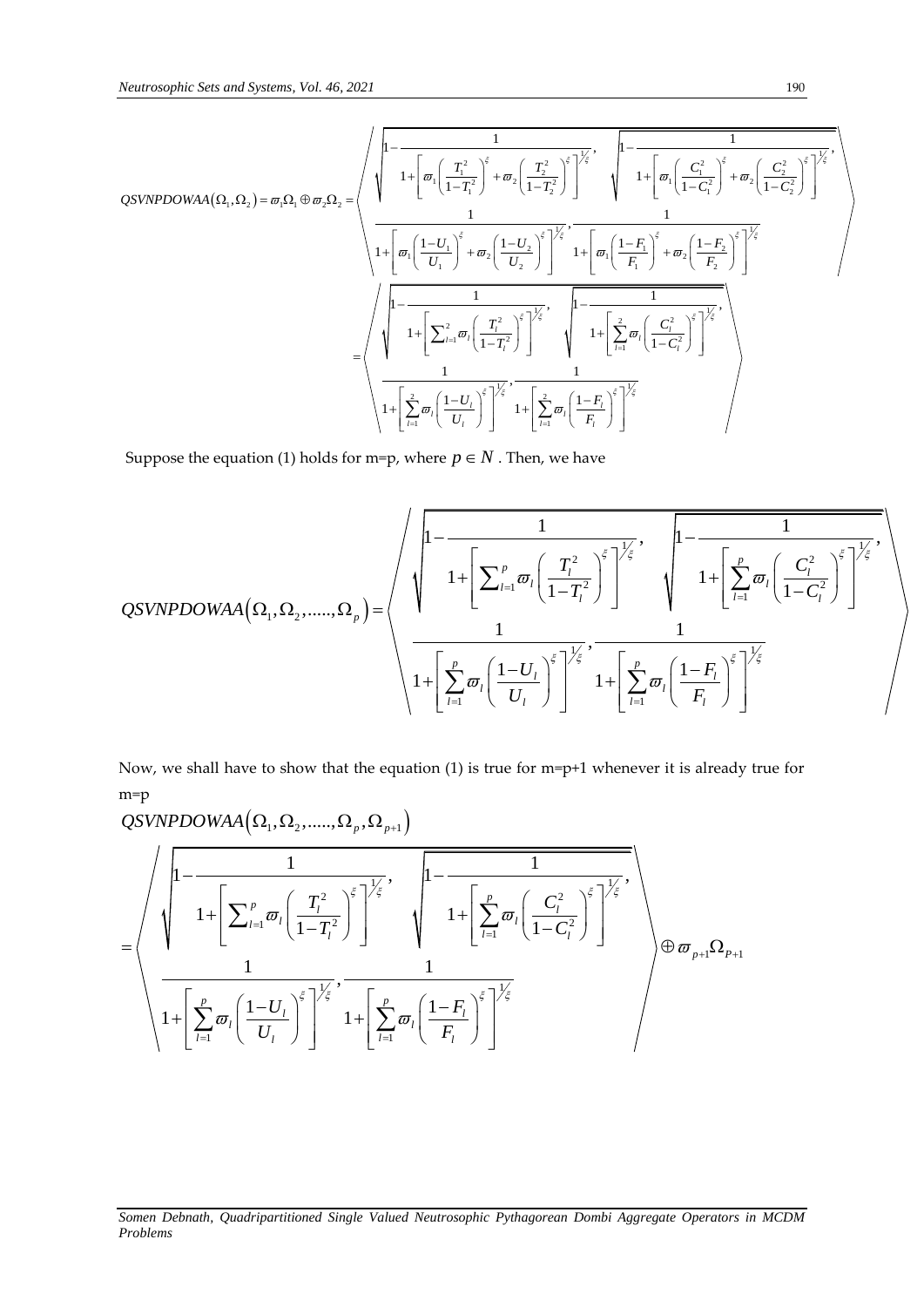$$
\frac{Neutrosophic Sets\ and Systems, Vol. 46, 2021}{1+\left[\sum_{l=1}^{p} \varpi_{l} \left(\frac{T_{l}^{2}}{1-T_{l}^{2}}\right)^{\xi}\right]^{\frac{1}{\xi}}}, \frac{1-\frac{1}{1+\left[\sum_{l=1}^{p} \varpi_{l} \left(\frac{C_{l}^{2}}{1-C_{l}^{2}}\right)^{\xi}\right]^{\frac{1}{\xi}}}}{1+\left[\sum_{l=1}^{p} \varpi_{l} \left(\frac{1-U_{l}}{U_{l}}\right)^{\xi}\right]^{\frac{1}{\xi}}}, \frac{1}{1+\left[\sum_{l=1}^{p} \varpi_{l} \left(\frac{1-F_{l}}{F_{l}}\right)^{\xi}\right]^{\frac{1}{\xi}}}} \right) \oplus \frac{1}{1+\left[\varpi_{p+1} \left(\frac{T_{p+1}^{2}}{1-T_{p+1}^{2}}\right)^{\xi}\right]^{\frac{1}{\xi}}}, \frac{1}{\left[1-\frac{1}{1+\left[\varpi_{p+1} \left(\frac{C_{p+1}^{2}}{1-C_{p+1}^{2}}\right)^{\xi}\right]^{\frac{1}{\xi}}}} \right]
$$
\n
$$
\sqrt{1+\left[\varpi_{p+1} \left(\frac{1-U_{p+1}}{U_{p+1}}\right)^{\xi}\right]^{\frac{1}{\xi}}}, \frac{1}{1+\left[\varpi_{p+1} \left(\frac{1-F_{p+1}}{F_{p+1}}\right)^{\xi}\right]^{\frac{1}{\xi}}}} \right]
$$
\n
$$
= \sqrt{\frac{1}{1+\left[\sum_{l=1}^{p+1} \varpi_{l} \left(\frac{T_{l}^{2}}{1-T_{l}^{2}}\right)^{\xi}\right]^{\frac{1}{\xi}}}, \frac{1}{1+\left[\sum_{l=1}^{p+1} \varpi_{l} \left(\frac{C_{l}^{2}}{1-C_{l}^{2}}\right)^{\xi}\right]^{\frac{1}{\xi}}}} \frac{1}{1+\left[\sum_{l=1}^{p+1} \varpi_{l} \left(\frac{C_{l}^{2}}{1-C_{l}^{2}}\right)^{\xi}\right]^{\frac{1}{\xi}}}} \right]
$$

Thus, by the principle of mathematical induction, equation (1) holds for any natural number. **Example 4.2.1** Four farmers namely  $F_1, F_2, F_3$  and  $F_4$  want to check the expected fertility of a field for cultivation. The level of fertility of the field can be determined by using QSVNPNs under considering certain criteria by the decision-maker. According to the four farmers, the level of fertility of the soil is specified under the QSVNPN environment is given by  $\Omega_1 = \langle 0.4, 0.3, 0.5, 0.3 \rangle$  ,  $\Omega_2 = \langle 0.6, 0.4, 0.2, 0.3 \rangle$  ,  $\Omega_3 = \langle 0.2, 0.3, 0.4, 0.6 \rangle$ and  $\Omega^{}_4$  =  $\big\langle 0.3, 0.4, 0.6, 0.4 \big\rangle$ respectively and the corresponding weight vector of the farmers is given by  $W = \langle 0.4, 0.25, 0.15, 0.2 \rangle$ .

First, we determine the score of each  $\ \Omega_{_l}\big(l\!=\!1,2,3,4\big)$  given by,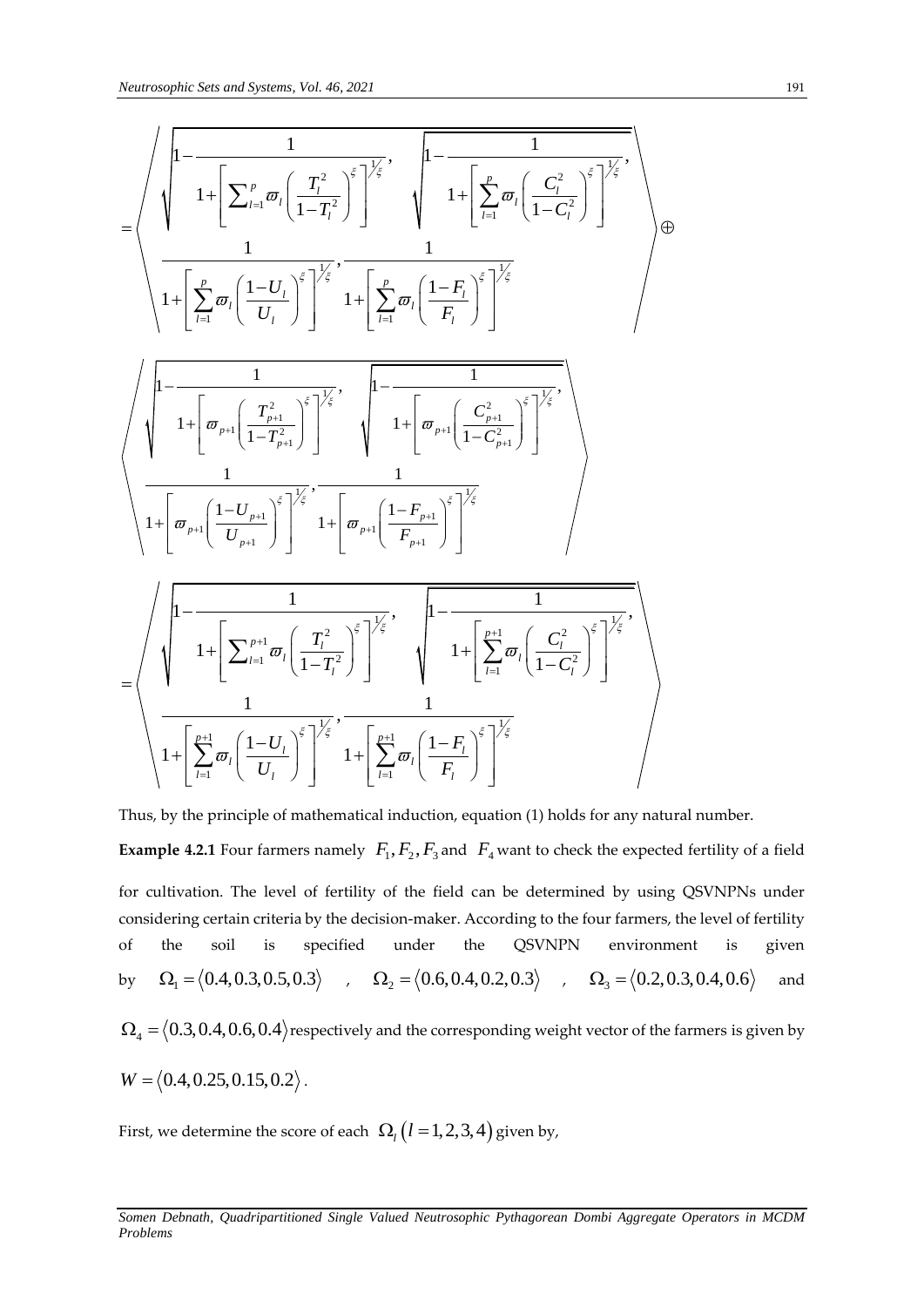$\Theta(\Omega_1) = 0.4^2 + 0.3^2 - 0.5^2 - 0.3^2 = -0.09$ 

Similarly,  $\Theta(\Omega_{2})$  = 0.39,  $\Theta(\Omega_{3})$  = -0.39 and  $\Theta(\Omega_{4})$  = -0.27

Thus,  $\Theta(\Omega_2) \!>\! \Theta(\Omega_1) \!>\! \Theta(\Omega_4) \!>\! \Theta(\Omega_3)$ 

Therefore, 
$$
\Omega_{\sigma(1)} = \Omega_2
$$
,  $\Omega_{\sigma(2)} = \Omega_1$ ,  $\Omega_{\sigma(3)} = \Omega_4$ ,  $\Omega_{\sigma(4)} = \Omega_3$ 

Therefore,  $\Omega_{\sigma(1)} = \Omega_2, \Omega_{\sigma(2)} = \Omega_1, \Omega_{\sigma(3)} = \Omega_4, \Omega_{\sigma(4)} = \Omega_3$ <br>Thus, by using the QSVNPDOWAA operator with  $\xi = 2$  we have,<br>*QSVNPDOWAA* ( $\Omega_1, \Omega_2, \Omega_3, \Omega_4$ )

$$
\mathcal{Q} \mathcal{S} \mathcal{V} \mathcal{N} \mathcal{P} \mathcal{D} \mathcal{O} \mathcal{W} \mathcal{A} \mathcal{A} \left( \Omega_1, \Omega_2, \Omega_3, \Omega_4 \right)
$$

Θ (Ω<sub>1</sub>) = 0.4<sup>2</sup> + 0.3<sup>2</sup> - 0.5<sup>2</sup> = -0.09  
\nSimilarly, Θ(Ω<sub>2</sub>) = 0.39, Θ(Ω<sub>3</sub>) = -0.39 and Θ(Ω<sub>4</sub>) = -0.27  
\nThus, Θ(Ω<sub>2</sub>) > Θ(Ω<sub>4</sub>) > Θ(Ω<sub>4</sub>) = 0.39 and Θ(Ω<sub>4</sub>) = -0.27  
\nThus, Θ(Ω<sub>2</sub>) > Θ(Ω<sub>4</sub>) > Θ(Ω<sub>4</sub>) = Ω<sub>3</sub>, Ω<sub>σ(4)</sub> = Ω<sub>3</sub>  
\nThus, by using the QSVNPOOWAA operator with ξ = 2 we have,  
\nQSVNPOOWAA(Ω<sub>1</sub>, Ω<sub>2</sub>, Ω<sub>3</sub>, Ω<sub>4</sub>)  
\n
$$
\sqrt{\frac{1}{1 + \left[ 0.25 \left( \frac{0.6^2}{1 - 0.6^2} \right)^2 + 0.4 \left( \frac{0.4^2}{1 - 0.4^2} \right)^2 + 0.2 \left( \frac{0.3^2}{1 - 0.2^2} \right)^2 + 0.15 \left( \frac{0.2^2}{1 - 0.2^2} \right)^2 \right)^{1/2}}
$$
\n
$$
+ \left[ 0.25 \left( \frac{0.4^2}{1 - 0.4^2} \right)^2 + 0.4 \left( \frac{0.3^2}{1 - 0.3^2} \right)^2 + 0.2 \left( \frac{0.4^2}{1 - 0.4^2} \right)^2 + 0.15 \left( \frac{0.3^2}{1 - 0.2^2} \right)^2 \right)^{1/2}
$$
\n
$$
+ \left[ 0.25 \left( \frac{1 - 0.2}{0.2} \right)^2 + 0.4 \left( \frac{1 - 0.5}{0.5} \right)^2 + 0.2 \left( \frac{1 - 0.6}{0.6} \right)^2 + 0.15 \left( \frac{1 - 0.4}{0.4} \right)^2 \right]^{1/2}
$$
\n
$$
= \left\langle 0.486, 0.358,
$$

 $=\langle 0.486, 0.358, 0.312, 0.331 \rangle$ 

Therefore,  $\overline{Q}S VNPDOWAA(\Omega_1,\Omega_2,\Omega_3,\Omega_4)$ = $\langle 0.486, 0.358, 0.312, 0.331$ 

So, the aggregate of four QSVNPNs under Dombi operation is again a QSVNPN. We can generalize it for any finite numbers.

**Theorem 4.3** (Idempotency) For any QSVNPN  $\ \Omega$  =  $\left\langle T_\Omega, C_\Omega, U_\Omega, F_\Omega \right\rangle$  we have

 $OSVNPDOWNAA(\Omega, \Omega, \Omega, \ldots, \Omega) = \Omega$ .

**Proof:** Assuming  $\ \Omega_l = \Omega\ \big(l = 1,2,...,m\big)$  and then applying equation (1), we have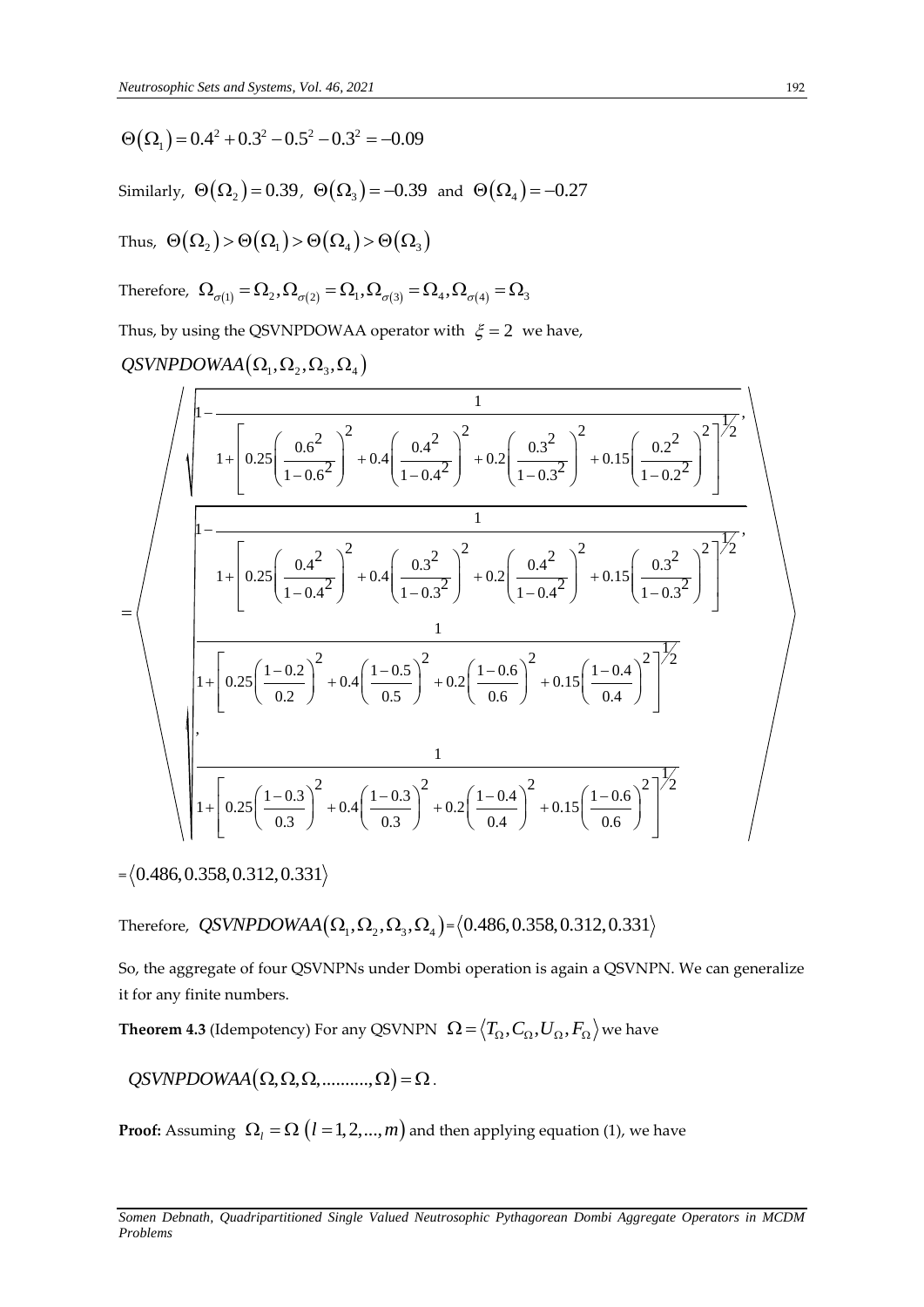$$
\underbrace{QSVNPOOWAA(\Omega_{1},\Omega_{2},...,\Omega_{m})}_{1} = \underbrace{\frac{m}{\theta}}_{\begin{subarray}{l}l=1\\l\end{subarray}} \underbrace{\Omega_{l}}_{1} = \underbrace{\frac{1}{\left(1-\frac{1}{\left(1-\frac{1}{\left(1-\frac{1}{\left(1-\frac{1}{\left(1-\frac{1}{\left(1-\frac{1}{\left(1-\frac{1}{\left(1-\frac{1}{\left(1-\frac{1}{\left(1-\frac{1}{\left(1-\frac{1}{\left(1-\frac{1}{\left(1-\frac{1}{\left(1-\frac{1}{\left(1-\frac{1}{\left(1-\frac{1}{\left(1-\frac{1}{\left(1-\frac{1}{\left(1-\frac{1}{\left(1-\frac{1}{\left(1-\frac{1}{\left(1-\frac{1}{\left(1-\frac{1}{\left(1-\frac{1}{\left(1-\frac{1}{\left(1-\frac{1}{\left(1-\frac{1}{\left(1-\frac{1}{\left(1-\frac{1}{\left(1-\frac{1}{\left(1-\frac{1}{\left(1-\frac{1}{\left(1-\frac{1}{\left(1-\frac{1}{\left(1-\frac{1}{\left(1-\frac{1}{\left(1-\frac{1}{\left(1-\frac{1}{\left(1-\frac{1}{\left(1-\frac{1}{\left(1-\frac{1}{\left(1-\frac{1}{\left(1-\frac{1}{\left(1-\frac{1}{\left(1-\frac{1}{\left(1-\frac{1}{\left(1-\frac{1}{\left(1-\frac{1}{\left(1-\frac{1}{\left(1-\frac{1}{\left(1-\frac{1}{\left(1-\frac{1}{\left(1-\frac{1}{\left(1-\frac{1}{\left(1-\frac{1}{\left(1-\frac{1}{\left(1-\frac{1}{\left(1-\frac{1}{\left(1-\frac{1}{\left(1-\frac{1}{\left(1-\frac{1}{\left(1-\frac{1}{\left(1-\frac{1}{\left(1-\frac{1}{\left(1-\frac{1}{\left(1-\frac{1}{\left(1-\frac{1}{\left(1-\frac{1}{\left(1-\frac{1}{\left(1-\frac{1}{\left(1-\frac{1}{\left(1-\frac{1}{\left(1-\frac{1}{\left(1-\frac{1}{\left(1-\frac{1}{\left(1
$$

Hence proved.

**Theorem 4.4** (Boundedness) Consider the collection of QSVNPNs  $\left\{\Omega_1, \Omega_2,.....,\Omega_m\right\}$  , where  $\Omega_l = \left\langle T_{\Omega_l}, C_{\Omega_l}, U_{\Omega_l}, F_{\Omega_l}\right\rangle, l = 1, 2, ..., m$  in such a manner that  $\Omega_{\min} = \min\left\{\Omega_1, \Omega_2, ....., \Omega_m\right\}$ and  $\Omega_{\text{max}} = \max{\{\Omega_1, \Omega_2, \dots, \Omega_m\}}$ . Then,  $\Omega_{\text{min}} \le QSWNPDOWAA(\Omega_1, \Omega_2, \dots, \Omega_m) \le \Omega_{\text{max}}$ .

Proof: Suppose that  
\n
$$
\Omega_{\min} = \min \{ \Omega_1, \Omega_2, \dots, \Omega_m \} = \langle T_*, C_*, U_*, F_* \rangle
$$
\nand  
\n
$$
\Omega_{\max} = \max \{ \Omega_1, \Omega_2, \dots, \Omega_m \} = \langle T^*, C^*, U^*, F^* \rangle.
$$
\nThus,  $T = \min(T)$ ,  $C = \min(C)$ ,  $U = \max(U)$ ,  $F = \max(E)$ , and  $T^* = \max(T)$ .

 $\text{Then,} \hspace{0.2cm} T_* = \min \big\{ T_{l} \big\} \hspace{0.2cm} , \hspace{0.2cm} C_* = \min \big\{ C_{l} \big\} \hspace{0.2cm} , \hspace{0.2cm} U_* = \max \big\{ U_{l} \big\} \hspace{0.2cm} , \hspace{0.2cm} F_* = \max \big\{ F_{l} \big\} \hspace{0.2cm} \text{and} \hspace{0.2cm} T^* = \max \big\{ T_{l} \big\} \hspace{0.2cm} ,$ 

$$
C^* = \max\{C_l\}, U^* = \min\{U_l\}, F^* = \min\{F_l\}
$$

Therefore, we have the following inequalities for the membership, contradictory, ignorance, and falsity membership respectively

Therefore, we have the following inequalities for the membership, contradictory, ignorance, and  
fallsity membership respectively\n
$$
\left\{\n\begin{array}{l}\n1 - \frac{1}{\left(1 - \frac{1}{\left(1 - T_*^2\right)^{\xi}\right)^{\frac{1}{\xi}}}}\n\end{array}\n\right\} = \n\left\{\n\begin{array}{l}\n1 - \frac{1}{\left(1 - \frac{1}{\left(1 - T_*^2\right)^{\xi}\right)^{\frac{1}{\xi}}}}\n\end{array}\n\right\} = \n\left\{\n\begin{array}{l}\n1 - \frac{1}{\left(1 - T_*^2\right)^{\xi}}\n\end{array}\n\right\} = \n\left\{\n\begin{array}{l}\n1 - \frac{1}{\left(1 - T_*^2\right)^{\xi}}\n\end{array}\n\right\} = \n\left\{\n\begin{array}{l}\n\frac{1}{\left(1 - T_*^2\right)^{\xi}}\n\end{array}\n\right\} = \n\left\{\n\begin{array}{l}\n\frac{1}{\left(1 - T_*^2\right)^{\xi}}\n\end{array}\n\right\} = \n\left\{\n\begin{array}{l}\n\frac{1}{\left(1 - T_*^2\right)^{\xi}}\n\end{array}\n\right\} = \n\left\{\n\begin{array}{l}\n\frac{1}{\left(1 - T_*^2\right)^{\xi}}\n\end{array}\n\right\} = \n\left\{\n\begin{array}{l}\n\frac{1}{\left(1 - T_*^2\right)^{\xi}}\n\end{array}\n\right\} = \n\left\{\n\begin{array}{l}\n\frac{1}{\left(1 - T_*^2\right)^{\xi}}\n\end{array}\n\right\} = \n\left\{\n\begin{array}{l}\n\frac{1}{\left(1 - T_*^2\right)^{\xi}}\n\end{array}\n\right\} = \n\left\{\n\begin{array}{l}\n\frac{1}{\left(1 - T_*^2\right)^{\xi}}\n\end{array}\n\right\} = \n\left\{\n\begin{array}{l}\n\frac{1}{\left(1 - T_*^2\right)^{\xi}}\n\end{array}\n\right\} = \n\left\{\n\begin{array}{l}\n\frac{1}{\left(1 - T_*^2\right)^{\xi}}\n\end{array}\n\right\} = \n\left\{\n\begin{array}{l}\n\frac
$$

*Somen Debnath, Quadripartitioned Single Valued Neutrosophic Pythagorean Dombi Aggregate Operators in MCDM Problems*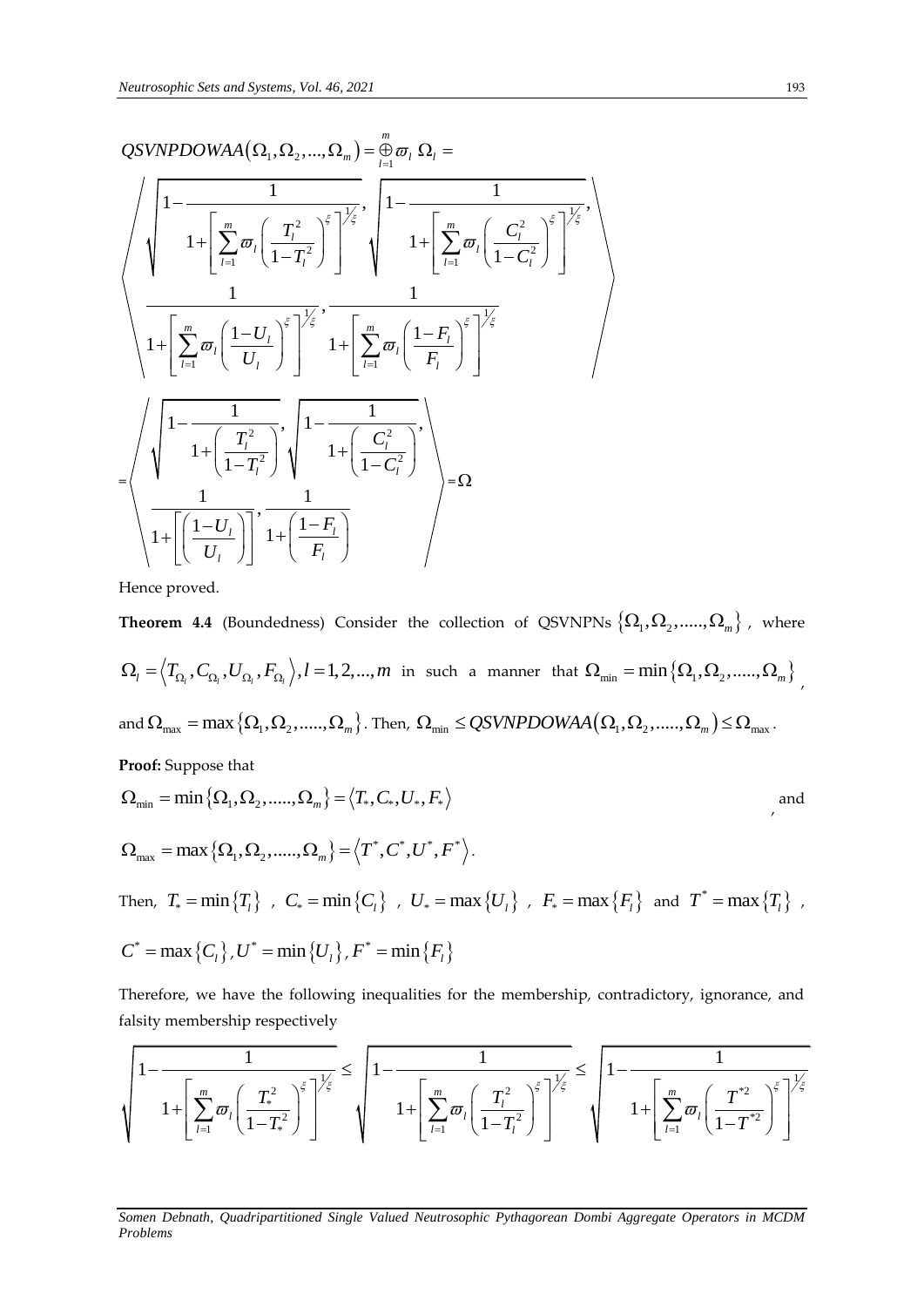$$
\sqrt{\frac{1 - \frac{1}{1 + \left[\sum_{l=1}^{m} \varpi_{l} \left(\frac{C_{*}^{2}}{1 - C_{*}^{2}}\right)^{\xi}\right]^{\frac{1}{\xi}} \le \sqrt{1 - \frac{1}{1 + \left[\sum_{l=1}^{m} \varpi_{l} \left(\frac{C_{l}^{2}}{1 - C_{*}^{2}}\right)^{\xi}\right]^{\frac{1}{\xi}} \le \sqrt{1 - \frac{1}{1 + \left[\sum_{l=1}^{m} \varpi_{l} \left(\frac{C_{l}^{2}}{1 - C_{l}^{2}}\right)^{\xi}\right]^{\frac{1}{\xi}} \le \sqrt{1 - \frac{1}{1 - \left[\sum_{l=1}^{m} \varpi_{l} \left(\frac{C_{l}^{2}}{1 - C_{l}^{2}}\right)^{\xi}\right]^{\frac{1}{\xi}}}}}
$$

$$
\left\{\n\begin{array}{c}\n1 - \frac{1}{\left[1 - U^* \right]} \left(1 - U^* \right) & \sqrt{1 - \frac{1}{\left[1 - U^* \right]} \left(1 - U^* \right)}\n\end{array}\n\right\}
$$
\n
$$
\left\{\n\begin{array}{c}\n1 - \frac{1}{\left[1 - U^* \right]} \left(1 - U^* \right) & \sqrt{1 - \frac{1}{\left[1 - U^* \right]} \left(1 - U^* \right)}\n\end{array}\n\right\} = \n\left\{\n\begin{array}{c}\n1 - \frac{1}{\left[1 - U^* \right]} \left(1 - U^* \right) & \sqrt{1 - \frac{1}{\left[1 - U^* \right]} \left(1 - U^* \right)}\n\end{array}\n\right\} = \n\left\{\n\begin{array}{c}\n1 - \frac{1}{\left[1 - U^* \right]} \left(1 - U^* \right) & \sqrt{1 - \frac{1}{\left[1 - U^* \right]} \left(1 - U^* \right)}\n\end{array}\n\right\} = \n\left\{\n\begin{array}{c}\n1 - \frac{1}{\left[1 - U^* \right]} \left(1 - U^* \right) & \sqrt{1 - \frac{1}{\left[1 - U^* \right]} \left(1 - U^* \right)}\n\end{array}\n\right\}
$$

$$
\sqrt{\frac{1 - \frac{1}{1 + \left[\sum_{l=1}^{m} \varpi_l \left(\frac{C_{*}^2}{1 - C_{*}^2}\right)^{\xi}\right]^{\frac{1}{\xi}}}} \leq \sqrt{1 - \frac{1}{1 + \left[\sum_{l=1}^{m} \varpi_l \left(\frac{C_{*}^2}{1 - C_{*}^2}\right)^{\xi}\right]^{\frac{1}{\xi}}}} \leq \sqrt{1 - \frac{1}{1 + \left[\sum_{l=1}^{m} \varpi_l \left(\frac{C_{l}^2}{1 - C_{l}^2}\right)^{\xi}\right]^{\frac{1}{\xi}}}} \sqrt{1 + \left[\sum_{l=1}^{m} \varpi_l \left(\frac{C_{*}^2}{1 - C_{*}^2}\right)^{\xi}\right]^{\frac{1}{\xi}}}
$$

This completes the proof.

 $\sqrt{1-\left[\sum_{i=1}^{n}\sigma_{i}\left(\frac{C_{i}^{2}}{1-C_{i}^{2}}\right)^{2}\right]^{2}}\leq\sqrt{1-\frac{1}{1+\left[\sum_{i=1}^{n}\sigma_{i}\left(\frac{C_{i}^{2}}{1-C_{i}^{2}}\right)^{2}\right]^{2}}\leq\sqrt{1-\frac{1}{1+\left[\sum_{i=1}^{n}\sigma_{i}\left(\frac{C_{i}^{2}}{1-C_{i}^{2}}\right)^{2}\right]^{2}}\leq\sqrt{1-\frac{1}{1+\left[\sum_{i=1}^{n}\sigma_{i}\left(\frac{C_{i}^{2}}{1-C_{i}^{2}}$ **Theorem 4.5** (Monotonicity) suppose the two collections of QSVNPNs are  $\left\{\Omega_1, \Omega_2,.....,\Omega_m\right\}$  and  $\left\{\Omega_1,\Omega_2,......,\Omega_m\right\}$  where  $\Omega_1 = \left\langle T_{\Omega_1},C_{\Omega_1},U_{\Omega_1},F_{\Omega_2},\right\rangle$ y) suppose the two collections of QSVNPNs are  $\{\Omega_1, \Omega_2, \ldots, \Omega_n\}$ <br>  $\Omega'_l = \langle T_{\Omega_l}, C_{\Omega_l}, U_{\Omega_l}, F_{\Omega_l} \rangle, \Omega_l = \langle T_{\Omega_l}, C_{\Omega_l}, U_{\Omega_l}, F_{\Omega_l} \rangle, l = 1, 2, ..., m$ In such a manner that  $T_{\Omega_i} \leq T_{\Omega_i}$ ,  $C_{\Omega_i} \leq C_{\Omega_i}$ and  $U_{\Omega_i} \geq U_{\Omega_i}$  ,  $F_{\Omega_i} \geq F_{\Omega_i}$  . Then  $QSVNPDOWAA\left(\Omega_{1},\Omega_{2},\ldots,\Omega_{m}\right)\leq QSVNPDOWAA\left(\Omega_{1},\Omega_{2},\ldots,\Omega_{m}\right).$  $\textbf{Proof:} \text{ Suppose } \overline{\textbf{\textit{Q}S} \textbf{\textit{V}NP} \textbf{\textit{D}O} \textbf{\textit{W}} \textbf{\textit{A}}\textbf{\textit{A}}} \left( \Omega_1^{'}, \Omega_2^{'},.....,\Omega_m^{'}\right)\!=\!\left\langle T^{'},C^{'},U^{'},F^{'}\right\rangle \text{and}$  $\overline{QSVNPDOWAA}\left(\Omega_1,\Omega_2,......,\Omega_m\right)=\big\langle T,C,U,F\big\rangle.$  At first, we shall show that  $T^{'}$   $\le$   $T$  . 2  $T^2$ 

Since,  $T_{\Omega_i} \leq T_{\Omega_i} \Rightarrow \frac{1}{1 - T_{\Omega_i}^2}$  $\frac{1}{1-T_{\Omega_i}^2} \leq \frac{1}{1-T_{\Omega_i}^2}$  $\mathbf{L}_l = \mathbf{L}_{\Omega_l}$  $\frac{1}{l}$   $\frac{1}{l}$   $\frac{1}{l}$  $T^2_{\Omega_i}$  *T*  $T_{\Omega_i} \leq T$  $\frac{\alpha_i}{T_{\overline{\Omega}_i}^2} \leq \frac{T_{\overline{\Omega}_i}^2}{1-T_{\overline{\Omega}_i}^2}$  $T_{\Omega_i} \leq T_{\Omega_{i}}$  $\alpha_i=1\!-\!T^2\over \Omega_{\,i}$  $\leq T_{\Omega} \Rightarrow \frac{T_{\Omega_1}^2}{1 - T^2} \leq \frac{T^2}{1 - T^2}$  $\frac{1}{1-\overline{T}_{\Omega_i}^2} \leq \frac{1}{1-\overline{T}_{\Omega_i}^2}$ . Using this result we can write,

*Somen Debnath, Quadripartitioned Single Valued Neutrosophic Pythagorean Dombi Aggregate Operators in MCDM*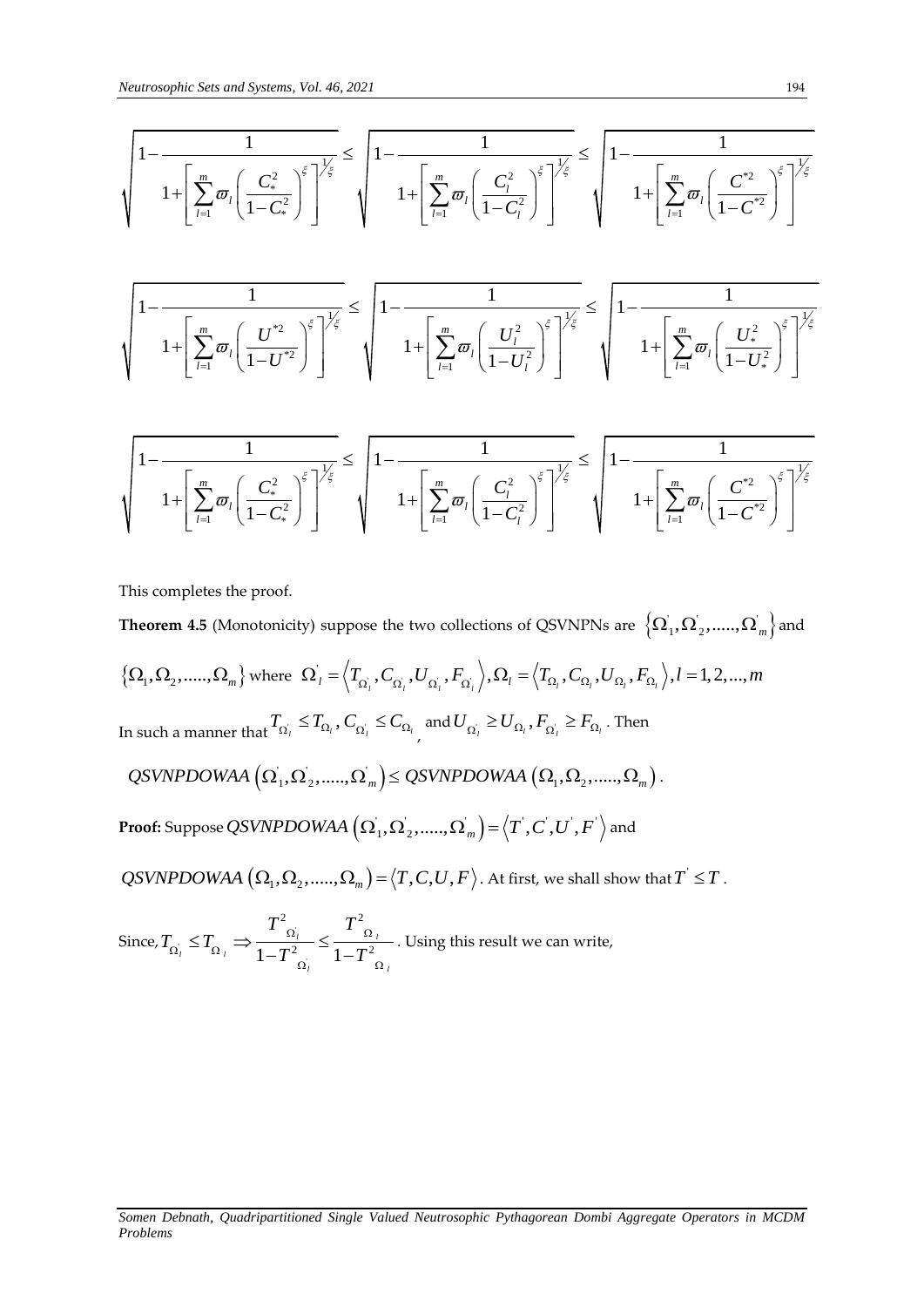**Neutronscopic Sets and Systems, Vol. 46, 2021**  
\n
$$
\left[ \sum_{i=1}^{m} \varpi_i \left( \frac{T_i^2}{1 - T_i^2} \right)^{\xi} \right]^{1/\xi} \le \left[ \sum_{i=1}^{m} \varpi_i \left( \frac{T_i^2}{1 - T_i^2} \right)^{\xi} \right]^{1/\xi}
$$
\n
$$
or \ 1 + \left[ \sum_{i=1}^{m} \varpi_i \left( \frac{T_i^2}{1 - T_i^2} \right)^{\xi} \right]^{1/\xi} \le 1 + \left[ \sum_{i=1}^{m} \varpi_i \left( \frac{T_i^2}{1 - T_i^2} \right)^{\xi} \right]^{1/\xi}
$$
\n
$$
or \ \frac{1}{1 + \left[ \sum_{i=1}^{m} \varpi_i \left( \frac{T_i^2}{1 - T_i^2} \right)^{\xi} \right]^{1/\xi}} \ge \frac{1}{1 + \left[ \sum_{i=1}^{m} \varpi_i \left( \frac{T_i^2}{1 - T_i^2} \right)^{\xi} \right]^{1/\xi}}
$$
\n
$$
or \ 1 - \frac{1}{1 + \left[ \sum_{i=1}^{m} \varpi_i \left( \frac{T_i^2}{1 - T_i^2} \right)^{\xi} \right]^{1/\xi}} \le \frac{1}{1 + \left[ \sum_{i=1}^{m} \varpi_i \left( \frac{T_i^2}{1 - T_i^2} \right)^{\xi} \right]^{1/\xi}}
$$
\n
$$
or \ \sqrt{1 - \frac{1}{1 + \left[ \sum_{i=1}^{m} \varpi_i \left( \frac{T_i^2}{1 - T_i^2} \right)^{\xi} \right]^{1/\xi}} \le \sqrt{1 + \left[ \sum_{i=1}^{m} \varpi_i \left( \frac{T_i^2}{1 - T_i^2} \right)^{\xi} \right]^{1/\xi}}
$$

Hence,  $T^{'} \leq T$  . Similarly, we can show that  $C^{'} \leq C$  ,  $U^{'} \geq U$  and  $|I^{'} \geq I$  .  $\bf Theorem~4.6$  (Reducibility) suppose  $\{\Omega_1,\Omega_2,.....,\Omega_m\}$  be a collection of QSVNPNs in such a manner

that 
$$
\Omega_l = \langle T_{\Omega_l}, C_{\Omega_l}, U_{\Omega_l}, F_{\Omega_l} \rangle, l = 1, 2, ..., m
$$
 with the corresponding weight

vector  $W = (\omega_1, \omega_2, ..., \omega_m)^t = \left(\frac{1}{m}, \frac{1}{m}, ..., \frac{1}{m}\right)^t$  $=(\varpi_1, \varpi_2, ..., \varpi_m)^t = \left(\frac{1}{m}, \frac{1}{m}, ..., \frac{1}{m}\right)^t$ . Then  $\binom{m}{m} = \left(\frac{m}{m}, \frac{m}{m}, \dots, \frac{m}{m}\right)$ . Then we can write  $\Omega_1, \Omega_2, \dots, \Omega_m$  =

$$
\left\langle \sqrt{\frac{1 - \frac{1}{1 - \left(\frac{1}{m} \sum_{l=1}^{m} \left(\frac{T_l^2}{1 - T_l^2}\right)^{\xi}\right)^{1/2}}{1 + \left[\frac{1}{m} \sum_{l=1}^{m} \left(\frac{T_l^2}{1 - T_l^2}\right)^{\xi}\right]^{1/2}}}, \sqrt{\frac{1 - \frac{1}{1 + \left[\frac{1}{m} \sum_{l=1}^{m} \left(\frac{C_l^2}{1 - C_l^2}\right)^{\xi}\right]^{1/2}}{1 + \left[\frac{1}{m} \sum_{l=1}^{m} \left(\frac{1 - U_l}{U_l}\right)^{\xi}\right]^{1/2}}}, \frac{1}{1 + \left[\frac{1}{m} \sum_{l=1}^{m} \left(\frac{1 - F_l}{F_l}\right)^{\xi}\right]^{1/2}}}\right\rangle
$$

#### *Somen Debnath, Quadripartitioned Single Valued Neutrosophic Pythagorean Dombi Aggregate Operators in MCDM Problems*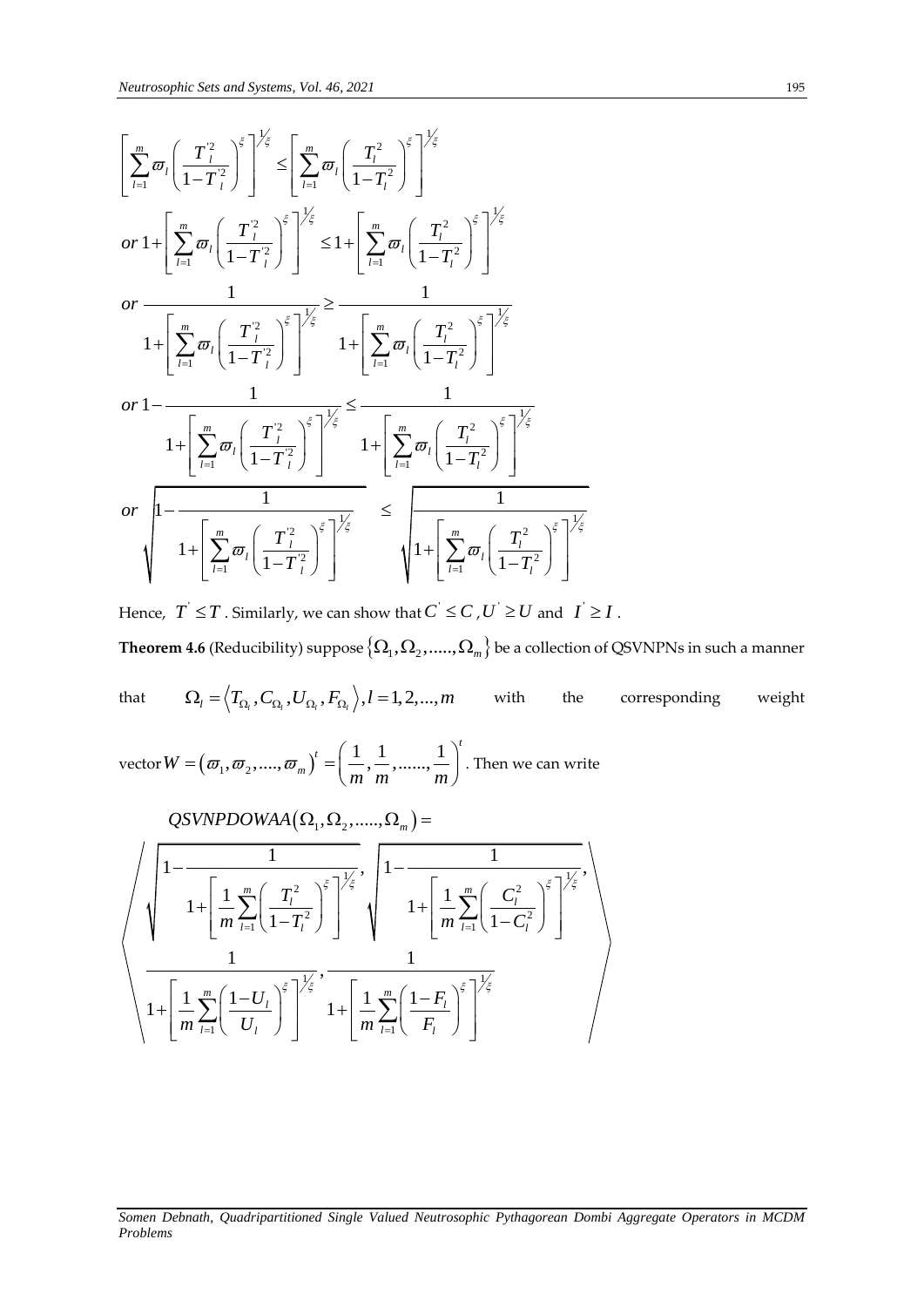$\bf{Definition 4.7}$  Let  $\ \Omega_{_m}$  =  $\ \left\langle T_{\Omega_{_m}},C_{\Omega_{_m}},F_{\Omega_{_m}}\right\rangle$  be a collection of QSVNPNs with the weight vector

 $W = (\varpi_1, \varpi_2, \dots, \varpi_m)^t$  where  $l = 1, 2, \dots, m$  and  $\varpi_m \ge 0$ , 1 1 *m l l*  $\varpi$  $\sum_{l=1}$   $\varpi_l$  = 1 .Then the operator

QSVNPDOWGA:  $\Omega^m \to \Omega$  is defined as

 $\Omega^m \to \Omega$  is defined as<br>  $(\Omega_1, \Omega_2, ..., \Omega_m) = \bigotimes_{l=1}^m \varpi_l \Omega_{\sigma(l)}$  $QSVNPDOWGA: \ \Omega^m \to \Omega$  is defined as<br>  $QSVNPDOWGA(\Omega_1, \Omega_2, ..., \Omega_m) = \bigotimes_{l=1}^m \varpi_l \ \Omega_{\sigma(l)}$  Where  $\left(\Omega_{\sigma(1)}, \Omega_{\sigma(2)}, ..., \Omega_{\sigma(m)}\right)$ the

permutation of  $(\Omega_1, \Omega_2, ..., \Omega_m)$  such that  $(\Omega_{\sigma(l-1)} \ge \Omega_{\sigma(l)})$  for all  $l = 1, 2, ..., m$  .

**Theorem 4.8** If  $\ \Omega_m = \ \left\langle T_{\Omega_m}, C_{\Omega_m}, U_{\Omega_m}, F_{\Omega_m} \right\rangle$  be a collection of QSVNPNs, then the resulting of these

numbers by using QSVNPDOWGA operator defined above is again a QSVNPN and the aggregate<br>number can be obtained by using the following formula:<br> $QSVNPDOWGA(\Omega_1, \Omega_2, ..., \Omega_m) = \bigotimes_{l=1}^m \sigma_l \Omega_{\sigma(l)} =$ number can be obtained by using the following formula:  $\alpha$ , NPDO<br>d by usi<br>,  $\Omega_2$ , ...,

$$
\underbrace{QSVNPDOWGA\left(\Omega_{1},\Omega_{2},...,\Omega_{m}\right)}_{1+\left[\displaystyle\sum_{l=1}^{m}\varpi_{l}\left(\dfrac{1-T_{\sigma(l)}}{T_{\sigma(l)}}\right)^{\xi}\right]^{\frac{1}{\xi}}},\frac{1}{1+\left[\displaystyle\sum_{l=1}^{m}\varpi_{l}\left(\dfrac{1-C_{\sigma(l)}}{C_{\sigma(l)}}\right)^{\xi}\right]^{\frac{1}{\xi}}},\\\underbrace{1-\frac{1}{1+\left[\displaystyle\sum_{l=1}^{m}\varpi_{l}\left(\dfrac{U_{\sigma(l)}^{2}}{1-U_{\sigma(l)}^{2}}\right)^{\frac{1}{\xi}}},\frac{1}{1-\frac{1}{1+\left[\displaystyle\sum_{l=1}^{m}\varpi_{l}\left(\dfrac{F_{\sigma(l)}^{2}}{1-F_{\sigma(l)}^{2}}\right)^{\xi}\right]^{\frac{1}{\xi}}}}_{1+\left[\displaystyle\sum_{l=1}^{m}\varpi_{l}\left(\dfrac{F_{\sigma(l)}^{2}}{1-F_{\sigma(l)}^{2}}\right)^{\xi}\right]^{\frac{1}{\xi}}}}_{1+\left[\displaystyle\sum_{l=1}^{m}\varpi_{l}\left(\dfrac{F_{\sigma(l)}^{2}}{1-F_{\sigma(l)}^{2}}\right)^{\xi}\right]^{\frac{1}{\xi}}}
$$

**Proof:** the proof is similar to the proof of Theorem **4.2**

**Example 4.8.1** Revisiting example **4.2.1,** we can obtain the QSVNPDOWGA operator as follows  
QSVNPDOWGA 
$$
(\Omega_1, \Omega_2, \Omega_3, \Omega_4) = \bigotimes_{l=1}^4 \varpi_l \Omega_{\sigma(l)} =
$$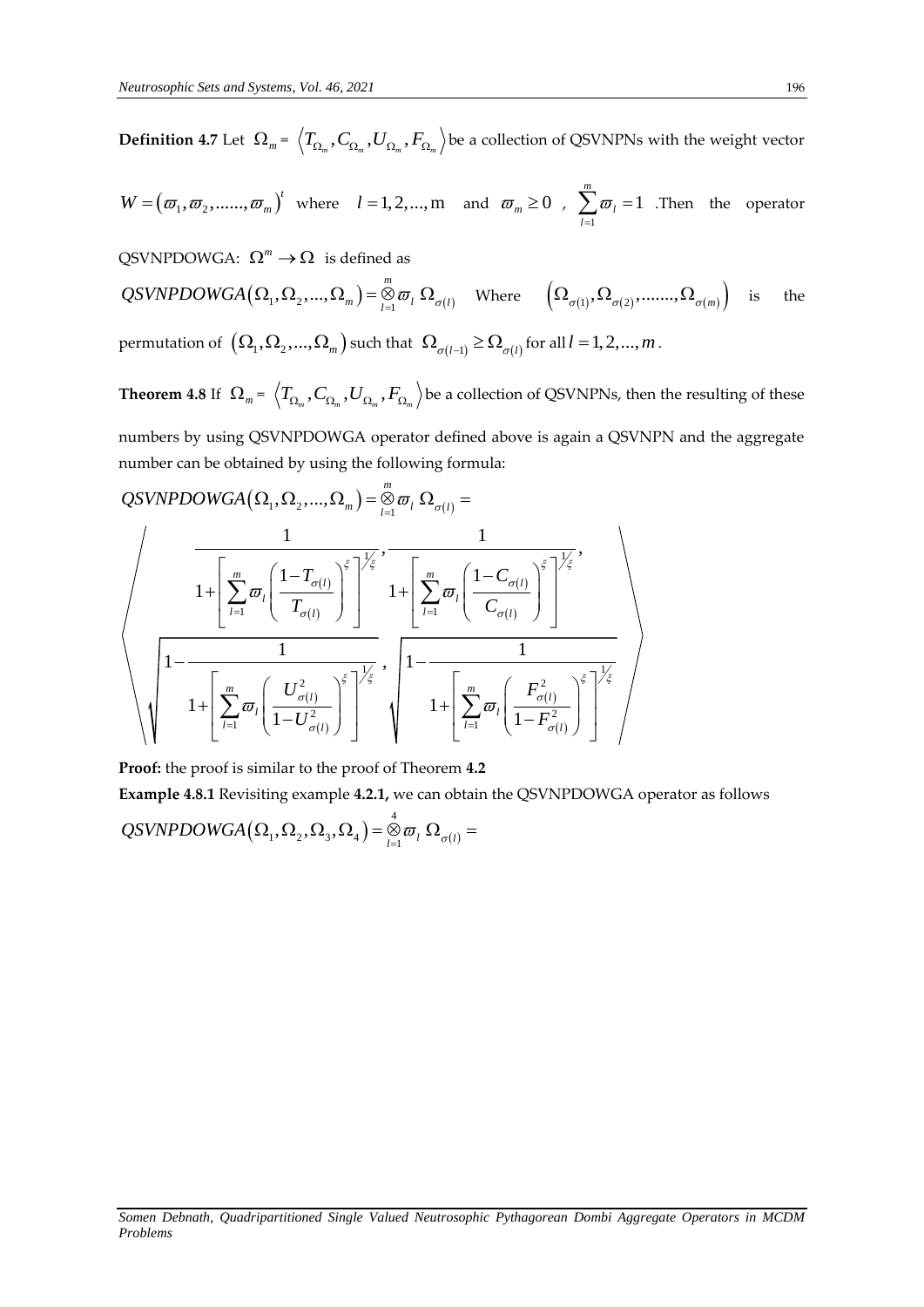$$
\sqrt{\frac{1+\left[0.25\left(\frac{1-0.6}{0.6}\right)^2+0.4\left(\frac{1-0.4}{0.4}\right)^2+0.2\left(\frac{1-0.3}{0.3}\right)^2+0.15\left(\frac{1-0.2}{0.2}\right)^2\right]^{\frac{1}{2}}}}{1+\left[0.25\left(\frac{1-0.4}{0.4}\right)^2+0.4\left(\frac{1-0.3}{0.3}\right)^2+0.2\left(\frac{1-0.4}{0.4}\right)^2+0.15\left(\frac{1-0.3}{0.3}\right)^2\right]^{\frac{1}{2}}}}{1+\left[0.25\left(\frac{0.2^2}{1-0.2^2}\right)^2+0.4\left(\frac{0.5^2}{1-0.5^2}\right)^2+0.2\left(\frac{0.6^2}{1-0.6^2}\right)^2+0.15\left(\frac{0.4^2}{1-0.4^2}\right)^2\right]^{\frac{1}{2}}}}{1+\left[0.25\left(\frac{0.3^2}{1-0.3^2}\right)^2+0.4\left(\frac{0.3^2}{1-0.3^2}\right)^2+0.2\left(\frac{0.4^2}{1-0.4^2}\right)^2+0.15\left(\frac{0.6^2}{1-0.6^2}\right)^2\right]^{\frac{1}{2}}}
$$

$$
=\langle 0.320, 0.333, 0.502, 0.445 \rangle
$$

The aggregate is of four QSVNPNs under the QSVNPDOWGA operator is again a QSVNPN. **Theorem 4.9** (Idempotency) for any QSVNPN  $\ \Omega$  =  $\big\langle T_\Omega, C_\Omega, U_\Omega, F_\Omega\big\rangle$  we have

$$
QSVNPDOWGA(\Omega, \Omega, \Omega, \ldots, \Omega) = \Omega.
$$

**Theorem 4.10** (Boundedness) Consider the collection of QSVNPNs  $\left\{\Omega_1, \Omega_2,.....,\Omega_m\right\}$  , where  $\Omega_l = \left\langle T_{\Omega_l}, C_{\Omega_l}, U_{\Omega_l}, F_{\Omega_l}\right\rangle, l = 1,2,...,m$ in such a manner that  $\Omega_{\min} = \min \{ \Omega_1, \Omega_2, \dots, \Omega_m \}$  and  $\Omega_{\max} = \max \{ \Omega_1, \Omega_2, \dots, \Omega_m \}$  . Then,  $\Omega_{\min} \le QSVNPDOWGA(\Omega_1, \Omega_2, \dots, \Omega_m) \le \Omega_{\max}$ .

**Theorem 4.11** (Monotonicity) suppose the two collection of QSVNPNs are  $\left\{\Omega_1, \Omega_2,.....,\Omega_m\right\}$  and  $\{\Omega_1, \Omega_2, \ldots, \Omega_m\}$  where  $\Omega_1 = \langle T_{\Omega_1}, C_{\Omega_1}, U_{\Omega_1}, F_{\Omega_2} \rangle$ ity) suppose the two collection of QSVNPNs are  $\{\Omega_1, \Omega_2, ..., \Omega_n\}$ <br>  $\Omega'_l = \langle T_{\Omega'_l}, C_{\Omega'_l}, U_{\Omega'_l}, F_{\Omega'_l} \rangle, \Omega_l = \langle T_{\Omega_l}, C_{\Omega_l}, U_{\Omega_l}, F_{\Omega_l} \rangle, l = 1, 2, ..., m$ In such a manner that  $T_{\Omega_i} \leq T_{\Omega_i}$ ,  $C_{\Omega_i} \leq C_{\Omega_i}$  and  $U_{\Omega_i} \geq U_{\Omega_i}$ ,  $F_{\Omega_i} \geq F_{\Omega_i}$ . Then

$$
\mathcal{Q}\textit{S}\textit{V}\textit{NP} \textit{D}\textit{OWGA}\left(\Omega_1,\Omega_2,......,\Omega_m\right) \leq \mathcal{Q}\textit{S}\textit{V}\textit{NP} \textit{D}\textit{O}\textit{W}\textit{GA}\left(\Omega_1,\Omega_2,......,\Omega_m\right).
$$

*Somen Debnath, Quadripartitioned Single Valued Neutrosophic Pythagorean Dombi Aggregate Operators in MCDM Problems*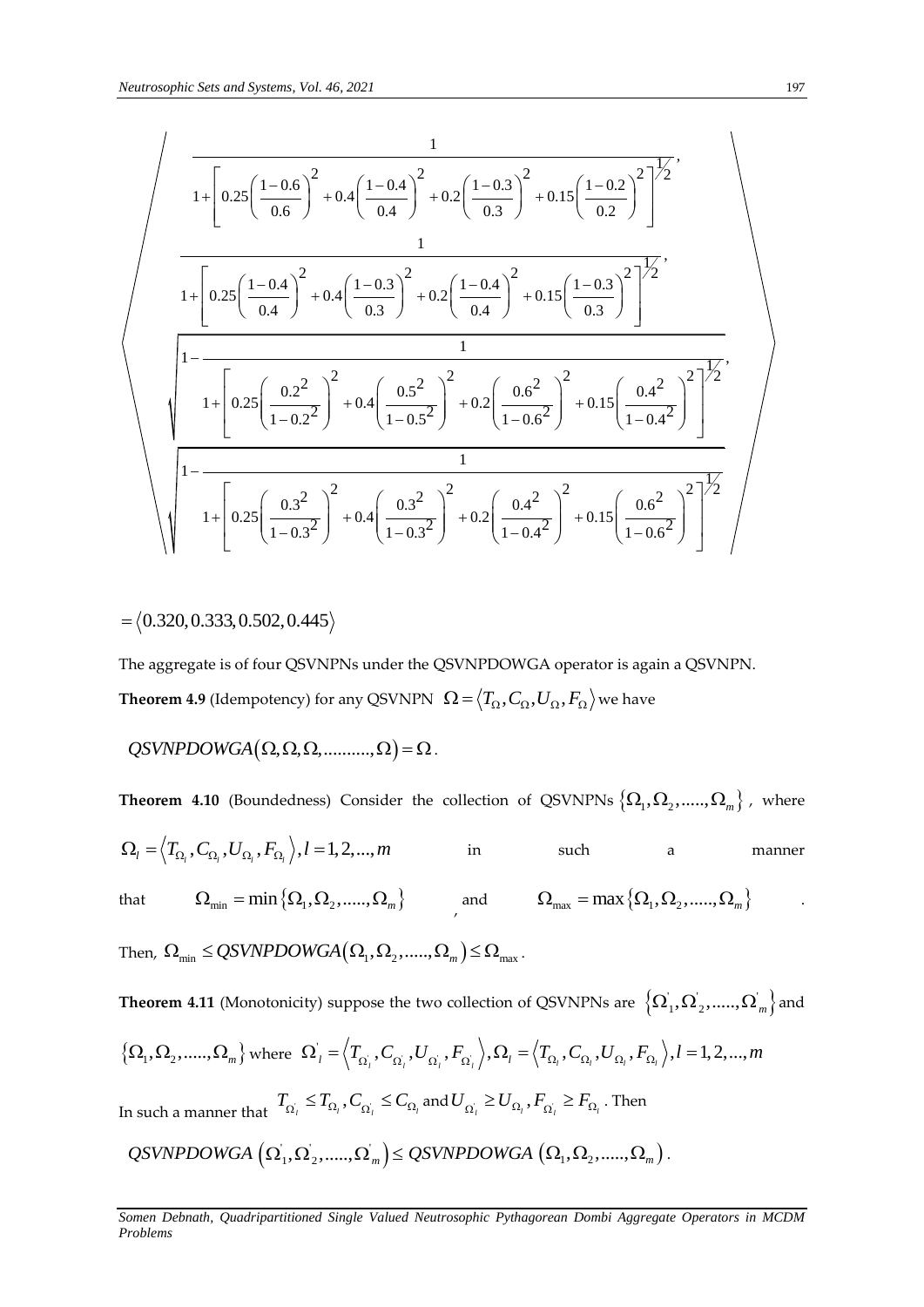**Theorem 4.12** (Reducibility) suppose  $\left\{\Omega_1, \Omega_2,.....,\Omega_m\right\}$  be a collection of QSVNPNs in such a manner that  $\Omega_l = \left\langle T_{\Omega_l}, C_{\Omega_l}, U_{\Omega_l}, F_{\Omega_l}\right\rangle, l = 1,2,...,m$ with the corresponding

weight vector  $W = (\varpi_1, \varpi_2, ..., \varpi_m)^t = \left(\frac{1}{m}, \frac{1}{m}, ..., \frac{1}{m}\right)^t$  $=(\varpi_1, \varpi_2, ..., \varpi_m)^t = \left(\frac{1}{m}, \frac{1}{m}, ..., \frac{1}{m}\right)^t$ . Then . Then we can write Then we can write<br>  $\frac{1}{\sqrt{1-\frac{1}{n}}}, \frac{1}{\sqrt{n}}$ 

At vector 
$$
W = (\varpi_1, \varpi_2, ..., \varpi_m) = \left(\frac{1}{m}, \frac{1}{m}, ..., \frac{1}{m}\right)
$$
. Then we can write

\n
$$
QSVNPDOWGA\left(\Omega_1, \Omega_2, ..., \Omega_m\right) = \left(\frac{1}{\left(\frac{1}{m}, \frac{m}{m}\right)^{\frac{r}{2}}}\right)^{\frac{1}{r}} \left(\frac{1 - T_l}{T_l}\right)^{\frac{r}{2}} \left(\frac{1}{T_l}\right)^{\frac{1}{r}} \left(\frac{1}{\left(\frac{1}{m}, \frac{m}{m}\right)^{\frac{r}{2}}}\right)^{\frac{1}{r}} \left(\frac{1}{\left(\frac{1}{m}, \frac{m}{m}\right)^{\frac{r}{2}}}\right)^{\frac{r}{r}}
$$
\n
$$
1 + \left[\frac{1}{m}, \frac{m}{m}\left(\frac{U_l^2}{1 - U_l^2}\right)^{\frac{r}{2}}\right]^{\frac{1}{r}} \left(\frac{1}{\left(\frac{1}{m}, \frac{m}{m}\right)^{\frac{r}{2}}}\right)^{\frac{r}{r}} \left(\frac{1}{\left(\frac{1}{m}, \frac{m}{m}\right)^{\frac{r}{2}}}\right)^{\frac{r}{r}}
$$

**Theorem 4.13** (Commutativity) **Theorem 4.13** (Commutativity)<br>suppose  $\{\Omega_1, \Omega_2, ...., \Omega_m\}, \Omega_l = \left\langle T_{\Omega_l}, C_{\Omega_l}, U_{\Omega_l}, F_{\Omega_l}\right\rangle, l = 1, 2, ..., m$  be a collection of QSVNPNs and  $\left\{ {\Omega _1^{'},\Omega _2^{'},.....,\Omega _m^{'}} \right\}, {\Omega _l^{'}} = \left\langle {T_{{\Omega _l^{'}}},C_{{\Omega _l^{'}}},U_{{\Omega _l^{'}}},F_{{\Omega _l^{'}}}} \right\rangle$  $\Omega_1, \Omega_2, \ldots, \Omega_m, \Omega_i = \left\langle T_{\Omega_i}, C_{\Omega_i}, H_{\Omega_i}, I_{\Omega_i}, H_{\Omega_i}, H_{\Omega_i}, H_{\Omega_i}, \Omega_{\Omega_1}, \Omega_{\Omega_2}, \ldots, \Omega_m \right\rangle.$ Then *QSVNPDOWGA*  $(\Omega_1, \Omega_2, ....., \Omega_m)$ =*QSVNPDOWGA* $(\Omega_1, \Omega_2, ....., \Omega_m)$ .

# **5. Model for MCDM Using Quadripartitioned Single-Valued Neutrosophic Pythagorean Information**

In this section, a model for MCDM by using quadripartitioned single-valued Pythagorean information is proposed. Here the decision-maker gives the information in the form of quadripartitioned single-valued neutrosophic number form.

Let  $A = \{a_1, a_2, \ldots, a_m\}$  denotes the set of attributes or alternatives denoted by  $a_i$  for  $i = 1, 2, ..., m$  and  $C = \{c_1, c_2, \dots, c_n\}$  indicates the set of criteria denoted by  $c_j$  for  $j = 1, 2, ..., n$ . An expert is engaged to provide his/her evaluation of an alternative  $a_i$  on a criterion  $c_j$  in the form

of QSVNPN. The expert information is recorded in the form of a decision matrix denoted by  $D^M = [\Omega_{ik}]$  $D^M = \big[\Omega_{ik}\big]_{\!\!\! m \times n}$  where  $\Omega_{ij} = \left\langle T_{ij}, C_{ij}, U_{ij}, F_{ij}\right\rangle$ . Also,  $\; W = \left(\varpi_1, \varpi_2, ...., \varpi_n\right)$  is the weight vector of

*Somen Debnath, Quadripartitioned Single Valued Neutrosophic Pythagorean Dombi Aggregate Operators in MCDM Problems*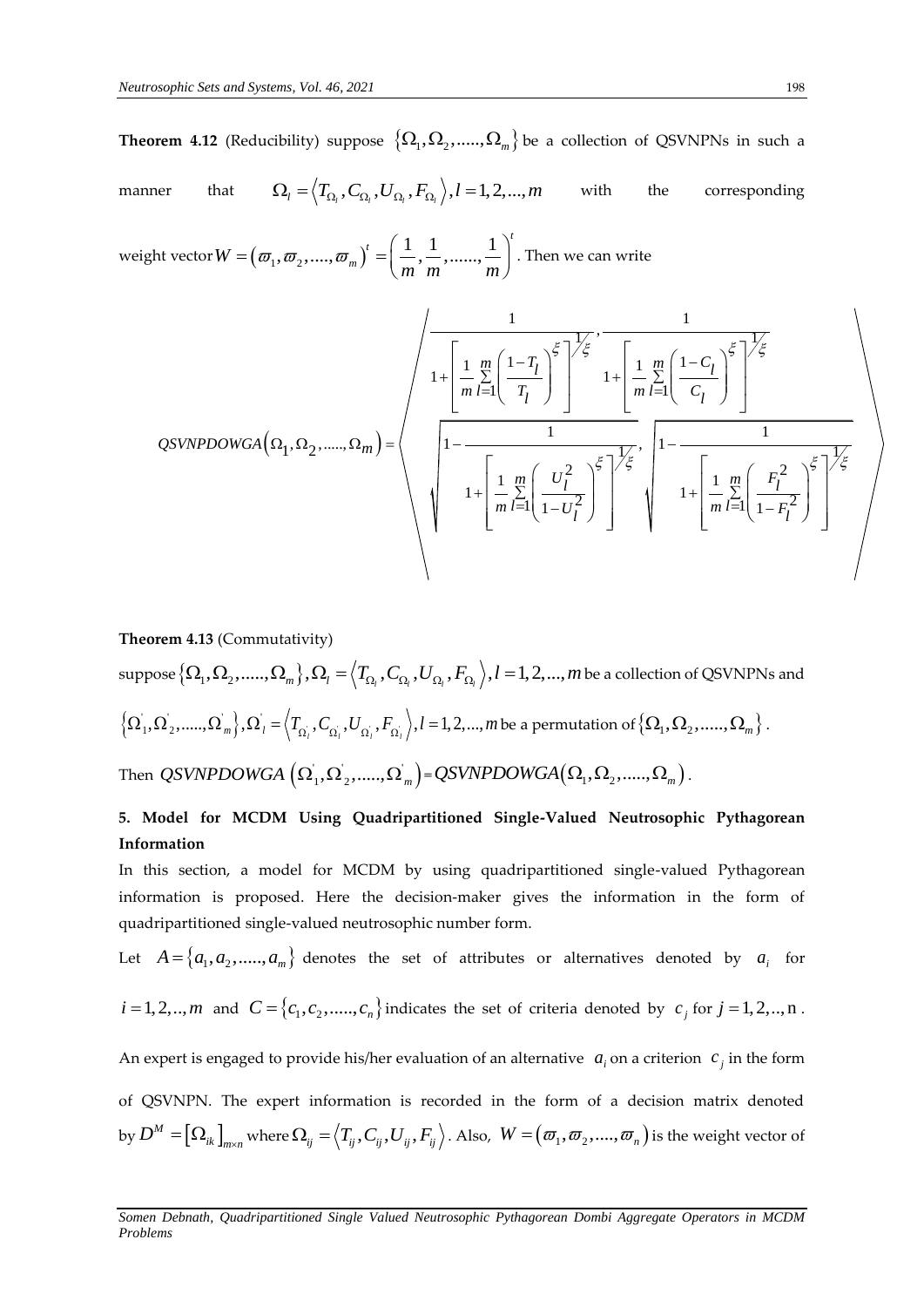the decision-maker where 1 1 *n p p*  $\varpi$  $\sum_{p=1} \bm{\varpi}_p =$ , and  $\overline{\omega}_p > 0$ . The criteria can be of two types called benefit

criteria and cost criteria. If in the decision matrix, there is any cost type criteria then it can be converted into the normalized decision matrix and it is given by: for the decision matrix and it is given by:<br>  $T_{ik}$ ,  $C_{ik}$ ,  $U_{ik}$ ,  $F_{ik}$ , for benefit criteria e normalized des<br>  $\int \Omega_{ik} = \langle T_{ik}, C_{ik},$ 

onverted into the normalized decision matrix and it is given by  
\n
$$
ND^{M} = [s_{ik}] = \begin{cases} \Omega_{ik} = \langle T_{ik}, C_{ik}, U_{ik}, F_{ik} \rangle, \text{ for benefit criteria} \\ \Omega_{ik}^{c} = \langle F_{ik}, U_{ik}, C_{ik}, T_{ik} \rangle, \text{ for cost criteria} \end{cases}
$$

The algorithm for the proposed model is given by:

### **Algorithm**

### **Input:**

**Step1:** Input the QSVNPNs given by the expert in the form of a decision matrix(DM).

### **Computations:**

**Step2:** Normalize the decision matrix if it is required.

**Step3:** Calculate the collective information by using the proposed Dombi operators to evaluate the alternative preference values with associated weights.

**Step4:** Find the score  $\Theta(A_p)$  and accuracy  $\Lambda(A_p)$  values of the cumulative preference values.

### **Output:**

**Step5:** Rank the alternatives and choose the best which has a maximum score value.

We utilize this algorithm in the following practical application.

### **6. An Application**

Suppose Mr. X wants to buy a smartphone and for this, he has six available alternatives denoted by the set  $M = {M_1, M_2, M_3, M_4, M_5, M_6}$ . He wants to select the best alternative based on certain

criteria denoted by the set

 $C = \{C_1, C_2, C_3, C_4, C_5\}$ , where  $C_1$  =price,  $C_2$  =battery capacity,  $C_3$  =storage space,  $C_4$  =camera

quality, and  $C_5$  =looks.

But there are certain issues with selecting the best alternative. All criteria have different units as price represents in a dollar, storage space in GB, battery capacity in MHA, camera quality in MP. So, we can't compare criteria with different units. Another issue is the use of linguistic terms. For example, we do not express the looks or appearance of mobile in units as it depends on the choice of the customers. Moreover, criteria are of two types, namely, non-beneficial and beneficial. Non-beneficial are those criteria whose lower value is desirable. For example, price or cost, we desire a product having a lower cost. On the other hand, beneficial criteria are those whose higher value is desirable. For example, we always desire a mobile with higher storage, having a high megapixel camera with excellent looks, and have high-quality battery. Because of this Mr. X engages a

*Somen Debnath, Quadripartitioned Single Valued Neutrosophic Pythagorean Dombi Aggregate Operators in MCDM Problems*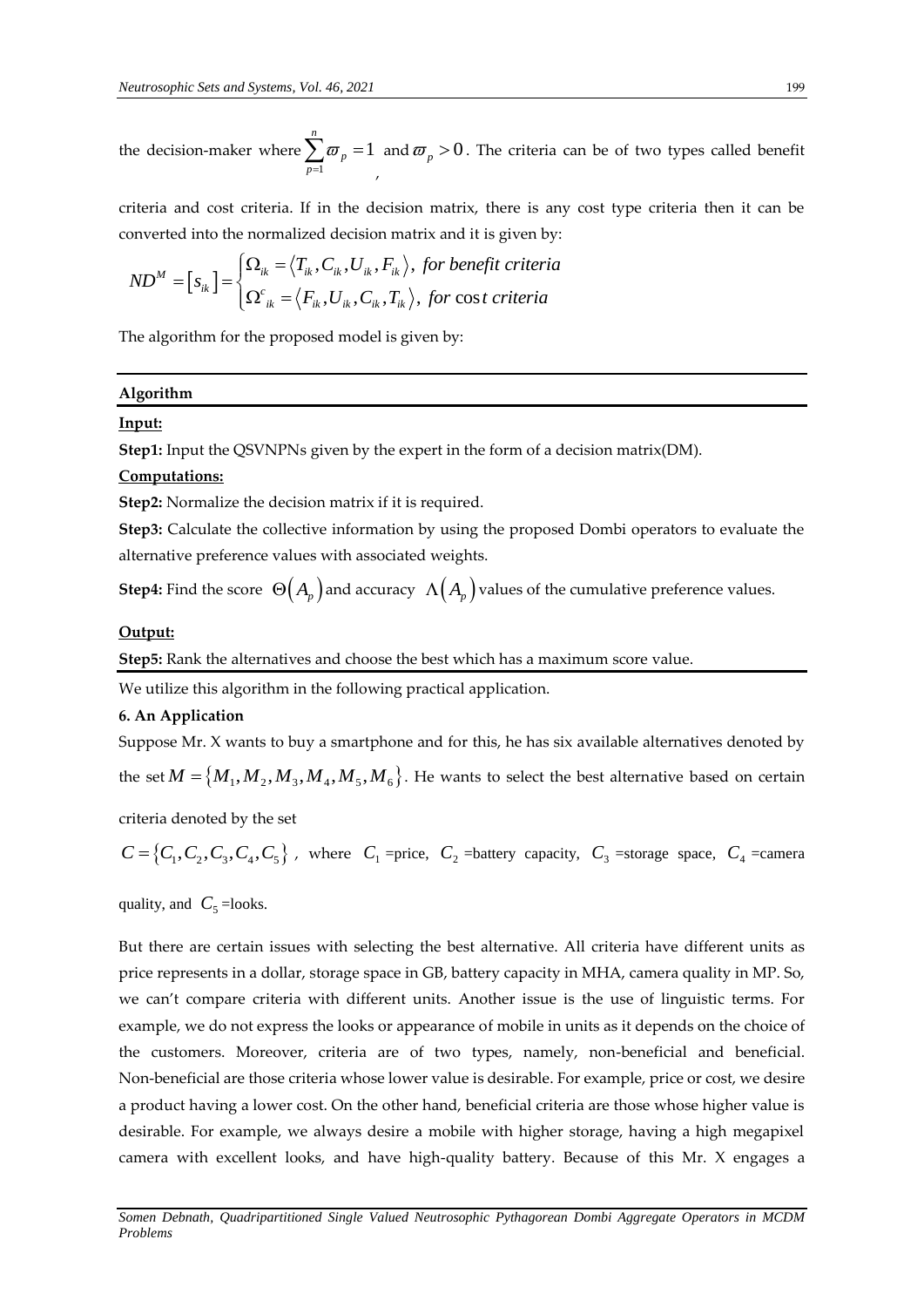decision-maker or an expert. Firstly, the decision-maker assigns the weight vector associated with each criterion is given by  $W$  =  $(0.1,0.2,0.3,0.3,0.1)$  . The performance of all the alternatives based on the given criteria is determined by the decision-maker in the form of a decision matrix using the QSVNP information is given by: **Step1:** 

$$
M_1 \begin{pmatrix} C_1 & C_2 & C_3 \ 0.3, 0.4, 0.5, 0.2 \end{pmatrix} \begin{pmatrix} C_2 & C_3 & C_4 \ 0.3, 0.4, 0.5, 0.2 \end{pmatrix} \begin{pmatrix} C_1 & C_2 & C_3 \ 0.3, 0.1, 0.4, 0.4 \end{pmatrix} \begin{pmatrix} C_2 & C_3 & C_4 \ 0.3, 0.5, 0.3, 0.1 \end{pmatrix} \begin{pmatrix} C_3 & C_4 & C_5 \ 0.2, 0.5, 0.4, 0.3 \end{pmatrix} \begin{pmatrix} C_3 & C_4 \ 0.3, 0.5, 0.1, 0.6 \end{pmatrix}
$$
  
\n
$$
D^M = \frac{M_3}{M_4} \begin{pmatrix} 0.4, 0.3, 0.5, 0.4 \end{pmatrix} \begin{pmatrix} 0.5, 0.3, 0.2, 0.4 \end{pmatrix} \begin{pmatrix} 0.5, 0.3, 0.4, 0.4 \end{pmatrix} \begin{pmatrix} 0.2, 0.4, 0.3, 0.5 \end{pmatrix} \begin{pmatrix} 0.3, 0.5, 0.1, 0.6 \end{pmatrix} \begin{pmatrix} 0.3, 0.2, 0.6, 0.7 \end{pmatrix}
$$
  
\n
$$
D^M = \frac{M_3}{M_4} \begin{pmatrix} 0.4, 0.3, 0.5, 0.4 \end{pmatrix} \begin{pmatrix} 0.5, 0.3, 0.4, 0.4 \end{pmatrix} \begin{pmatrix} 0.2, 0.4, 0.3, 0.4 \end{pmatrix} \begin{pmatrix} 0.2, 0.4, 0.3, 0.4 \end{pmatrix} \begin{pmatrix} 0.2, 0.4, 0.3, 0.4 \end{pmatrix} \begin{pmatrix} 0.3, 0.5, 0.3, 0.4 \end{pmatrix} \begin{pmatrix} 0.2, 0.4, 0.3 \end{pmatrix} \begin{pmatrix} 0.3, 0.5, 0.4, 0.3 \end{pmatrix} \begin{pmatrix} 0.4, 0.3, 0.5,
$$

As the criteria cost is a non-beneficiary criterion, therefore in the second step, we normalize the decision matrix:

**Step2:** 

$$
M_1 \begin{pmatrix} c_1 & c_2 \ (0.2, 0.5, 0.4, 0.3) & (0.3, 0.1, 0.4, 0.4) & (0.3, 0.5, 0.3, 0.1) & (0.2, 0.5, 0.4, 0.3) & (0.3, 0.5, 0.1, 0.6) \\ M_2 & (0.2, 0.3, 0.7, 0.6) & (0.5, 0.3, 0.2, 0.4) & (0.3, 0.4, 0.5, 0.3) & (0.5, 0.7, 0.2, 0.3) & (0.3, 0.2, 0.6, 0.7) \\ M_3 & (0.4, 0.5, 0.3, 0.4) & (0.5, 0.3, 0.4, 0.4) & (0.2, 0.4, 0.3, 0.4) & (0.3, 0.5, 0.3, 0.4) & (0.2, 0.4, 0.3, 0.4) & (0.2, 0.1, 0.4, 0.6) \\ M_4 & (0.3, 0.4, 0.6, 0.3) & (0.2, 0.1, 0.3, 0.4) & (0.6, 0.3, 0.4, 0.3) & (0.1, 0.2, 0.2, 0.4) & (0.5, 0.6, 0.4, 0.3) \\ M_5 & (0.3, 0.4, 0.5, 0.5) & (0.4, 0.3, 0.2, 0.2) & (0.3, 0.3, 0.5, 0.3) & (0.3, 0.5, 0.5, 0.3) & (0.3, 0.2, 0.4, 0.6) \\ M_6 & (0.4, 0.2, 0.6, 0.4) & (0.1, 0.4, 0.4, 0.6) & (0.2, 0.4, 0.3, 0.6) & (0.7, 0.3, 0.5, 0.1) & (0.5, 0.3, 0.1, 0.3) \end{pmatrix}
$$

**Step3:** Compute the aggregate preference value of each alternative under all the criteria using the Dombi operator with  $\xi = 3$  defined in **Theorem 4.2,** given as

1 2 3 4 5 6 0.279,0.486,0.189,0.141 0.458,0.626,0.238,0.330 0.411,0.452,0.317,0.407 0.527,0.458,0.259,0.332 0.338,0.433,0.294,0.267 0.626,0.368,0.189,0.142 *M M M M M M* fined in **Theorem 4.2,** given as<br>  $\left( \begin{array}{c} (0.279, 0.486, 0.189, 0.141) \\ (0.458, 0.626, 0.238, 0.330) \end{array} \right)$  $\begin{pmatrix} \langle 0.279, 0.486, 0.189, 0.141 \rangle \\ \langle 0.458, 0.626, 0.238, 0.330 \rangle \\ \langle 0.411, 0.452, 0.317, 0.407 \rangle \end{pmatrix}$  $\begin{pmatrix} (0.279, 0.486, 0.189, 0.141) \\ (0.458, 0.626, 0.238, 0.330) \\ (0.411, 0.452, 0.317, 0.407) \end{pmatrix}$  $\begin{array}{|l|l|} \langle 0.458, 0.626, 0.238, 0.330\rangle \ \hline \langle 0.411, 0.452, 0.317, 0.407\rangle \ \hline \langle 0.527, 0.458, 0.259, 0.332\rangle \end{array}$  $\begin{pmatrix} \langle 0.411, 0.452, 0.317, 0.407 \rangle \\ \langle 0.527, 0.458, 0.259, 0.332 \rangle \end{pmatrix}$  $\begin{pmatrix} (0.411, 0.452, 0.317, 0.407) \ (0.527, 0.458, 0.259, 0.332) \ (0.338, 0.433, 0.294, 0.267) \end{pmatrix}$  $\begin{bmatrix} \langle 0.527, 0.458, 0.259, 0.332 \rangle \\ \langle 0.338, 0.433, 0.294, 0.267 \rangle \\ \langle 0.626, 0.368, 0.189, 0.142 \rangle \end{bmatrix}$  $\begin{pmatrix} \langle 0.338, 0.433, 0.294, 0.267\rangle \ \langle 0.626, 0.368, 0.189, 0.142\rangle \end{pmatrix}$ 

**Step4:** Next we calculate the score of each alternative given by:

$$
\Theta(M_1) = 0.258
$$
,  $\Theta(M_2) = 0.436$ ,  $\Theta(M_3) = 0.107$ ,  $\Theta(M_4) = 0.310$ ,  $\Theta(M_5) = 0.144$  and  
 $\Theta(M_6) = 0.471$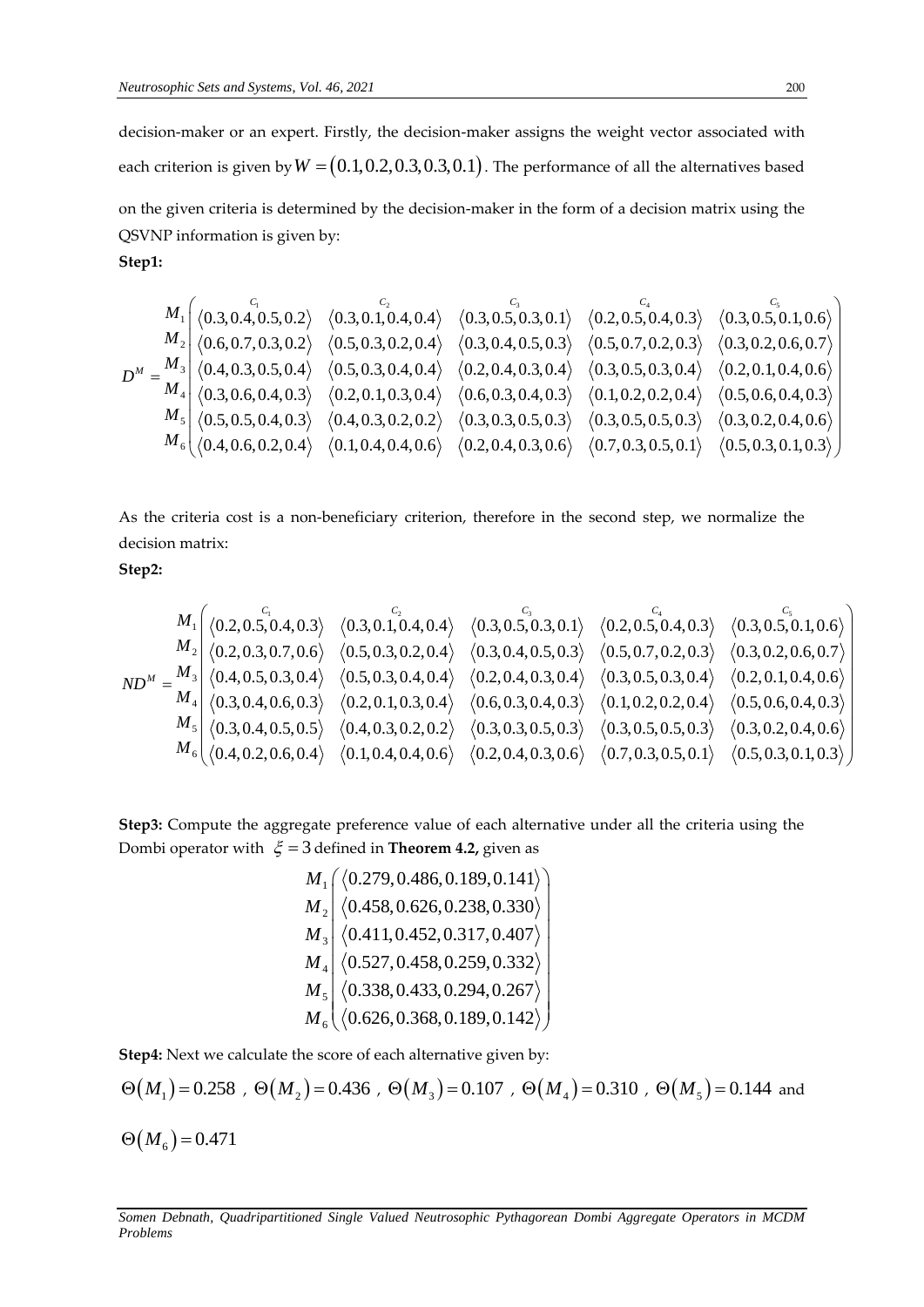**Step5:** Rank the scores of all the alternatives, we have

$$
\Theta(M_{6}) > \Theta(M_{2}) > \Theta(M_{4}) > \Theta(M_{1}) > \Theta(M_{5}) > \Theta(M_{3})
$$

Since the alternative  $M_{6}$  is the best alternative as it has the highest rank among all. Therefore, Mr. X

will buy  $M_{6}$  mobile. If it is not available in the market then he will prefer the second-highest rank

alternative i.e.  $M_{2}$  .

# **Aliter:**

We repeat up to **step2**.

**Step3:** Compute the aggregate preference value of each alternative under all the criteria using the Dombi operator with  $\xi = 3$  defined in **Theorem 4.8,** given as

1 2 3 4 5 6 0.237,0.159,0.375,0.460 0.304,0.308,0.573,0.568 0.243,0.190,0.350,0.473 0.139,0.153,0.464,0.369 0.311,0.296,0.479,0.468 0.154,0.297,0.488,0.556 *M M M M M M* fined in **Theorem 4.8**, given as<br>  $\left( \begin{array}{c} (0.237, 0.159, 0.375, 0.460) \\ (0.304, 0.308, 0.573, 0.568) \end{array} \right)$  $\begin{pmatrix} \langle 0.237, 0.159, 0.375, 0.460 \rangle \\ \langle 0.304, 0.308, 0.573, 0.568 \rangle \\ \langle 0.242, 0.100, 0.359, 0.472 \rangle \end{pmatrix}$  $\begin{bmatrix} (0.257, 0.159, 0.575, 0.460) \\ (0.304, 0.308, 0.573, 0.568) \\ (0.243, 0.190, 0.350, 0.473) \end{bmatrix}$  $\begin{array}{|l|l|l|l|} \hline \langle 0.304, 0.308, 0.573, 0.568 \rangle \ \hline \langle 0.243, 0.190, 0.350, 0.473 \rangle \ \hline \langle 0.139, 0.153, 0.464, 0.369 \rangle \hline \end{array}$  $\begin{pmatrix} 0.243, 0.190, 0.350, 0.473 \\ 0.139, 0.153, 0.464, 0.369 \end{pmatrix}$  $\begin{bmatrix} \langle 0.243, 0.190, 0.350, 0.473 \rangle \ \langle 0.139, 0.153, 0.464, 0.369 \rangle \ \langle 0.311, 0.296, 0.479, 0.468 \rangle \end{bmatrix}$  $\begin{bmatrix} \langle 0.139, 0.153, 0.464, 0.369 \rangle \\ \langle 0.311, 0.296, 0.479, 0.468 \rangle \\ \langle 0.154, 0.297, 0.488, 0.556 \rangle \end{bmatrix}$  $\begin{pmatrix} \langle 0.311, 0.296, 0.479, 0.468 \rangle \ \langle 0.154, 0.297, 0.488, 0.556 \rangle \end{pmatrix}$ 

**Step4:** By using **definition 2.7,** the scores of each alternative are calculated as:

$$
\Theta(M_1) = -0.270 \, , \Theta(M_2) = -0.463 \, , \Theta(M_3) = -0.251 \, , \Theta(M_4) = -0.308 \, , \Theta(M_5) = -0.264
$$

and  $\Theta(M_6) = -0.435$ 

Step5: Ranking of the alternatives is given by:

$$
\Theta(M_3) > \Theta(M_5) > \Theta(M_1) > \Theta(M_4) > \Theta(M_6) > \Theta(M_2)
$$

Here,  $M_3$  is the best alternative.

To compare the results of the two methods, we consider the following table:

|  |  |  | able- |  |
|--|--|--|-------|--|
|--|--|--|-------|--|

| <b>Alternatives</b> | Ranking           |                   | Absolute          | <b>Modified Rank</b> |
|---------------------|-------------------|-------------------|-------------------|----------------------|
|                     | <b>QSVNPDOWAA</b> | <b>QSVNPDOWGA</b> | <b>Difference</b> |                      |
| $M_{1}$             | 4                 | 3                 |                   | 5.5                  |
| $M_{2}$             |                   | 6                 | 4                 | 2.5                  |
| $M_{\tiny{A}}$      | h                 |                   | 5                 |                      |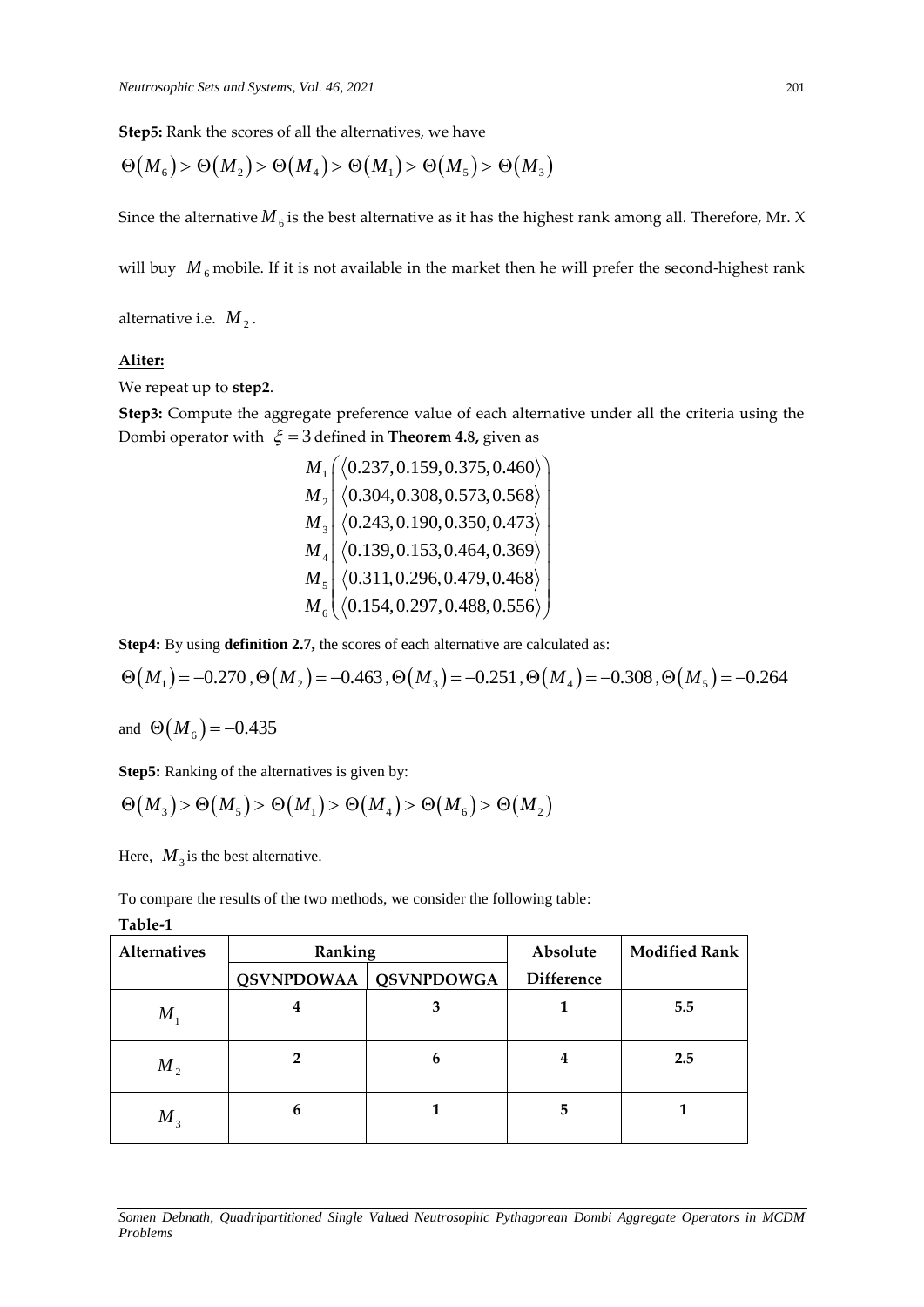| $M_{\overline{4}}$ |   |   |   | 5.5 |
|--------------------|---|---|---|-----|
| $M_{5}$            | 5 |   | 3 |     |
| $M_{6}$            |   | 5 | I | 2.5 |

As the two methods give two different optimal choices, therefore there is a hesitation for a decision-maker to choose the best alternative. To sort out such an issue, we consider the table-1, where we have determined the modified rank against each alternative. As  $M_3$  has the highest modified rank, so  $M_3$  is our preferred choice. In

the case of a tie, there is more than one alternative under consideration.

**Remark:** Instead of taking  $\xi = 3$  we can choose any value higher than or equal to 1. For each value of  $\zeta$  we get the same rank of the alternatives.

### **7. Conclusion**

*M*<sub>4</sub><br> *M*<sub>5</sub><br> *Problems M*<sub>6</sub><br>
As the tv<br>
choose the modified if<br>
the case of<br> **Remark:**<br>
of  $\xi$  we {<br>
7. Conclu<br>
In the pr<br>
7. Conclu<br>
In the pr<br>
based on<br>
and QSV<br>
Based on<br>
commuta<br>
for MCD<br>
proposed<br>
of the m<br>
pr In the present paper, we have studied the notion of QSVNPNs and their various operational laws based on Dombi operators. We also introduced two new Dombi operators, namely QSVNPDOWAA and QSVNPDOWGA in the quadripartitioned single-valued neutrosophic Pythagorean information. Based on these two operators we have studied different properties such as monotonicity, commutativity, reducibility, boundedness, and idempotency. Moreover, we have proposed a model for MCDM problems under the QSVNPN environment. Finally, for the practical application of the proposed model, a real-life based example is given by which we justify the feasibility and rationality of the model and shows that how it is effective in decision-making problem. In the future, the proposed model can be applied for risk management, disease diagnosis, control theory, MADM, game theory, and many other diverse fields for decision-making.

**Acknowledgments:** The Author is very much grateful to the anonymous reviewers for their valuable comments that help to improve the quality of the paper.

**Conflicts of Interest:** Declare no conflict of interest regarding the publication of the paper.

### **References**

[1] Zadeh, L. A. (1965). Fuzzy sets. *Information and Control, 8,* 338–353*.* doi:10.1016/s0019-9958(65)90241-x

[2] Klir, G., & Yuan, B. (1995). Fuzzy sets and fuzzy logic (Vol. 4). *New Jersey: Prentice hall*.

[3] Dubois, D. J. (1980). Fuzzy sets and systems: theory and applications (Vol. 144). *Academic press*.

[4] Zimmermann, H. J., Jones, A., & Kaufman, A. (Eds.). (1986). Fuzzy sets theory and applications. *D. Reidel*.

[5] Kahraman, C. (2008). Multi-criteria decision making methods and fuzzy sets*. Fuzzy Multi-Criteria Decision Making,* 1–18*.* doi:10.1007/978-0-387-76813-7\_1

*Somen Debnath, Quadripartitioned Single Valued Neutrosophic Pythagorean Dombi Aggregate Operators in MCDM*  Problems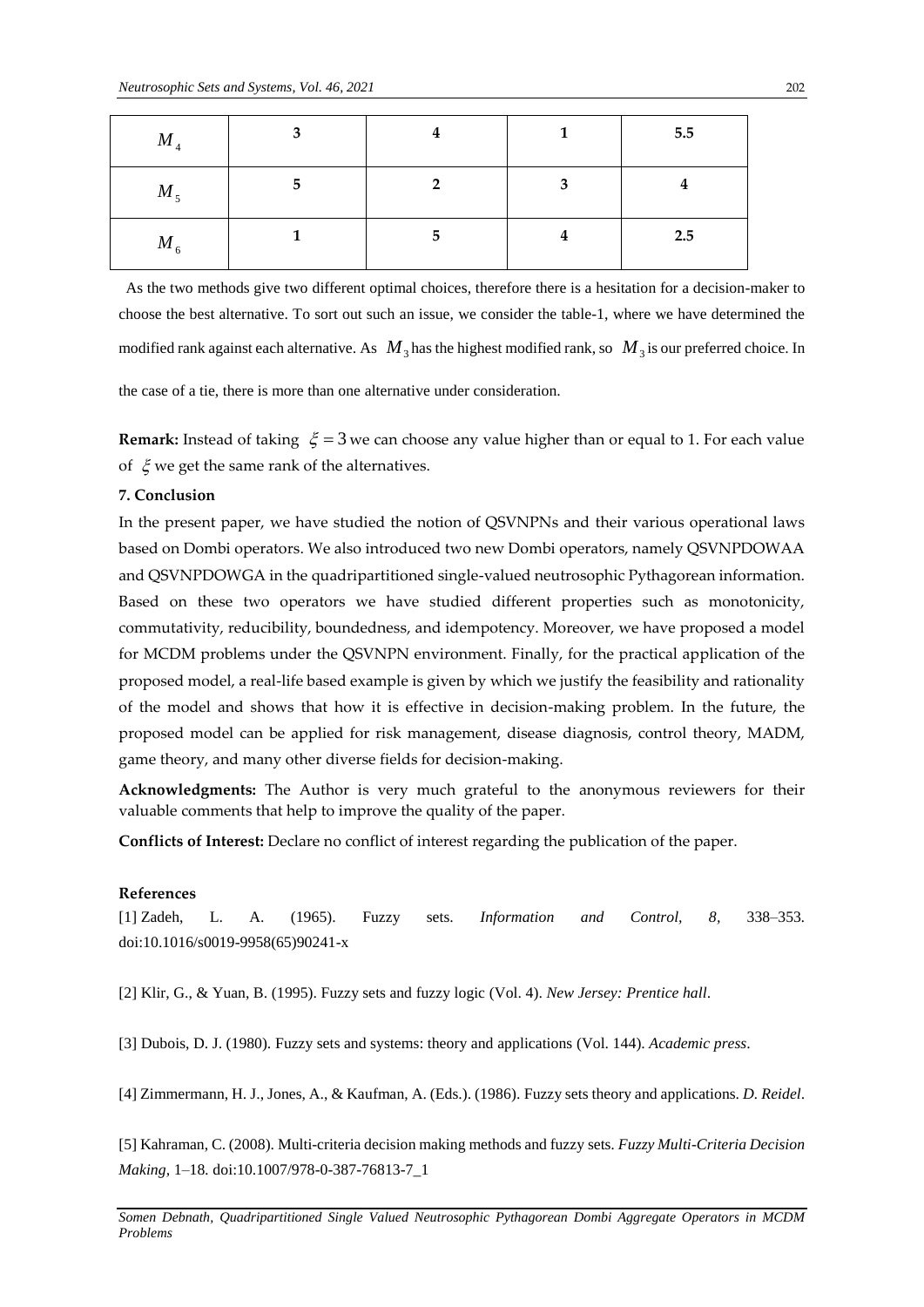[6] Zimmermann, H. J. (1978). Fuzzy programming and linear programming with several objective functions. *Fuzzy sets and systems*, *1*, 45-55.

[7] Atanassov, K. T. (1986). Intuitionistic fuzzy sets*. Fuzzy Sets and Systems, 20,* 87–96*.* doi:10.1016/s0165-0114(86)80034-3

[8] Yager, R. R. (2009). Some aspects of intuitionistic fuzzy sets*. Fuzzy Optimization and Decision Making, 8,*  67–90*.* doi:10.1007/s10700-009-9052-7

[9] De, S. K., Biswas, R., & Roy, A. R. (2001). An application of intuitionistic fuzzy sets in medical diagnosis. *Fuzzy sets and Systems*, *117*, 209-213.

[10] Zhang, H. (2014). Linguistic intuitionistic fuzzy sets and application in MAGDM*. Journal of Applied Mathematics, 2014,* 1–11*.* doi:10.1155/2014/432092

[11] Liang, Z., & Shi, P. (2003). Similarity measures on intuitionistic fuzzy sets. *Pattern recognition letters*, *24*, 2687-2693.

[12] Ye, J. (2011). Cosine similarity measures for intuitionistic fuzzy sets and their applications. *Mathematical and computer modelling*, *53*, 91-97.

[13] Yager, R. (2013). Pythagorean fuzzy subsets*. 2013 Joint IFSA World Congress and NAFIPS Annual Meeting (IFSA/NAFIPS),* 57-61*.*

[14] Ejegwa, P. A. (2019). Pythagorean fuzzy set and its application in career placements based on academic performance using max–min–max composition. *Complex & Intelligent Systems.* doi:10.1007/s40747-019-0091-6

[15] Peng, X., & Selvachandran, G. (2019). Pythagorean fuzzy set: state of the art and future directions. *Artificial Intelligence Review*, *52*, 1873-1927.

[16] Garg, H. (2018). Linguistic Pythagorean fuzzy sets and its applications in multiattribute decision‐making process. *International Journal of Intelligent Systems*, *33*, 1234-1263.

[17] Zhang, X., & Xu, Z. (2014). Extension of TOPSIS to multiple criteria decision making with Pythagorean fuzzy sets. *International Journal of Intelligent Systems*, *29*, 1061-1078.

[18] Garg, H. (2016). A novel correlation coefficients between Pythagorean fuzzy sets and its applications to decision‐making processes. *International Journal of Intelligent Systems*, *31*, 1234-1252.

*Somen Debnath, Quadripartitioned Single Valued Neutrosophic Pythagorean Dombi Aggregate Operators in MCDM Problems*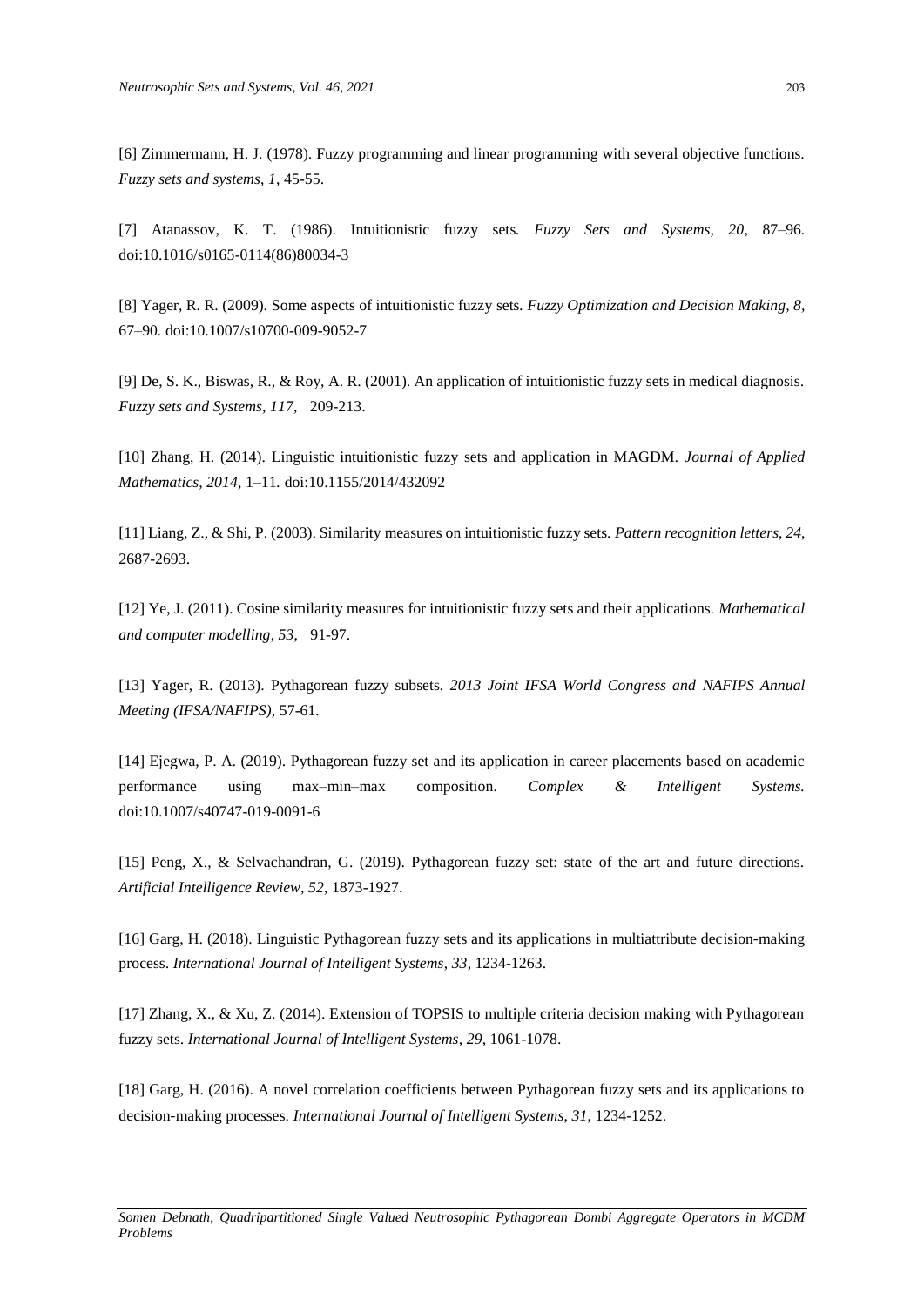[19] Smarandache, F. (2005). Neutrosophic set-a generalization of the intuitionistic fuzzy set. *International journal of pure and applied mathematics*, *24*, 287.

[20] Wang, H., Smarandache, F., Zhang, Y., & Sunderraman, R. (2010). *Single valued neutrosophic sets*. Infinite study.

[21] Jansi, R., Mohana, . K., & Smarandache, F. (2019). Correlation measure for Pythagorean neutrosophic sets with T and F as dependent neutrosophic components. *Neutrosophic Sets and Systems*, *30*, 202-212.

[22] Chatterjee, R., Majumdar, P., & Samanta, S. K. (2016). On some similarity measures and entropy on quadripartitioned single valued neutrosophic sets. *Journal of Intelligent & Fuzzy Systems*, *30*, 2475-2485.

[23] Radha, R., & Mary, A. S. A. (2020). Quadri partitioned neutrosophic Pythagorean set. *Internation Journal of Research Publication and Review, 2,* 276-281*.*

[24] Dombi, J. (1982). A general class of fuzzy operators, the demorgan class of fuzzy operators and fuzziness measures induced by fuzzy operators*. Fuzzy Sets and Systems, 8,* 149–163*.* doi:10.1016/0165-0114(82)90005-7

[25] Roychowdhury, S., & Wang, B. H. (1994). Composite generalization of Dombi class and a new family of T-operators using additive-product connective generator*. Fuzzy Sets and Systems, 66,* 329–346*.* doi:10.1016/0165-0114(94)90100-7

[26] Seikh, M. R., & Mandal, U. (2021). Intuitionistic fuzzy Dombi aggregation operators and their application to multiple attribute decision-making. *Granular Computing*, *6*, 473-488.

[27] Wei, G., & Wei, Y. (2018). Some single-valued neutrosophic Dombi prioritized weighted aggregation operators in multiple attribute decision making. *Journal of Intelligent & Fuzzy Systems*, *35*, 2001-2013.

[28] Jana, C., Pal, M., & Wang, J. (2018). Bipolar fuzzy Dombi aggregation operators and its application in multiple-attribute decision-making process. *Journal of Ambient Intelligence and Humanized Computing.* doi:10.1007/s12652-018-1076-9

[29] Ashraf, S., Abdullah, S., & Mahmood, T. (2019). Spherical fuzzy Dombi aggregation operators and their application in group decision making problems*. Journal of Ambient Intelligence and Humanized Computing.* doi:10.1007/s12652-019-01333-y

[30] Garg, H. (2019). Neutrality operations-based Pythagorean fuzzy aggregation operators and its applications to multiple attribute group decision-making process*. Journal of Ambient Intelligence and Humanized Computing.* doi:10.1007/s12652-019-01448-2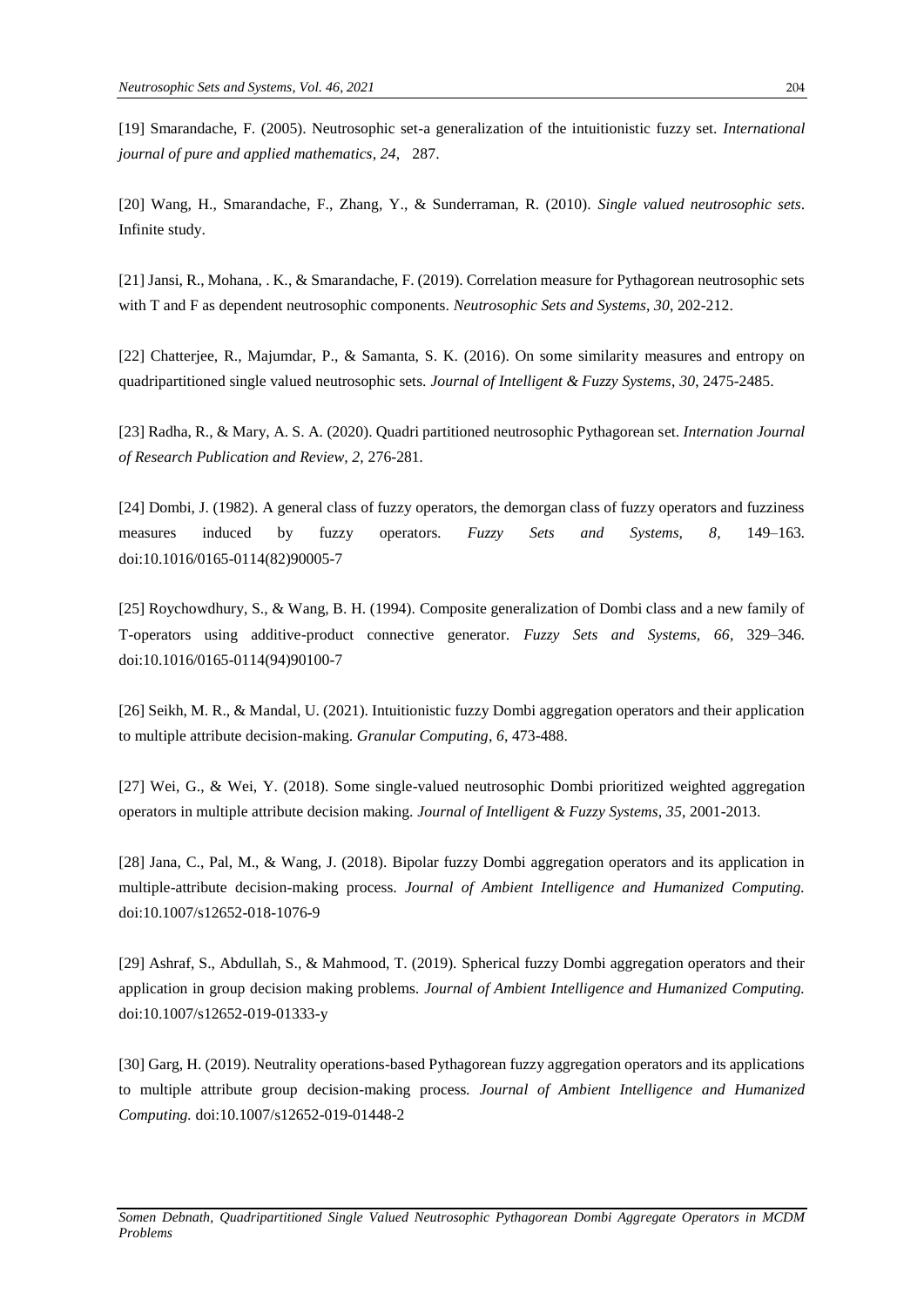[31] Qiyas, M., Abdullah, S., Ashraf, S., & Abdullah, L. (2019). Linguistic picture fuzzy Dombi aggregation operators and their application in multiple attribute group decision making problem*. Mathematics, 7, 764.* doi:10.3390/math7080764

[32] Akram, M., Dudek, W. A., & Dar, J. M. (2019). Pythagorean Dombi fuzzy aggregation operators with application in multicriteria decision‐making*. International Journal of Intelligent Systems.* doi:10.1002/int.221 83

[33] Khan, A., Ashraf, S., Abdullah, S., Qiyas, M., Luo, J., & Khan, S. (2019). Pythagorean fuzzy Dombi aggregation operators and their application in decision support system*. Symmetry, 11, 383.* doi:10.3390/sym11030383

[34] Jana, C., Senapati, T., & Pal, M. (2019). Pythagorean fuzzy Dombi aggregation operators and its applications in multiple attribute decision-making*. International Journal of Intelligent Systems, 34,* 2019-2038. doi:10.1002/int.22125

[35] Akram, M., Yaqoob, N., Ali, G., & Chammam, W. (2020). Extensions of Dombi aggregation operators for decision making under m-Polar fuzzy information*. Journal of Mathematics, 2020, 1–20.* doi:10.1155/2020/4739567

[36] Mahmood, M. K., Zeng, S., Gulfam, M., Ali, S., & Jin, Y. (2020). Bipolar neutrosophic Dombi aggregation operators with application in multi-attribute decision making problems*. IEEE Access, 8, 156600–156614.* doi:10.1109/access.2020.3019485

[37] Zulqarnain, R. M., Xin, X. L., Saqlain, M., & Khan, W. A. (2021). TOPSIS method based on the correlation coefficient of interval-valued intuitionistic fuzzy soft sets and aggregation operators with their application in decision-making. *Journal of Mathematics*, *2021*. [https://doi.org/10.1155/2021/6656858.](https://doi.org/10.1155/2021/6656858)

[38] Zulqarnain, R. M., Xin, X. L., Siddique, I., Khan, W. A., & Yousif, M. A. (2021). TOPSIS method based on correlation coefficient under pythagorean fuzzy soft environment and its application towards green supply chain management. *Sustainability*, *13*, 1642. [https://doi.org/10.3390/su13041642.](https://doi.org/10.3390/su13041642)

[39] Zulqarnain, R. M., Xin, X. L., Ali, B., Broumi, S., Abda, S., & Ahamad, M. I. (2021). Decision-making approach based on correlation coefficient with its properties under interval-valued neutrosophic hypersoft set environment. *Neutrosophic Sets and Systems*, *40*, 12-28.

[40] Zulqarnain, R. M., Siddique, I., Jarad, F., Ali, R., & Abdeljawad, T. (2021). Development of TOPSIS technique under Pythagorean fuzzy hypersoft environment based on correlation coefficient and its application towards the selection of antivirus mask in covid-19 pandemic. *Complexity*, *2021*. [https://doi.org/10.1155/2021/6634991.](https://doi.org/10.1155/2021/6634991)

*Somen Debnath, Quadripartitioned Single Valued Neutrosophic Pythagorean Dombi Aggregate Operators in MCDM Problems*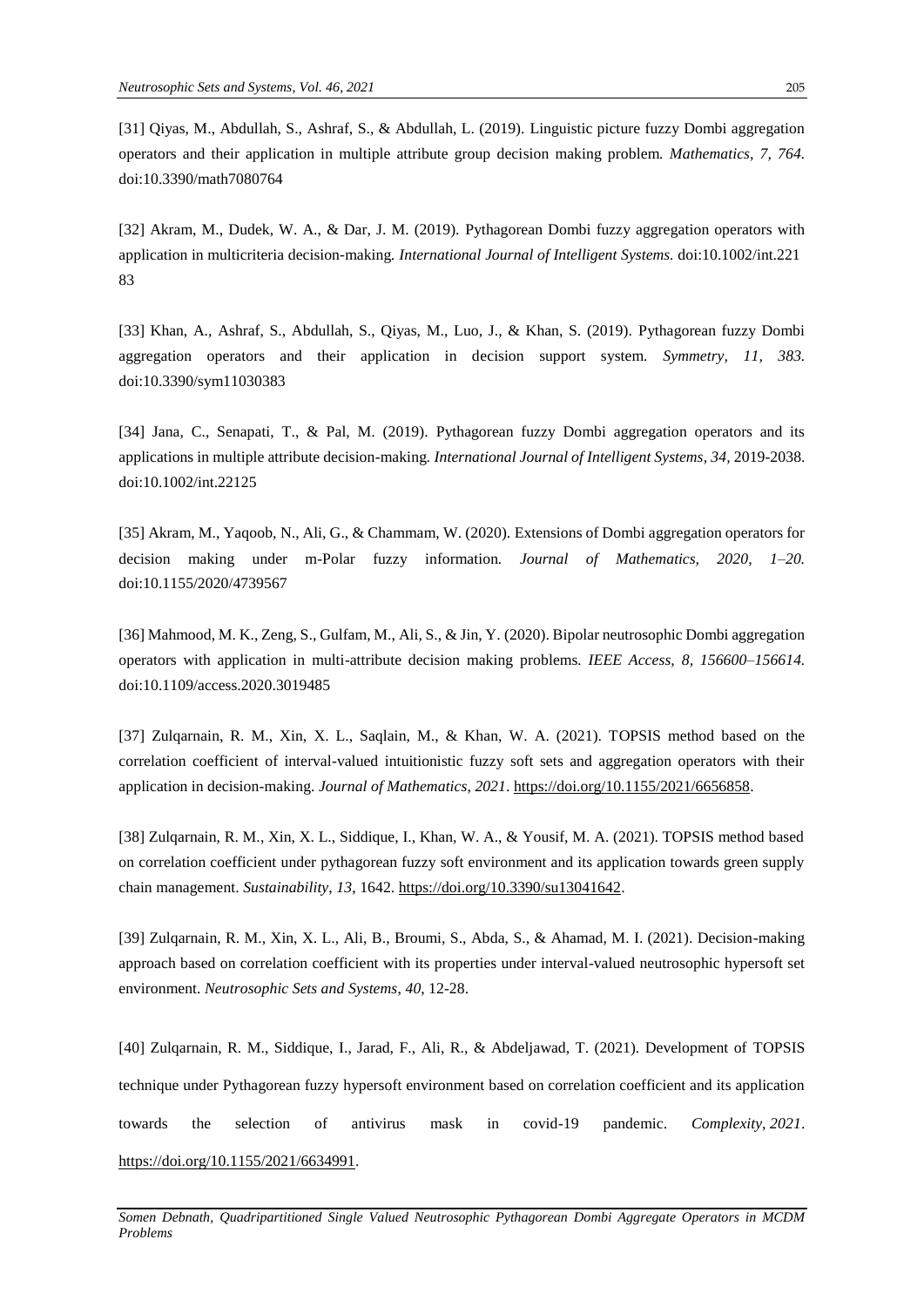[41] Zulqarnain, R. M., Garg, H., Siddique, I., Ali, R., Alsubie, A., Hamadneh, N. N., & Khan, I. (2021). Algorithms for a generalized multipolar neutrosophic soft set with information measures to solve medical diagnoses and decision-making problems. *Journal of Mathematics*, *2021,* 1-30. [https://doi.org/10.1155/2021/6654657.](https://doi.org/10.1155/2021/6654657)

[42] Samad, A., Zulqarnain, R. M., Sermutlu, E., Ali, R., Siddique, I., Jarad, F., & Abdeljawad, T. (2021). Selection of an effective hand sanitizer to reduce covid-19 effects and extension of TOPSIS technique based on correlation coefficient under neutrosophic hypersoft set. *Complexity*, *2021*, 1-22. [https://doi.org/10.1155/2021/5531830.](https://doi.org/10.1155/2021/5531830)

[43] Zulqarnain, R. M., Xin, X. L., & Saeed, M. (2020). Extension of TOPSIS method under intuitionistic fuzzy hypersoft environment based on correlation coefficient and aggregation operators to solve decision making problem. *AIMS Mathematics*, *6*, 2732-2755.

[44] Zulqarnain, R. M., Siddique, I., Ali, R., Jarad, F., Samad, A., & Abdeljawad, T. (2021). Neutrosophic hypersoft matrices with application to solve multiattributive decision-making problems. *Complexity*, *2021*. [https://doi.org/10.1155/2021/5589874.](https://doi.org/10.1155/2021/5589874)

[45] Zulqarnain, R. M., Xin, X. L., Garg, H., & Ali, R. Interaction aggregation operators to solve multi criteria decision making problem under pythagorean fuzzy soft environment. *Journal of Intelligent & Fuzzy Systems*, (Preprint), 1-21.

[46] Zulqarnain, R. M., Saeed, M., Bagh, A. L. İ., Abdal, S., Saqlain, M., Ahamad, M. I., & Zafar, Z. (2020). Generalized fuzzy TOPSIS to solve multi-criteria decision-making problems. *Journal of New Theory*, 32, 40-50.

[47] Zulqarnain, R. M., Xin, X. L., Saqlain, M., & Smarandache, F. (2020). Generalized aggregate operators on neutrosophic hypersoft set. *Neutrosophic Sets and Systems*, *36*, 271-281.

[48] Zulqarnain, R. M., Xin, X. L., Saeed, M., Smarandache, F. ., & Ahmad, N. (2020). Generalized neutrosophic TOPSIS to solve multi-criteria decision-making problems. *Neutrosophic Sets and Systems*, *38*, 276-292.

[49] Zulqarnain, R. M., Xin, X. L., Garg, H., & Khan, W. A. (2021). Aggregation operators of pythagorean fuzzy soft sets with their application for green supplier chain management. *Journal of Intelligent & Fuzzy Systems*, 40 , 5545-5563. doi: 10.3233/JIFS-202781

*Somen Debnath, Quadripartitioned Single Valued Neutrosophic Pythagorean Dombi Aggregate Operators in MCDM Problems*